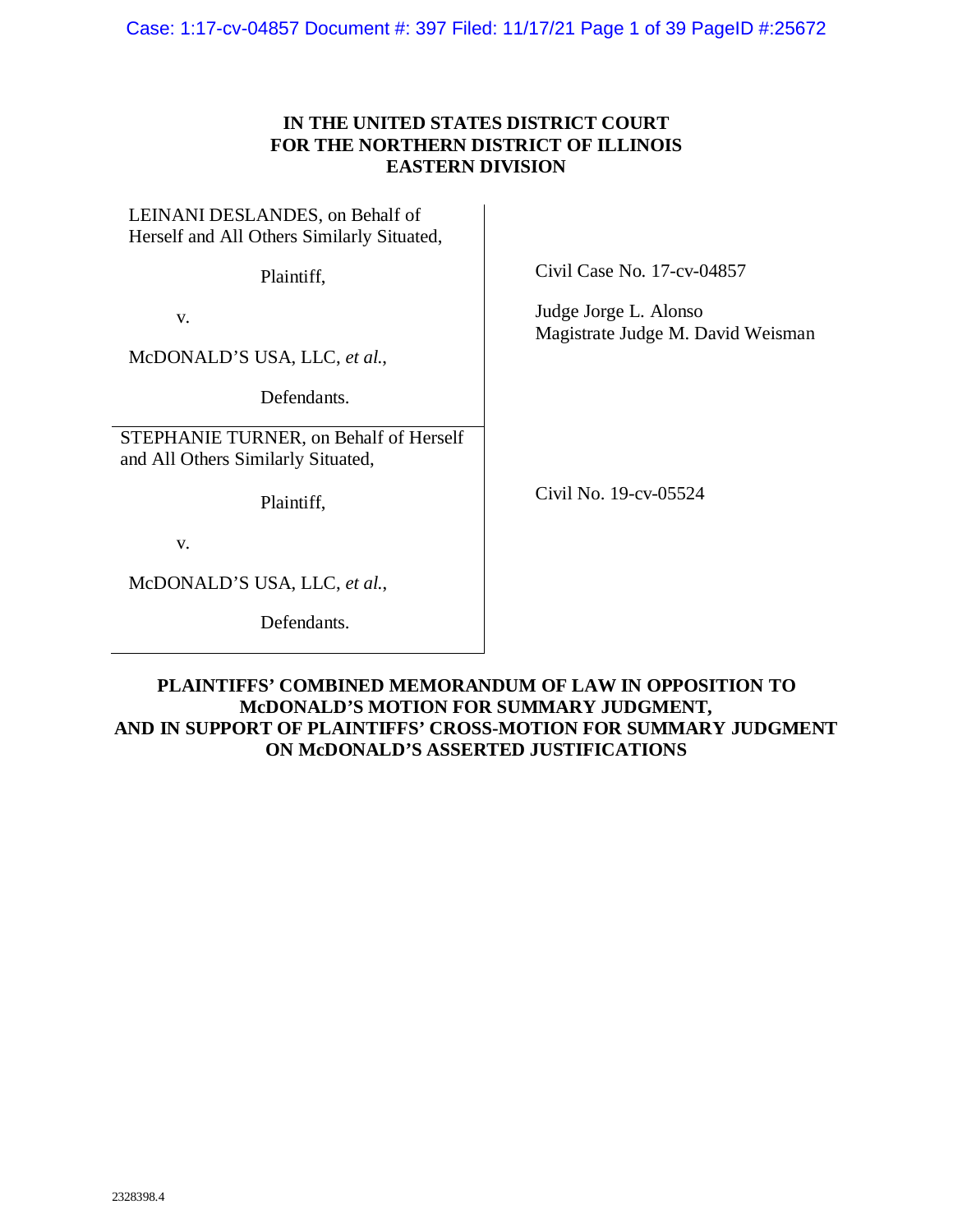Case: 1:17-cv-04857 Document #: 397 Filed: 11/17/21 Page 2 of 39 PageID #:25673

## **TABLE OF CONTENTS**

# **Page**

| I.   |                                                                              |                                                                       |                                                                                                                          |  |  |  |
|------|------------------------------------------------------------------------------|-----------------------------------------------------------------------|--------------------------------------------------------------------------------------------------------------------------|--|--|--|
|      | A.                                                                           |                                                                       |                                                                                                                          |  |  |  |
|      | <b>B.</b>                                                                    |                                                                       | The No-Hire Agreement Was Not Ancillary To McDonald's Franchise                                                          |  |  |  |
|      | $\mathcal{C}$ .                                                              |                                                                       |                                                                                                                          |  |  |  |
| II.  | Plaintiffs Satisfy Their Burden Under Any Appropriate Version of the Rule of |                                                                       |                                                                                                                          |  |  |  |
|      | A.                                                                           |                                                                       | Plaintiffs Are Not Precluded From Proving Their Sherman Act Claim13                                                      |  |  |  |
|      | <b>B.</b>                                                                    | The No-Hire Agreement Is Presumptively Unreasonable15                 |                                                                                                                          |  |  |  |
|      | $\mathcal{C}$ .                                                              | Plaintiffs Also Satisfy Their Burden Under More Demanding Versions of |                                                                                                                          |  |  |  |
|      | D.                                                                           |                                                                       | McDonald's Cannot Satisfy Its Burden to Justify the No-Hire Agreement 20                                                 |  |  |  |
|      |                                                                              | 1.                                                                    | Any Claimed Competitive Benefits Must Be Supported by<br>Admissible Evidence, Not Speculation About Subjective Beliefs21 |  |  |  |
|      |                                                                              | 2.                                                                    |                                                                                                                          |  |  |  |
|      |                                                                              | 3.                                                                    | A Desire to Retain Employees by Depriving Them of Competitive                                                            |  |  |  |
|      |                                                                              | 4.                                                                    |                                                                                                                          |  |  |  |
|      |                                                                              | 5.                                                                    | McDonald's May Not Offset Admitted Harm in the Labor Market                                                              |  |  |  |
| III. |                                                                              |                                                                       |                                                                                                                          |  |  |  |
|      |                                                                              |                                                                       |                                                                                                                          |  |  |  |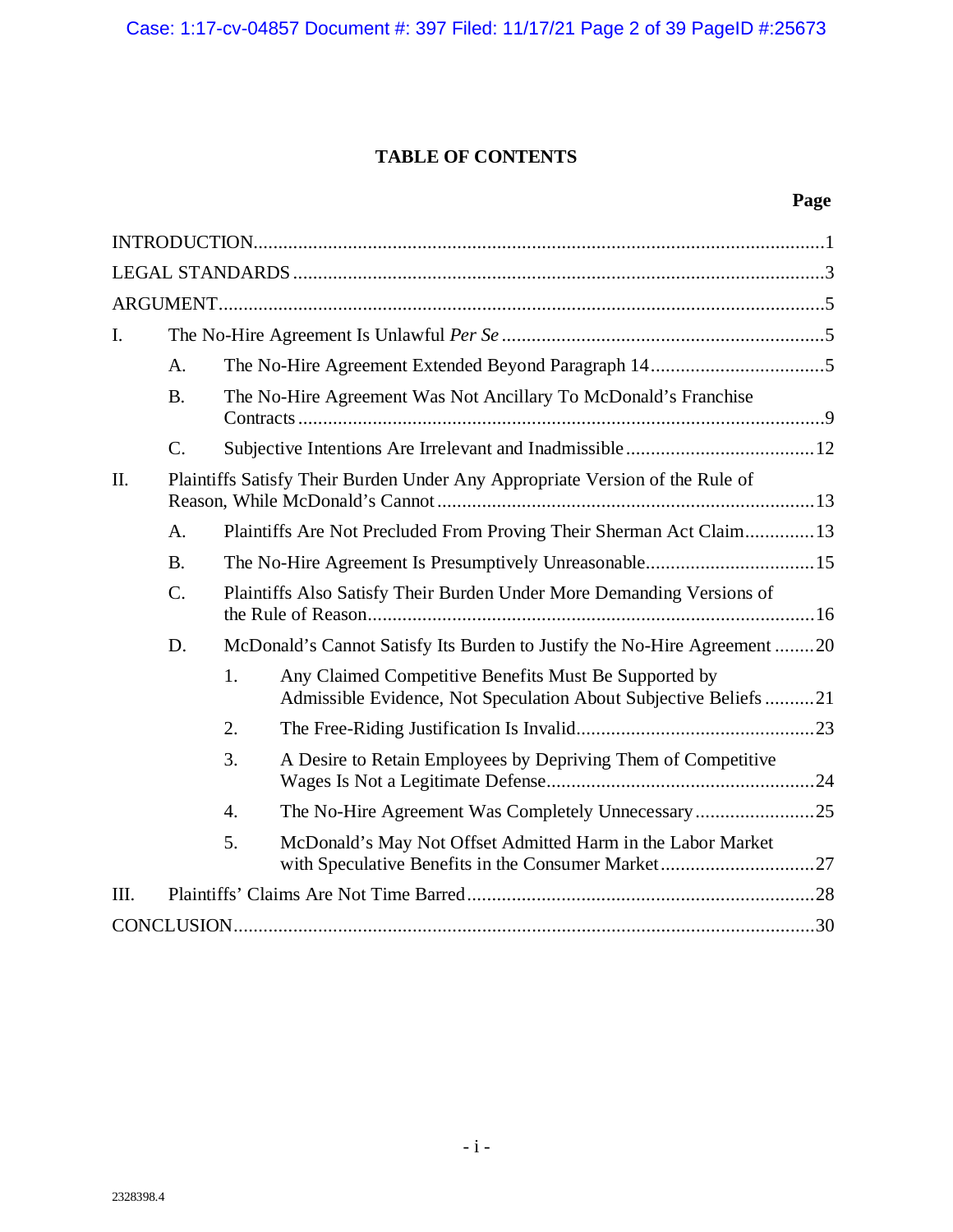## **TABLE OF AUTHORITIES**

|                                                                 | Page |
|-----------------------------------------------------------------|------|
| <b>Cases</b>                                                    |      |
| A.A. Poultry Farms, Inc. v. Rose Acre Farms, Inc.,              |      |
| Always Towing & Recovery, Inc. v. City of Milwaukee,            |      |
| Anderson v. Liberty Lobby, Inc.,                                |      |
| Anderson v. Shipowners' Ass'n of Pac. Coast,                    |      |
| Beatrice Foods v. F.T.C.,                                       |      |
| Blackburn v. Sweeney,                                           |      |
| Blue Cross & Blue Shield United of Wisc. v. Marshfield Clinic,  |      |
| BRC Rubber & Plastics, Inc. v. Cont'l Carbon Co.,               |      |
| Cal. Dental Ass'n v. F.T.C.,                                    |      |
| Cap. Imaging Assocs., P.C. v. Mohawk Valley Med. Assocs., Inc., |      |
| Carroll v. Lynch,                                               |      |
| Chicago Pro. Sports Ltd. P'ship v. Nat'l Basketball Ass'n,      |      |
| Chicago Pro. Sports Ltd. P'ship v. Nat'l Basketball Ass'n,      |      |
| DSM Desotech, Inc. v. 3D Sys. Corp.,                            |      |
| Edwards v. City of Goldsboro,                                   |      |
| Eli Lilly & Co. v. Zenith Goldline Pharm., Inc.,                |      |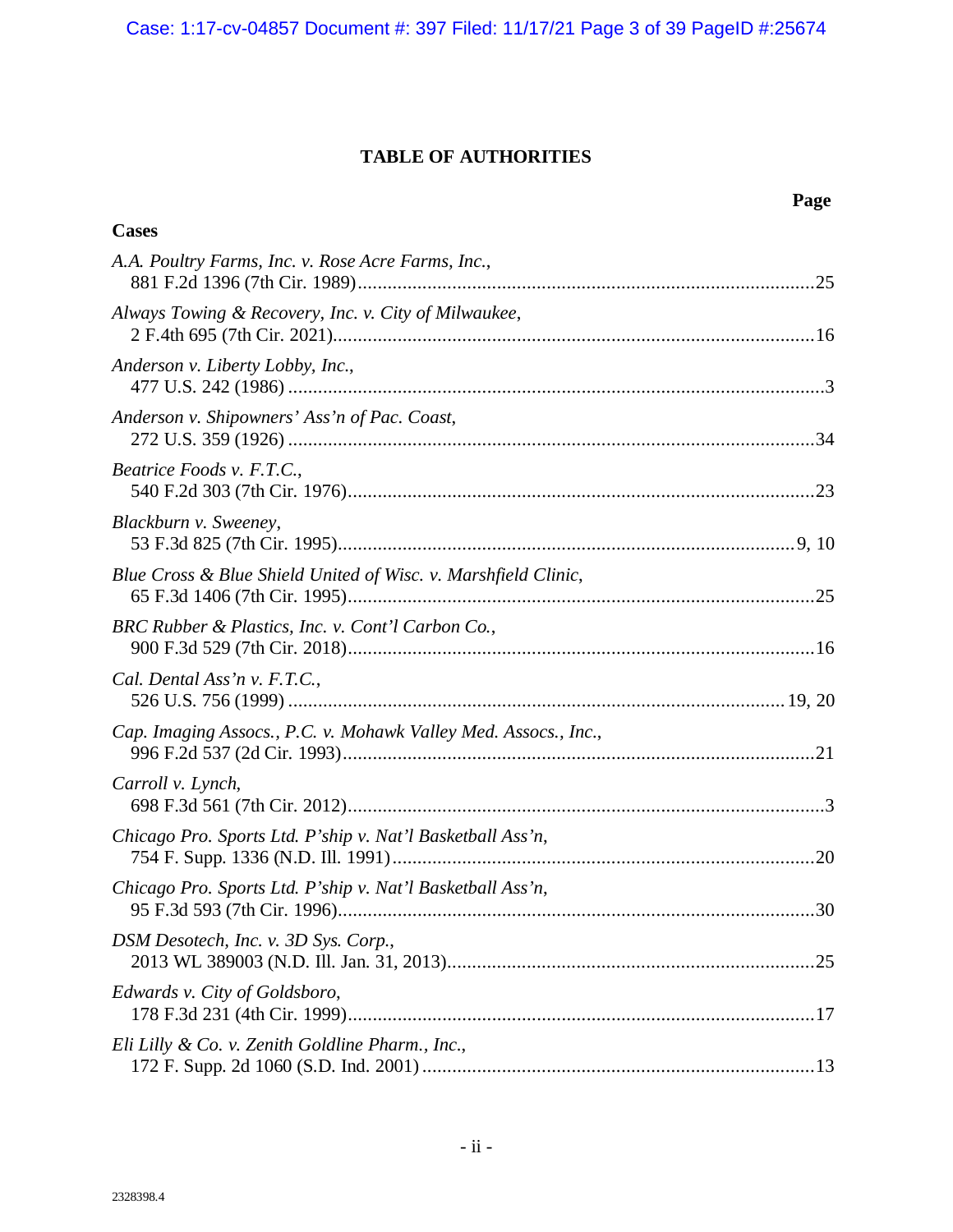Case: 1:17-cv-04857 Document #: 397 Filed: 11/17/21 Page 4 of 39 PageID #:25675

| F.T.C v. Indiana Fed'n of Dentists,                 |
|-----------------------------------------------------|
| F.T.C. v. Sup. Ct. Trial Lawyers Ass'n,             |
| Filipovic v. $K \& R \, Exp. \, Sys., Inc.,$        |
| Fishman v. Estate of Wirtz,                         |
| Gen. Leaseways, Inc. v. Nat'l Truck Leasing Assn.,  |
| Ideal Steel Supply Corp. v. Anza,                   |
| In re Animation Workers Antitrust Litig.,           |
| In re Processed Egg Prod. Antitrust Litig.,         |
| In re Sulfuric Acid Antitrust Litig.,               |
| In re Wholesale Grocery Prod. Antitrust Litig.,     |
| Int'l Tel. & Tel. Corp. v. Gen. Tel. & Elec. Corp., |
| Klehr v. A.O. Smith Corp.,                          |
| Kvapil v. Chippewa Cty.,                            |
| Law v. Nat'l Collegiate Athletic Ass'n,             |
| Law v. Nat'l Collegiate Athletic Ass'n,             |
| Leegin Creative Leather Prods., Inc. v. PSKS, Inc., |
| Levine v. Cent. Fla. Med. Affiliates, Inc.,         |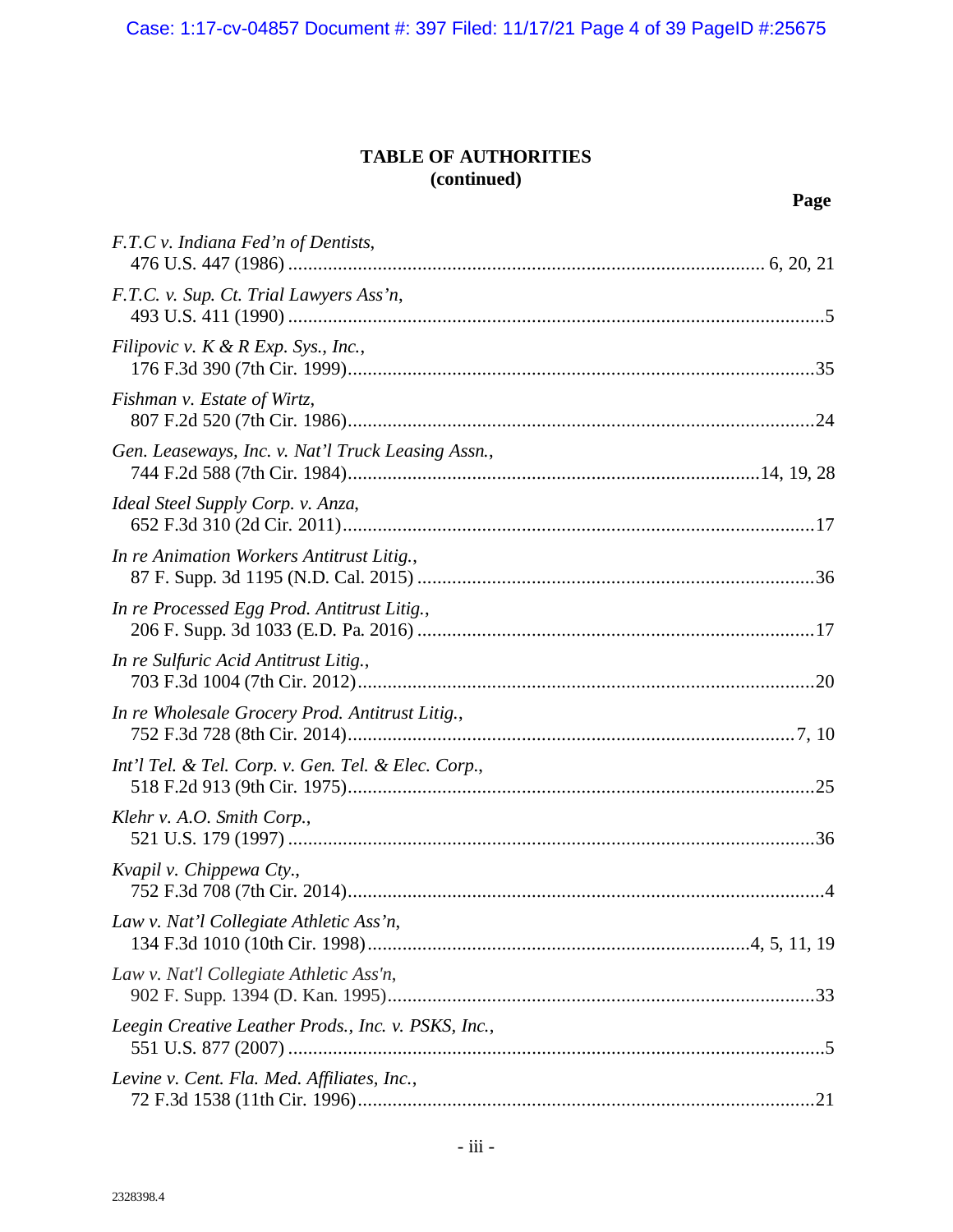| Luster v. Ill. Dept. of Corrections,                        |
|-------------------------------------------------------------|
| Madison 92nd St. Assocs., LLC v. Courtyard Mgmt. Corp.,     |
| Maryland v. United States,                                  |
| Menasha Corp. v. News Am. Mktg. In-Store, Inc.,             |
| Midwestern Waffles, Inc. v. Waffle House, Inc.,             |
| Miles Distributors, Inc. v. Specialty Constr. Brands, Inc., |
| Minn. Ass'n of Nurse Anesthetists v. Unity Hosp.,           |
| MLB Props., Inc. v. Salvino, Inc.,                          |
| Modrowski v. Pigatto,                                       |
| Nat'l Bancard Corp. v. Visa USA Inc.,                       |
| Nat'l Collegiate Athletic Assoc. v. Alston,                 |
| Nat'l Soc. of Prof. Eng'rs v. United States,                |
| NCAA v. Bd. of Regents of Univ. of Okla.,                   |
| Orson, Inc. v. Miramax Film Corp.,                          |
| Palmer v. BRG of Georgia, Inc.,                             |
| Payne v. Pauley,                                            |
| Pearse v. McDonald's Sys. of Ohio, Inc.,                    |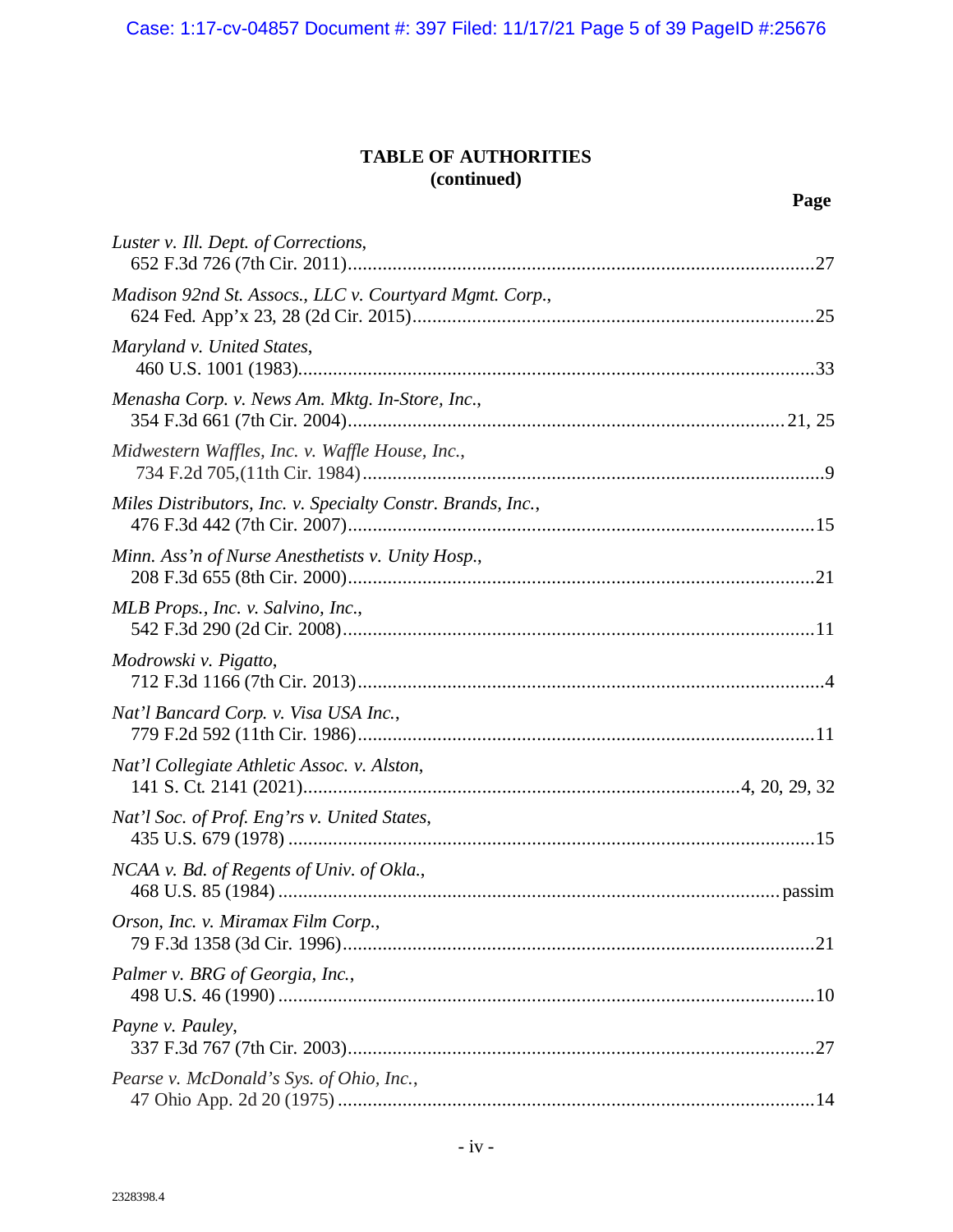Case: 1:17-cv-04857 Document #: 397 Filed: 11/17/21 Page 6 of 39 PageID #:25677

| Petrella v. Metro-Goldwyn-Mayer, Inc.,               |
|------------------------------------------------------|
| Photovest Corp. v. Fotomat Corp.,                    |
| Polk Bros., Inc. v. Forest City Enters., Inc.,       |
| Republic Tobacco Co. v. N. Atl. Trading Co.,         |
| Rothery Storage & Van Co. v. Atlas Van Lines, Inc.,  |
| Sheridan v. Marathon Petroleum Co. LLC,              |
| Sullivan v. National Football League,                |
| Tinner and Hot Wax, Inc. v. Turtle Wax, Inc.,        |
| Tinner v. United Ins. Co. of Am.,                    |
| Toys R Us, Inc. v. $F.T.C.,$                         |
| U.S. v. Addyston Pipe & Steel Co.,                   |
| U.S. v. Continental Can Co.,                         |
| U.S. v. Philadelphia Nat'l Bank,                     |
| United States v. Anthem, Inc.,                       |
| United States v. Cooperative Theatres of Ohio, Inc., |
| United States v. Scott,                              |
| United States v. Socony-Vacuum Oil Co.,              |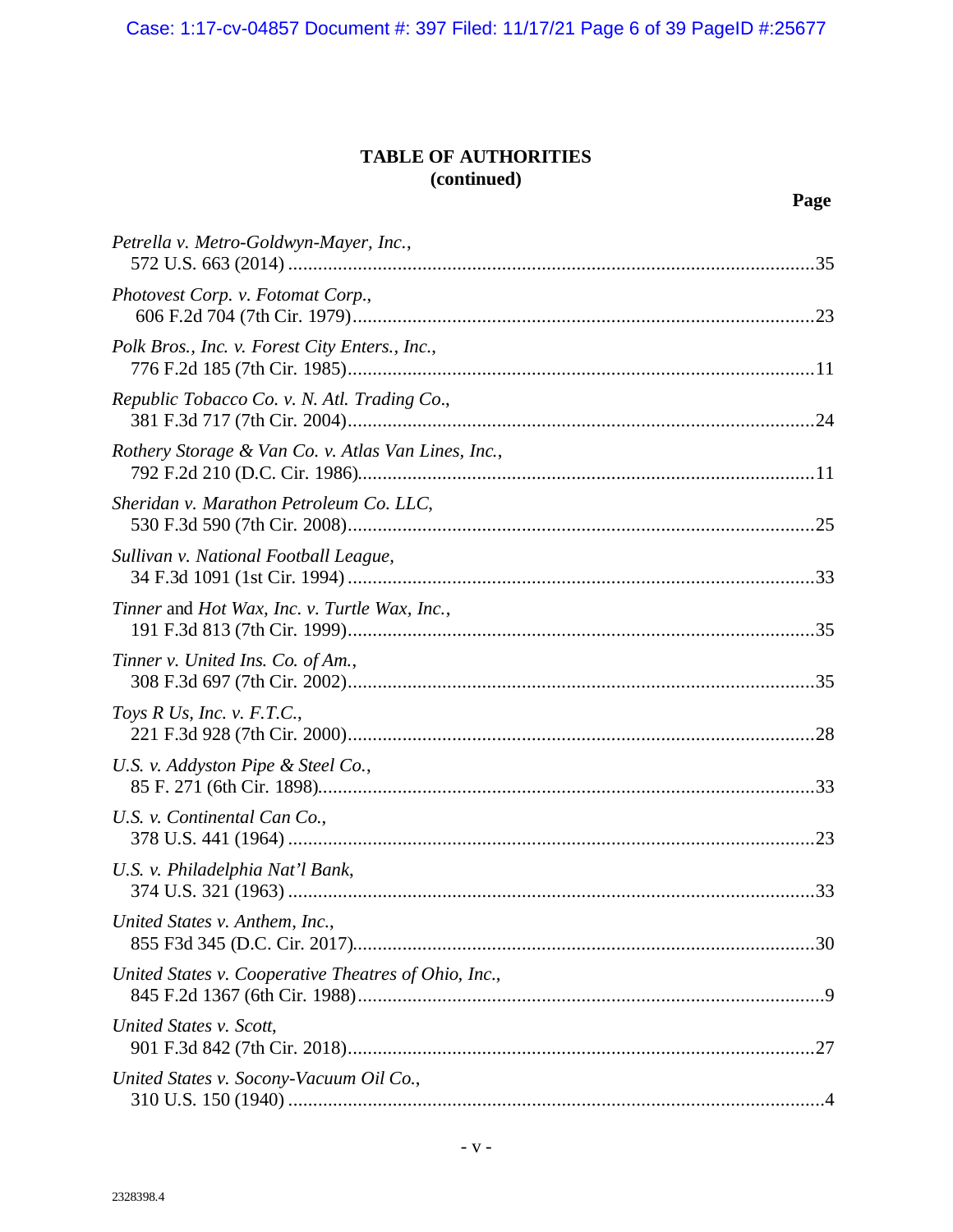Case: 1:17-cv-04857 Document #: 397 Filed: 11/17/21 Page 7 of 39 PageID #:25678

| United States v. Topco Associates, Inc.,                                                                                                         |
|--------------------------------------------------------------------------------------------------------------------------------------------------|
| Valley Liquors, Inc. v. Renfield Importers, Ltd.,                                                                                                |
| Williams v. Lampe,                                                                                                                               |
| Xechem, Inc. v. Bristol-Myers Squibb Co.,                                                                                                        |
| Zenith Radio Corp. v. Hazeltine Research, Inc.,                                                                                                  |
| <b>Other Authorities</b>                                                                                                                         |
| ABA Section of Antitrust Law, Model Jury Instructions, Instruction 3C, Notes (2016 ed.)  4, 9                                                    |
| C. Scott Hemphill & Nancy L. Rose, Mergers that Harm Sellers, 127 Yale L.J. 2078                                                                 |
| Herbert J. Hovenkamp, Competition Policy for Labour Markets,<br>U. of Penn. Inst. for Law & Econ. Research Paper No. 19-29 (May 17, 2019)  8, 13 |
| Herbert J. Hovenkamp, The Rule of Reason,                                                                                                        |
| Ioana Marinescu & Herbert J. Hovenkamp, Anticompetitive Mergers in Labor Markets,                                                                |
| <b>Rules</b>                                                                                                                                     |
|                                                                                                                                                  |
|                                                                                                                                                  |
|                                                                                                                                                  |
|                                                                                                                                                  |
| <b>Treatises</b>                                                                                                                                 |
|                                                                                                                                                  |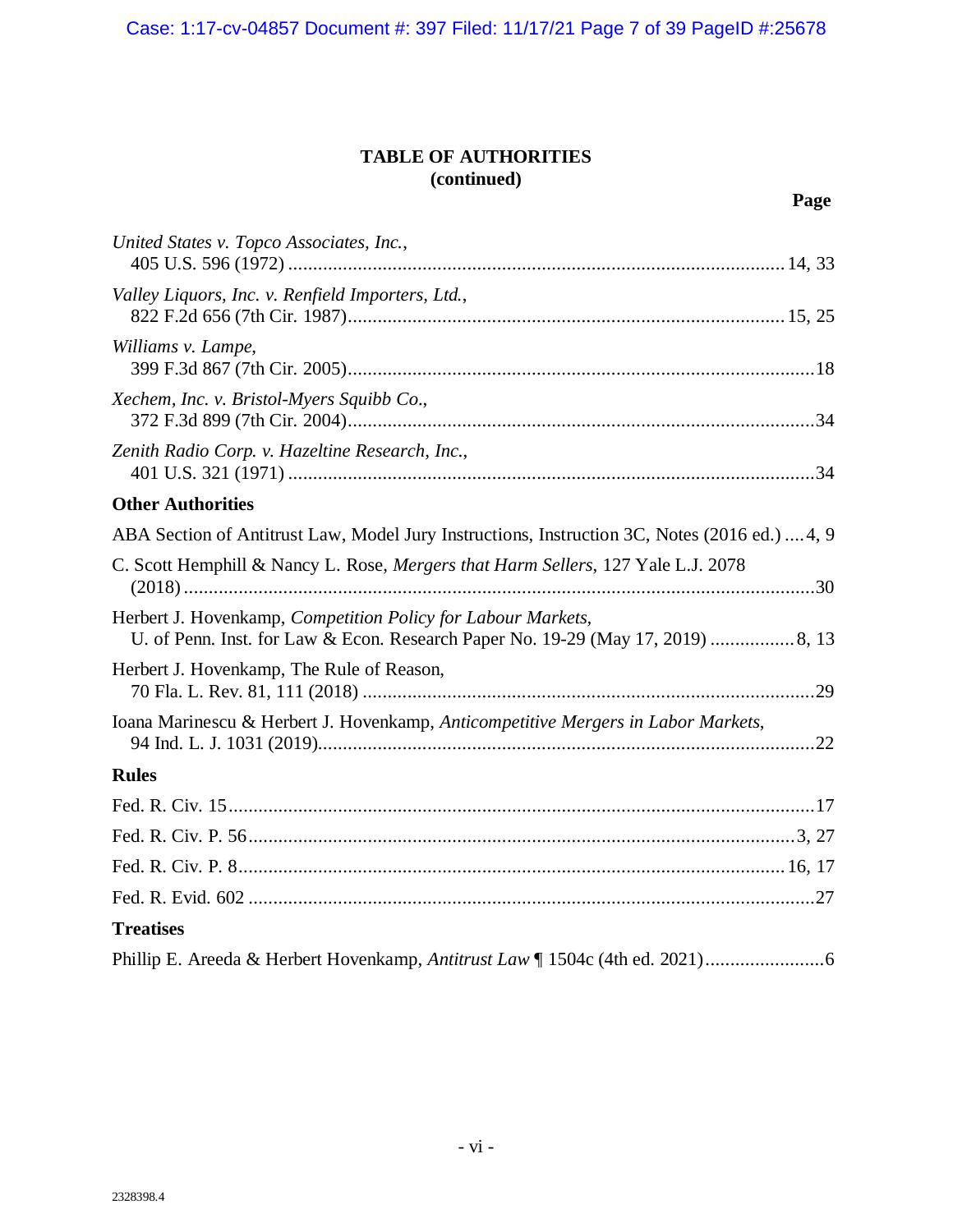#### **INTRODUCTION**

<span id="page-7-0"></span>McDonald's motion is based upon a misunderstanding of the challenged conduct. According to McDonald's, the No-Hire Agreement is limited to one paragraph of a purely vertical franchise contract, designed by Ray Kroc in 1955. This factual premise is necessary to McDonald's extraordinary argument that the real-world economic effects of the No-Hire Agreement are irrelevant to assessing the restraint's reasonableness. Instead, McDonald's seeks to limit the liability inquiry to hearsay and speculation about Ray Kroc's subjective intentions.

But this is not a breach of contract case regarding a written agreement made in 1955. This is an antitrust conspiracy case, seeking damages for suppressed wages from June 28, 2013 to July 12, 2018. At trial, Plaintiffs will prove that, by 2013, McDonald's joined a horizontal market allocation scheme, whereby competing McDonald's restaurant owners—franchisorowned and franchisee-owned alike—reached a common understanding not to compete for each other's workers. If the jury so finds, McDonald's liability will be conclusively determined under the *per se* rule. McDonald's contends this fact question cannot be put to the jury because there is "*no* evidence" to support it. Mot. at 6 (emphasis in original). McDonald's is mistaken.

Between 1955 and 2013, McDonald's and its franchisees signed *thousands* of franchise contracts, with both new and existing franchisees, since McDonald's franchise contracts required renewal at least every 20 years.  $SAMF<sup>1</sup>$  $SAMF<sup>1</sup>$  $SAMF<sup>1</sup>$  1. Thus, even under McDonald's distorted view of this case, the oldest operative franchise contract in place during the class period was created in 1993, not 1955. By that time, McDonald's competed with its franchisees for restaurant labor throughout the country.  $SMF^2 \P 4$  $SMF^2 \P 4$  $SMF^2 \P 4$ . The continued and universal use of Paragraph 14 in McDonald's franchise contracts was not a competitively benign attempt to honor the memory of Ray Kroc (who passed away in 1984). It was an effective tool to allocate labor markets, remaining unchanged for which former McDonald's Vice President James

<span id="page-7-1"></span><sup>&</sup>lt;sup>1</sup> "SAMF" refers to Plaintiffs' Statement of Additional Material Facts, contained in Plaintiffs' Responses to McDonald's Statement of Undisputed Material Facts, filed herewith.

<span id="page-7-2"></span><sup>&</sup>lt;sup>2</sup> "SMF" refers to Plaintiffs' Statement of Material Facts, filed herewith.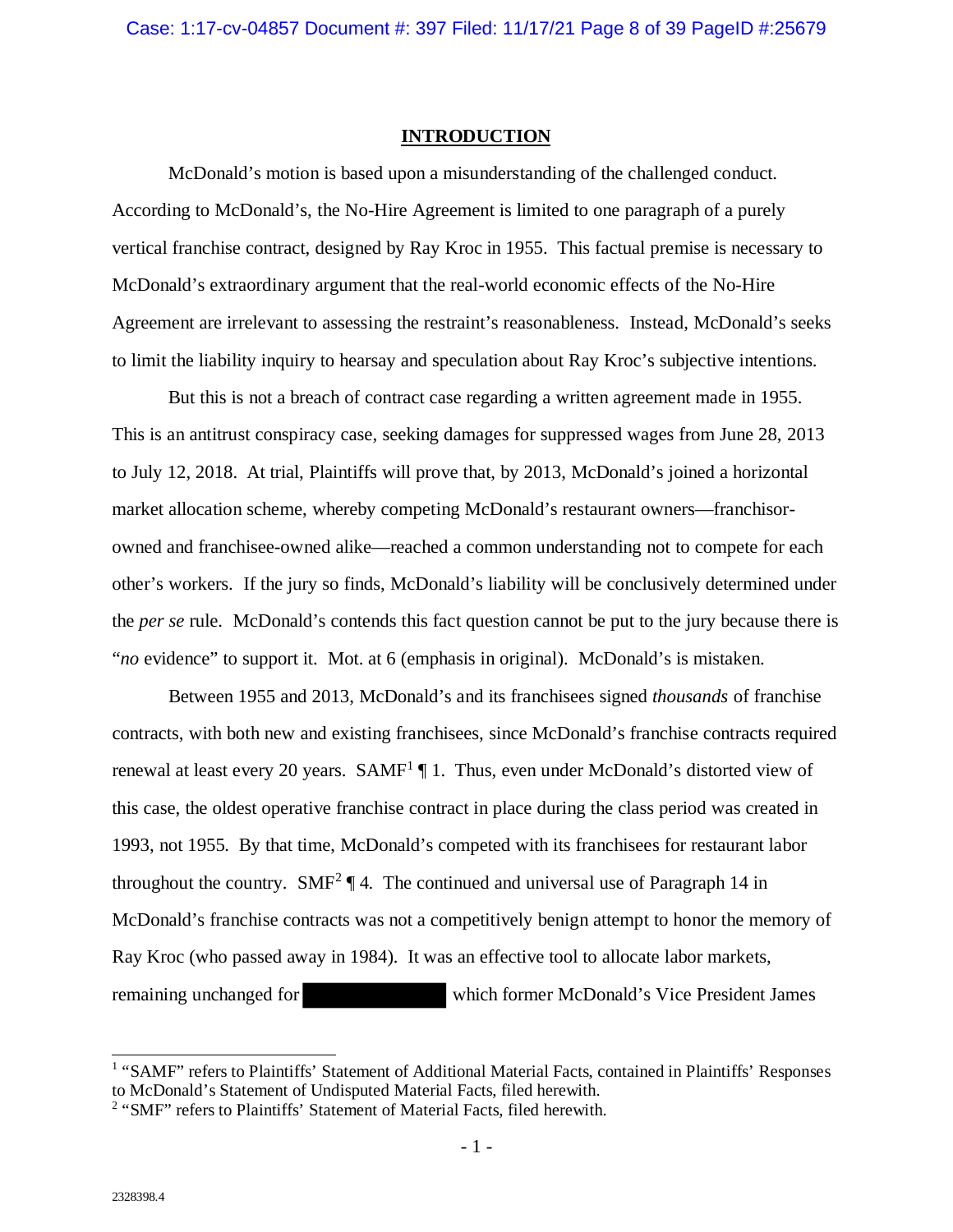Kramer confirmed were

### $SMF \P 8.$

In addition, the common understanding Plaintiffs challenge went beyond the four corners of McDonald's franchise contracts. While the *public* contracts imposed no restriction on McDonald's ability to hire workers from its franchisees, in *private*, McDonald's assured its franchisees it would reciprocate the restraint. SMF ¶ 7. Throughout, McDonald's refused to hire franchisees' managers without those franchisees' consent. *Id*. In addition, in 2015,

## . *Id*. ¶¶ 9-10.

*Id.* McDonald's agreed to extend its covert reciprocation of the restraint to cover franchisee crew workers, so that franchisees would not need to increase their worker pay to match McOpCo's increase. *Id*.  $\parallel$  11. This secret arrangement was not mentioned in the "talking points" from McDonald's legal, but was confirmed in a private memo from McOpCo President Charles Robeson to McDonald's USA President Michael Andres. *Id*. The jury may reasonably infer from this and other evidence that McDonald's joined a horizontal market allocation scheme—a *per se* violation of the Sherman Act.

By defending only long-defunct contracts from 1955, McDonald's confirms what observable market facts already make clear: the No-Hire Agreement was unnecessary to any legitimate competitive benefit during the relevant time period. *See*, *e.g.*, SMF ¶¶ 37-52. Regardless of the mode of analysis, Plaintiffs satisfy their initial burden to show anticompetitive effects, while McDonald's cannot satisfy its burden to justify the restraint.

Under the *per se* rule, liability is conclusively determined upon proof of the No-Hire Agreement, so that evidence of purported competitive benefits is irrelevant and inadmissible. Under an appropriately tailored version of the rule of reason, the No-Hire Agreement is presumptively unreasonable. The burden would then shift to McDonald's to prove that the No-Hire Agreement was reasonably necessary to legitimate competitive benefits. McDonald's

- 2 -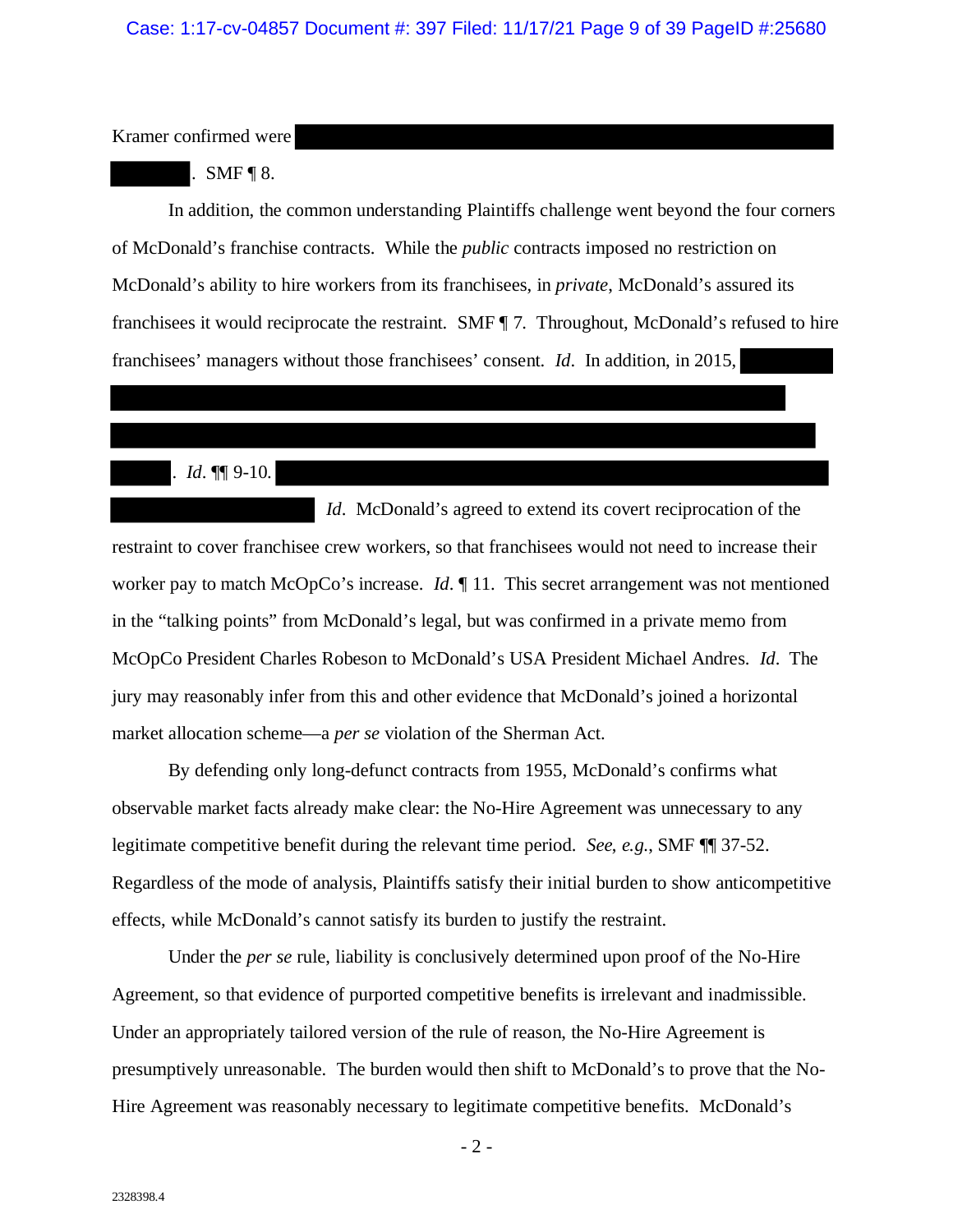cannot satisfy this burden, and admits that the No-Hire Agreement was unnecessary to the invalid and unsupported justifications it asserts. Under more searching versions of the rule of reason, Plaintiffs satisfy their initial burden by providing direct evidence of anticompetitive effects: nationwide pay suppression. *See*, *e.g.*, SMF ¶¶ 68-76. The burden on McDonald's would then increase, also requiring proof that there was no reasonably available alternative to the No-Hire Agreement. This is impossible for McDonald's to satisfy, since it voluntarily eliminated all restraints on labor competition in 2017, to avoid "scrutiny by various antitrust authorities." Defs.' Statement of Facts ¶ 59. The admitted result from McDonald's own CEO has been "record cash flow" to franchisees, who "have never been in a better financial position than they are right now. So our franchisees absolutely have the firepower to make these investments." SMF ¶ 51. There is no evidence that eliminating the No-Hire Agreement worked against the *post hoc* justifications conjured by McDonald's legal team.

The Court should deny McDonald's motion and grant Plaintiffs' cross motion for summary judgment regarding McDonald's asserted defenses.

#### **LEGAL STANDARDS**

<span id="page-9-0"></span>A party may move for summary judgment on a claim or defense, or "part" of a claim or defense. Fed. R. Civ. P. 56(a). A summary judgment motion "shall" be granted "if the movant shows that there is no genuine dispute as to any material fact and the movant is entitled to judgment as a matter of law." *Id.* A factual dispute is not material if it involves "irrelevant or unnecessary" facts. *Anderson v. Liberty Lobby, Inc.*, 477 U.S. 242, 248 (1986). It is "genuine" only if "the evidence is such that a reasonable jury could return a verdict for the nonmoving party." *Id.* "Once the moving party puts forth evidence showing the absence of a genuine dispute of material fact, the burden shifts to the non-moving party to provide evidence of specific facts creating a genuine dispute." *Carroll v. Lynch*, 698 F.3d 561, 564 (7th Cir. 2012). On issues where the nonmovant bears the burden, the moving party discharges its initial burden simply by "point [ing] out to the district court" "that there is an absence of evidence to support the nonmoving party's case." *Modrowski v. Pigatto*, 712 F.3d 1166, 1168 (7th Cir. 2013). All

- 3 -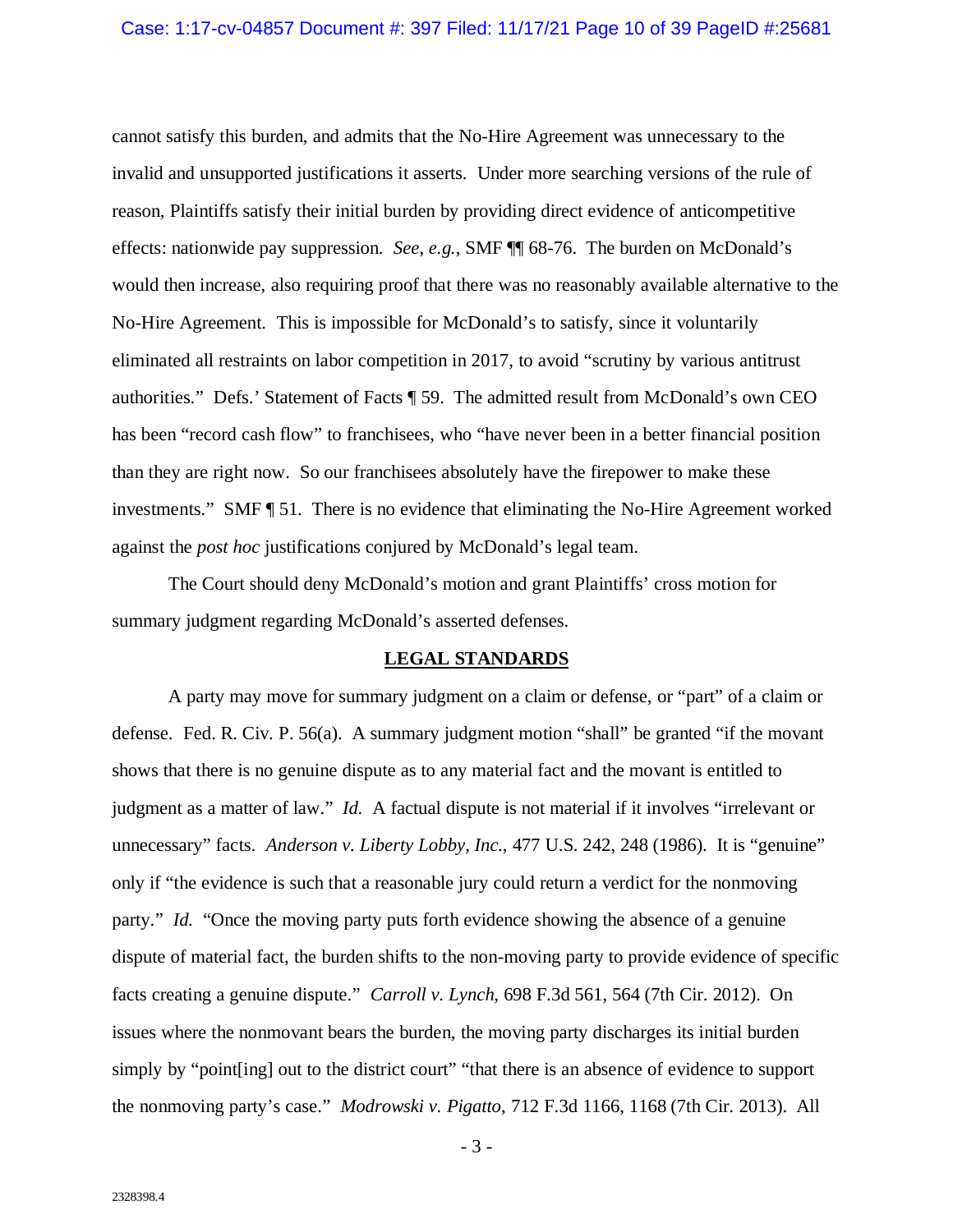evidence must be construed in favor of the nonmoving party. *Kvapil v. Chippewa Cty.*, 752 F.3d 708, 712 (7th Cir. 2014).

In antitrust cases, Defendants bear the burden of "show[ing] a procompetitive rationale for [a] restraint." *Nat'l Collegiate Athletic Assoc. v. Alston*, 141 S. Ct. 2141, 2160 (2021). Defendants may only advance such justifications under the rule of reason and quick-look test. *United States v. Socony-Vacuum Oil Co.*, 310 U.S. 150, 224 n.59 (1940). A defendant must "come forward with evidence of the procompetitive virtues of the alleged wrongful conduct," not mere speculation or assertions. *Law v. Nat'l Collegiate Athletic Ass'n*, 134 F.3d 1010, 1019 (10th Cir. 1998); *see also* ABA Section of Antitrust Law, Model Jury Instructions, Instruction 3C, Notes (2016 ed.) ("Defendant has the burden of producing evidence regarding the existence of competitive benefits"). Further, the proffered justifications may be considered only to the extent that they tend to show that "the challenged restraint enhances competition." *NCAA v. Bd. of Regents of Univ. of Okla*., 468 U.S. 85, 104 (1984).

Valid procompetitive justifications may include enabling the existence of a product that would otherwise be unavailable, *see*, *e.g.*, *Bd. of Regents*, 468 U.S. at 102, and preventing market failures and efficiency-reducing externalities such as free-riding, *see*, *e.g.*, *Leegin Creative Leather Prods., Inc. v. PSKS, Inc.*, 551 U.S. 877, 890-91 (2007). However, free-riding is not a viable defense if the entity supposedly benefiting from a free ride in fact must pay for it. *See*, *e.g.*, *Chicago Pro. Sports Ltd. P'ship v. Nat'l Basketball Ass'n*, 961 F.2d 667, 675 (7th Cir. 1992) ("What gives this the name *free*-riding is the lack of charge.").

On the other hand, a defendant may not justify a restraint on the grounds that it promotes an interest unrelated to economic competition. *See*, *e.g.*, *Law*, 134 F.3d at 1021-22 (the "social value" of a restraint's effects are irrelevant if unconnected to competition); *F.T.C. v. Sup. Ct. Trial Lawyers Ass'n*, 493 U.S. 411, 423-24 (1990) (desire of public defenders to improve quality of representation by boycotting court-appointed work not valid justification); *F.T.C v. Indiana Fed'n of Dentists*, 476 U.S. 447, 462-64 (1986) (professional goal of ensuring quality dental care not valid procompetitive end). Nor may a defendant justify a restraint on the grounds that it

 $-4-$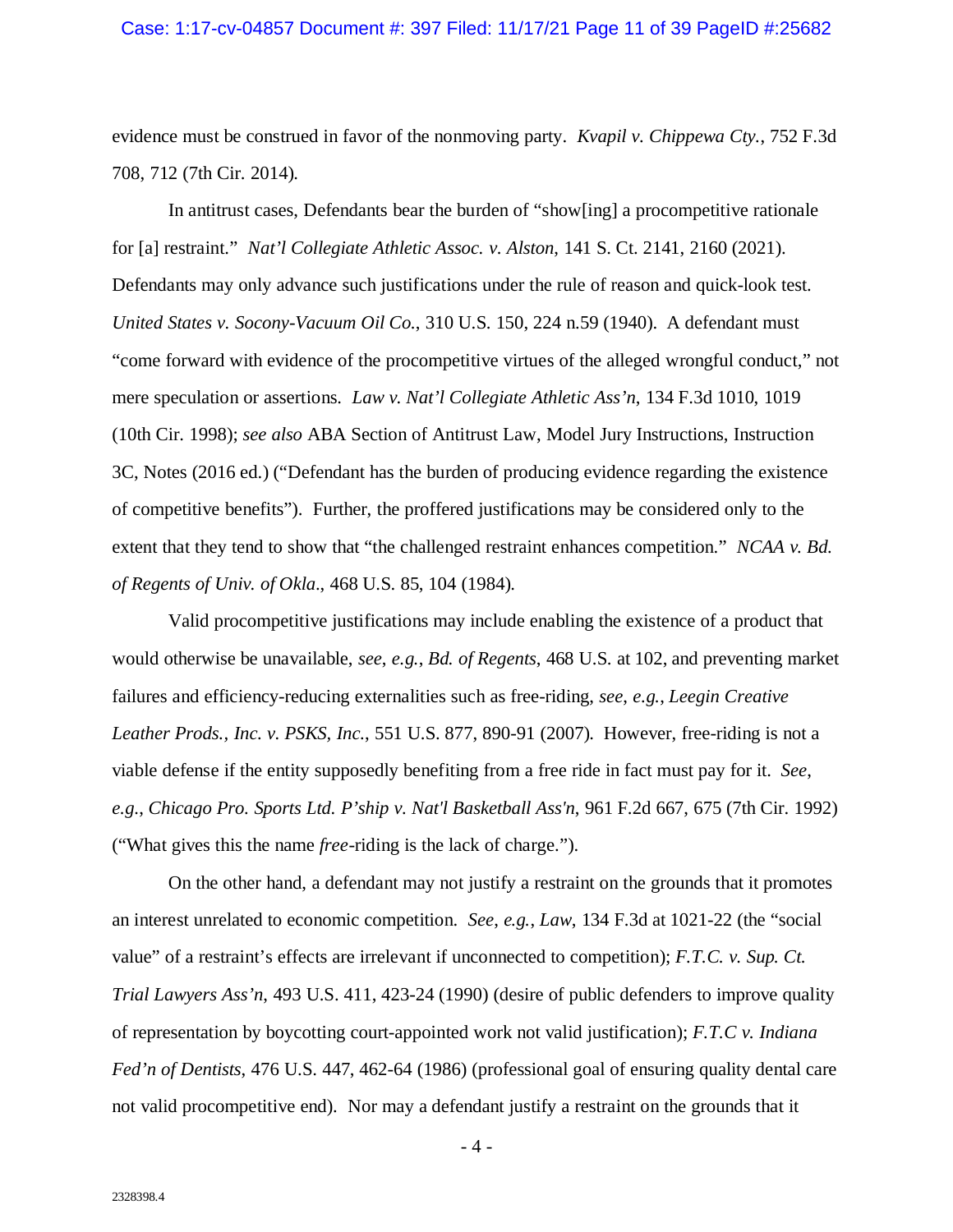helps reduce costs or boost profits. *Law*, 134 F.3d at 1022 ("cost-cutting by itself is not a valid procompetitive justification"). Finally, in a monopsony case, a defendant may not point to lower prices or similar benefits in the downstream consumer market to justify an agreement "among buyers with power over their suppliers." Phillip E. Areeda & Herbert Hovenkamp, *Antitrust Law*  ¶ 1504c (4th ed. 2021) (hereinafter "*Areeda*"). Such defenses "impl[y] power over price," and thus are "tantamount to an acknowledgement that the restraint at issue is naked—and thus that the objective is illegitimate." *Id.*

#### **ARGUMENT**

### <span id="page-11-1"></span><span id="page-11-0"></span>**I. The No-Hire Agreement Is Unlawful** *Per Se*

If the jury finds that McDonald's joined the No-Hire Agreement, liability should be conclusively established under the *per se* rule. "[B]ecause a no-hire agreement is, in essence, an agreement to divide a market, the Court has no trouble concluding that a naked horizontal nohire agreement would be a *per se* violation of the antitrust laws." Order Denying Motion to Dismiss, *Deslandes*, Dkt. 53 at 12 (collecting authority). McDonald's does not dispute that a nohire agreement between horizontal competitors in the labor market would be a *per se* violation. Instead, it contends that it is entitled to summary judgment because there is "*no* evidence" that the alleged No-Hire Agreement existed. Mot. at 6 (emphasis in original). McDonald's is wrong.

## **A. The No-Hire Agreement Extended Beyond Paragraph 14**

<span id="page-11-2"></span>According to McDonald's, the No-Hire Agreement was fully set forth in Paragraph 14 of McDonald's franchise agreement, purportedly designed by Ray Kroc himself in 1955. Mot. at 7. McDonald's contends the restraint can only be understood as discrete vertical agreements between McDonald's and each of its individual franchisees. "But this is not a contracts case in which the scope of the alleged anticompetitive agreement is cabined by the four corners of the written document. Not confined by the parol evidence rule, [Plaintiffs] could use all manner of extrinsic evidence to persuade a jury that what the [restaurant owners] actually agreed to was a naked [market division]." *In re Wholesale Grocery Prod. Antitrust Litig.*, 752 F.3d 728, 733–34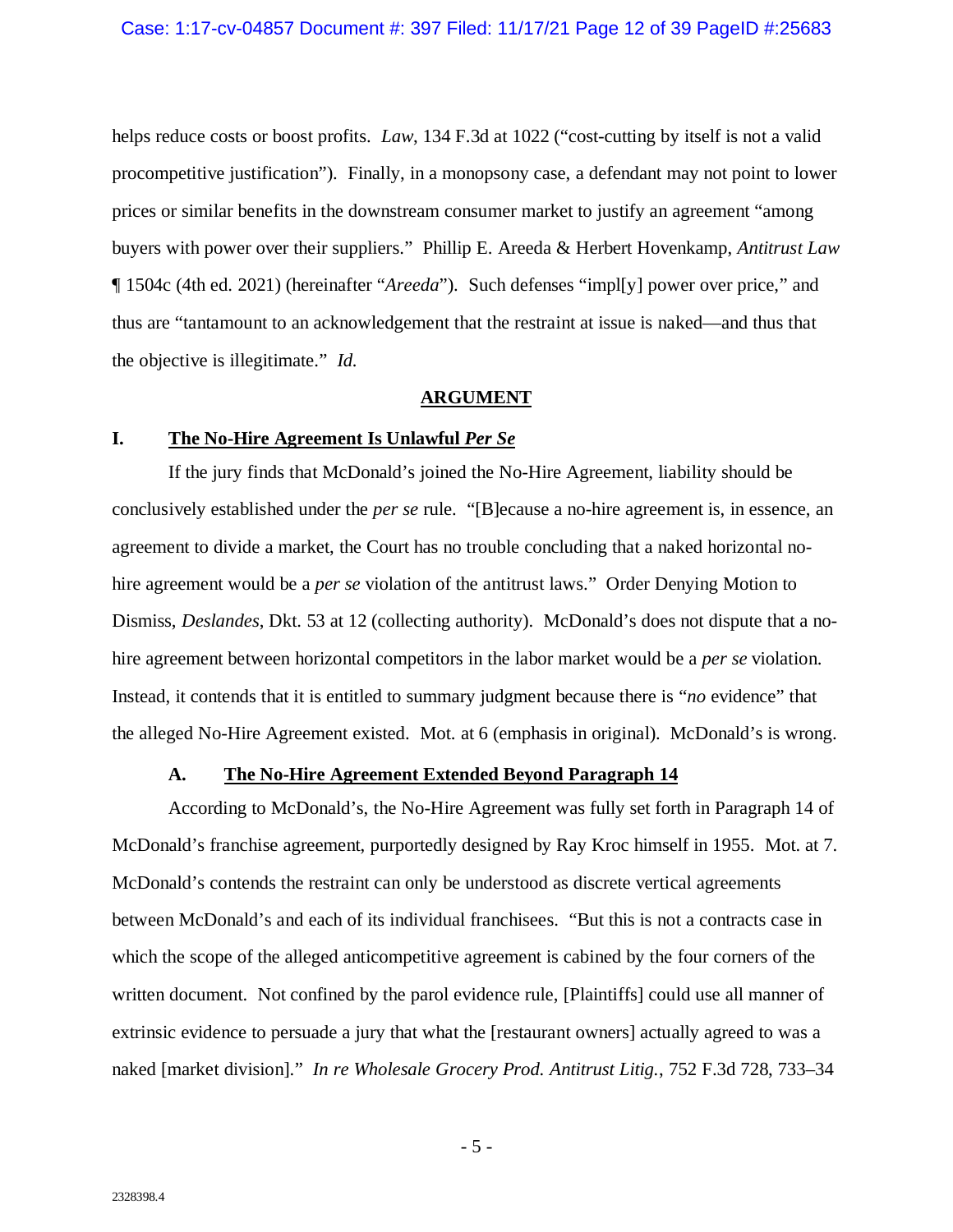(8th Cir. 2014). Such extrinsic evidence is particularly probative if the alleged co-conspirators agreed to eliminate competition otherwise permitted by the terms of the written contract. *Id*.

**No-Hire Reciprocation.** Paragraph 14 prohibited franchisees from competing for employees of the franchisor (McDonald's) or the employees of other franchisees, but did not prohibit McDonald's from competing for franchisee employees. SMF ¶¶ 6-7. However, the No-Hire Agreement was a horizontal understanding that went beyond the four corners of the franchise contracts, "extend[ing] both ways mutually between the owner/operators and the company owned restaurants." SMF ¶ 7. This covert reciprocation was never included in franchise contracts, despite the fact that new franchise contracts were being created continuously and renewed every 20 years. SAMF ¶ 1. Moreover, the horizontal character of the agreement is confirmed by the fact that,

 SMF ¶ 8. Thus, during the relevant time period, Paragraph 14 was not a unilateral policy of a franchisor seeking to maximize efficiency within its system, but rather, the product of a common understanding between horizontal competitors to reduce competition among them. Indeed, antitrust scholar Herbert Hovenkamp has explained that such no-hire policies run contrary to a franchisor's unilateral economic interest, because they reduce the allocative efficiency of labor resources and thus overall output of a franchise system.<sup>[3](#page-12-0)</sup>

<span id="page-12-1"></span>McDonald's covert reciprocation was also clearly linked to suppressing worker pay. For instance, in 2015, McDonald's announced it would raise the pay of its McOpCo restaurant workers. SMF  $\P$  9. If McDonald's litigation-driven arguments about relevant markets were correct, franchisees would have reacted with indifferent shrugs, since, according to McDonald's,

<span id="page-12-0"></span><sup>3</sup> *See* Herbert J. Hovenkamp, *Competition Policy for Labour Markets,* U. of Penn. Inst. for Law & Econ. Research Paper No. 19-29 at 12 (May 17, 2019) (explaining that "it is in a firm's best interests to use its employees in the most profitable way, and if an employee is valued more at a different location the firm will agree to the move," so franchisors would not be expected to forbid such movement, in contrast to "individual franchisees [who] maximize the value of their individual locations," which "inclines them to be more resistant to inter-firm movement that might deprive them of valued workers"), available at [https://papers.ssrn.com/sol3/papers.cfm?abstract\\_id=3421036.](https://papers.ssrn.com/sol3/papers.cfm?abstract_id=3421036)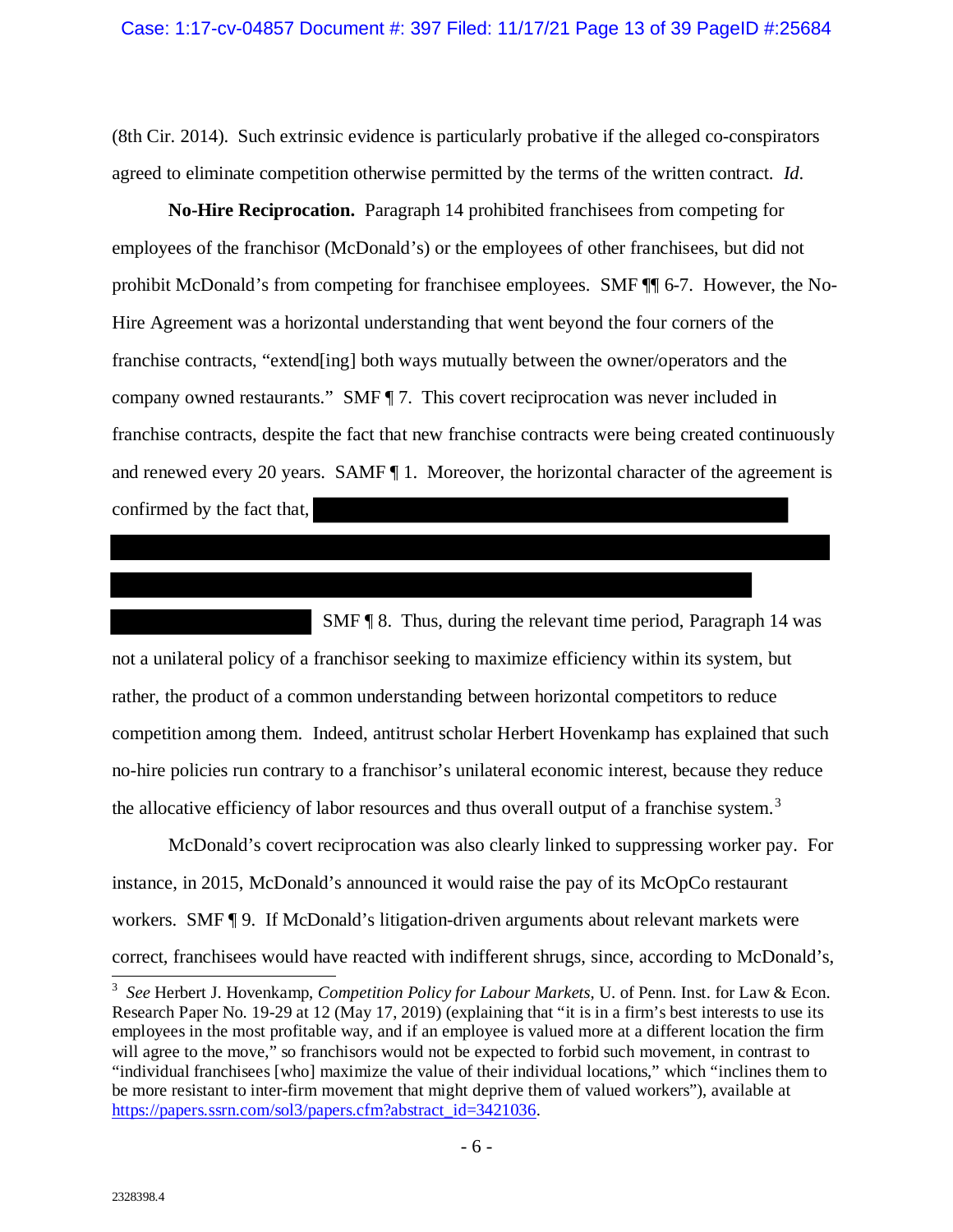#### Case: 1:17-cv-04857 Document #: 397 Filed: 11/17/21 Page 14 of 39 PageID #:25685

worker pay was determined entirely by market forces outside the McDonald's system. In reality, however, the franchisees were "upset beyond words" with McDonald's, and scrambled to determine what it would cost to increase pay to their own workers to match. SAMF ¶ 3. Indeed, McDonald's itself knew . SMF  $\P$ 9-10. But rather than allow market forces to determine worker pay, McDonald's

. *Id*. They discussed

*Id*. In order to

alleviate wage pressure on franchisees, McDonald's agreed to expand the No-Hire Agreement so that McDonald's would not compete for franchisee crew workers located within 25 miles of a McDonald's-owned restaurant. *Id*. 11. The franchisees did not need to worry about pay pressure on their managers, since McDonald's had long-since reciprocated the restraint with respect to managers, without any geographic limitation. *Id*. ¶¶ 7, 18.

**Horizontal Restraint Amongst Franchisees.** Similarly, the express terms of Paragraph 14 did not provide franchisees with a mechanism to enforce the restraint against each other, nor was it clear from the face of the franchise contract that the same restraint applied to all franchisees. However, since the No-Hire Agreement was a common understanding among McDonald's restaurant, they worked out a common mechanism to enforce the restraint: by requiring a "letter of release" from any current McDonald's employer.<sup>[4](#page-13-0)</sup> SMF ¶ 7, 13-15. The

 $\overline{a}$ 

<span id="page-13-0"></span><sup>4</sup> Allowing mobility only upon permission of the current employer is itself a *per se* violation of the antitrust laws. A market allocation agreement "need not foreclose all possible avenues of competition" to fit under the *per se* rule. *Blackburn v. Sweeney*, 53 F.3d 825, 827 (7th Cir. 1995) (applying *per se* rule to attorneys' agreement to divide market by limiting advertising by geography). *See also United States v. Cooperative Theatres of Ohio, Inc.*, 845 F.2d 1367, 1371-73 (6th Cir. 1988) (rejecting argument that the "limited nature" or less "extensive" restraint on only active solicitation of competitor accounts, which did not involve "explicit price fixing agreements or allocation of specific [employees] according to geographic location or enforcement of agreements through coercion," was any less a *per se* violation than other market allocation agreements). *See also* ABA Section of Antitrust Law, Model Jury Instructions in Civil Antitrust Cases 31 (2016 ed.) ("Model Instructions"): "Evidence of Competition: . . . it is no defense that defendants actually competed in some respects with each other or failed to eliminate all competition between them." (collecting authority).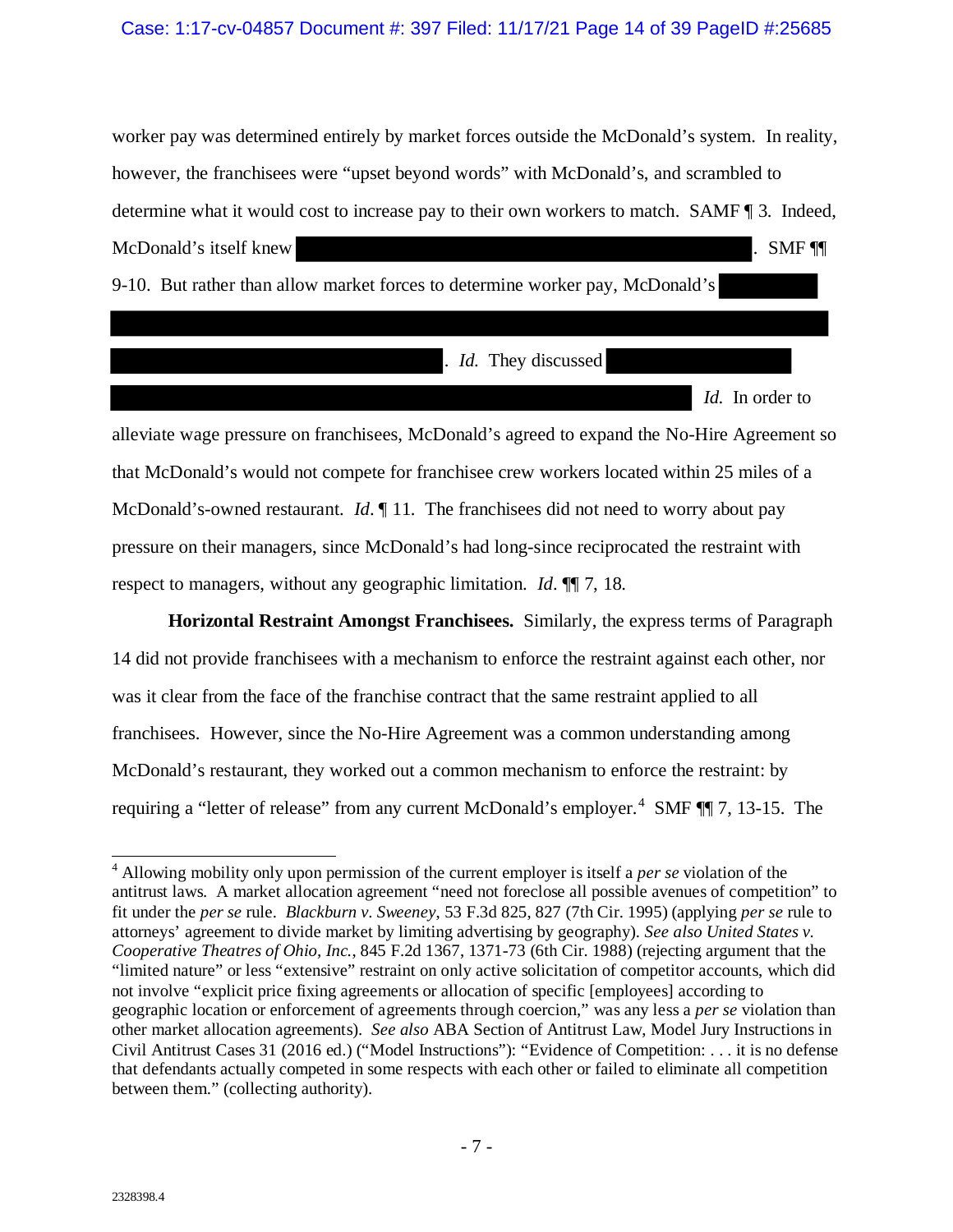#### Case: 1:17-cv-04857 Document #: 397 Filed: 11/17/21 Page 15 of 39 PageID #:25686

record contains ample evidence demonstrating release decisions were made directly between horizontal franchisees, and also that McDonald's corporate human resources directed employees to raise these issues with their franchisee employers. *Id*.

The facts that McDonald's directly competed with its franchisees for labor, and that the No-Hire Agreement relieved them of that competition, render irrelevant McDonald's arguments that the No-Hire Agreement can only be understood as a hub-and-spoke conspiracy without a "rim."<sup>[5](#page-14-0)</sup> At trial, Plaintiffs will prove the No-Hire Agreement is a horizontal market allocation scheme, in which *every* participant—including McDonald's—employed the same categories of workers subject to the challenged restraint. Further, the No-Hire Agreement's horizontal character does not vary by geographic area, depending upon whether McDonald's operated a restaurant in any particular region or not. Market allocation agreements are *per se* unlawful "regardless of whether the parties split a market within which both do business or [not]." *Palmer v. BRG of Georgia, Inc.*, 498 U.S. 46, 49-50 (1990). The No-Hire Agreement applied *nationwide*, exempting not a square inch of geography from its anticompetitive reach. SMF [18.

There is thus ample evidence for the jury to conclude that McDonald's joined a horizontal market allocation agreement. This is a genuine dispute of material fact for the jury to resolve at trial. "The crucial factual question here: What are the terms of the allegedly anticompetitive agreement? Perhaps there are aspiring [wage-fixers] foolish enough to reduce their entire anticompetitive agreement to writing, which would make the answer easy. But most would-be [wage-fixers] probably can be expected to display a bit more guile, jotting down only a few seemingly common terms while sealing their true anticompetitive agreement with a knowing nod and wink. If [Plaintiffs'] evidence is accepted, that is what happened here." *Wholesale Grocery*, 752 F.3d at 733-35.

<span id="page-14-0"></span><sup>&</sup>lt;sup>5</sup> McDonald's authority confirms Plaintiffs need only show that "[McDonald's] and those of its franchisees alleged to be part of the combination or conspiracy agreed among themselves as to the [restraint]." *Midwestern Waffles, Inc. v. Waffle House, Inc.*, 734 F.2d 705, 711 (11th Cir. 1984). Unlike here, *Midwestern Waffles* and McDonald's remaining authorities on this topic involved *only* vertical restraints.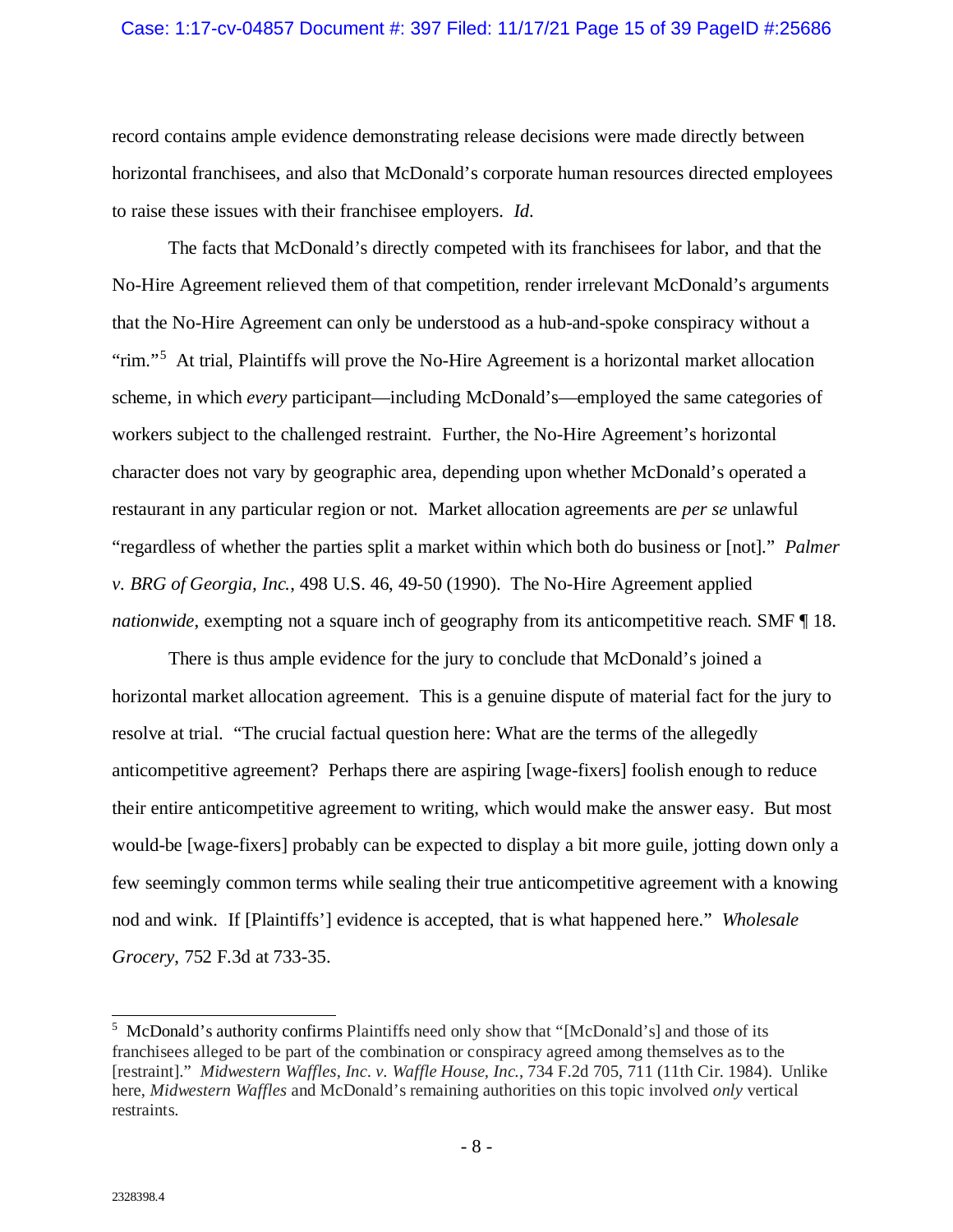## **B. The No-Hire Agreement Was Not Ancillary To McDonald's Franchise Contracts**

<span id="page-15-0"></span>The No-Hire Agreement was not ancillary to McDonald's franchise contracts because the common understanding in restraint of trade went beyond the express terms of Paragraph 14, and included anticompetitive terms adopted long after the franchise relationships were established. *See Blackburn*, 53 F.3d at 827-29 (holding that restraint post-dating transaction is "naked" not "ancillary" because it cannot be necessary to it). Moreover, even with respect to Paragraph 14, "a restraint does not qualify as 'ancillary' merely because it accompanies some other agreement that is itself lawful." *Areeda* ¶ 1908b. *Accord Blackburn*, 53 F.3d at 827-29; *Bd. of Regents*, 468 U.S. at 110 (describing restraint as "naked" even though it was part of larger contract and collaborative activity); *Polygram Holding, Inc. v. F.T.C.*, 416 F.3d 29, 37 (D.C. Cir. 2005) (restraint in joint venture "naked" when it concerned a product outside the collaboration). Otherwise, any savvy businessperson could shield an anticompetitive restraint by placing it within a broader contract.

Rather, to be ancillary, a restraint must be both essential to the overall arrangement, and commensurate with it, meaning that it is no broader than reasonably necessary to accomplish a procompetitive integration. *See Areeda* ¶¶ 1908b, 1908c, 1912c2; *Polk Bros., Inc. v. Forest City Enters., Inc.*, 776 F.2d 185 (7th Cir. 1985) (applying rule of reason when the restraint was *necessary* to the economic collaboration); *Law*, 134 F.3d at 1021 ("the only legitimate rationales that we will recognize  $\dots$  are those necessary to produce competitive intercollegiate sports").<sup>[6](#page-15-1)</sup>

The No-Hire Agreement flunks both tests. It could not have been essential to establishing new franchise relationships, or McDonald's would not have been able to continue

<span id="page-15-1"></span> <sup>6</sup> *See also Rothery Storage & Van Co. v. Atlas Van Lines, Inc.*, 792 F.2d 210, 224 (D.C. Cir. 1986), cert. denied, 479 U.S. 1033 (1987) (to be ancillary, "an agreement eliminating competition must be subordinate and collateral to a separate, legitimate transaction.  $\ldots$  If [the restraint] is so broad that part of the restraint suppresses competition without creating efficiency, the restraint is, to that extent, not ancillary"); *Nat'l Bancard Corp. v. Visa USA Inc.*, 779 F.2d 592, 601 (11th Cir. 1986) (restraint is ancillary only "if it is no greater than reasonably necessary to achieve a legitimate commercial objective (i.e., has a procompetitive purpose), has no substantial anticompetitive impact, and is no broader than necessary to accomplish its procompetitive goals"); *MLB Props., Inc. v. Salvino, Inc.*, 542 F.3d 290, 339 (2d Cir. 2008) (Sotomayor, J., concurring in the judgment) ("a restraint that is unnecessary to achieve a joint venture's efficiency-enhancing benefits may not be justified based on those benefits").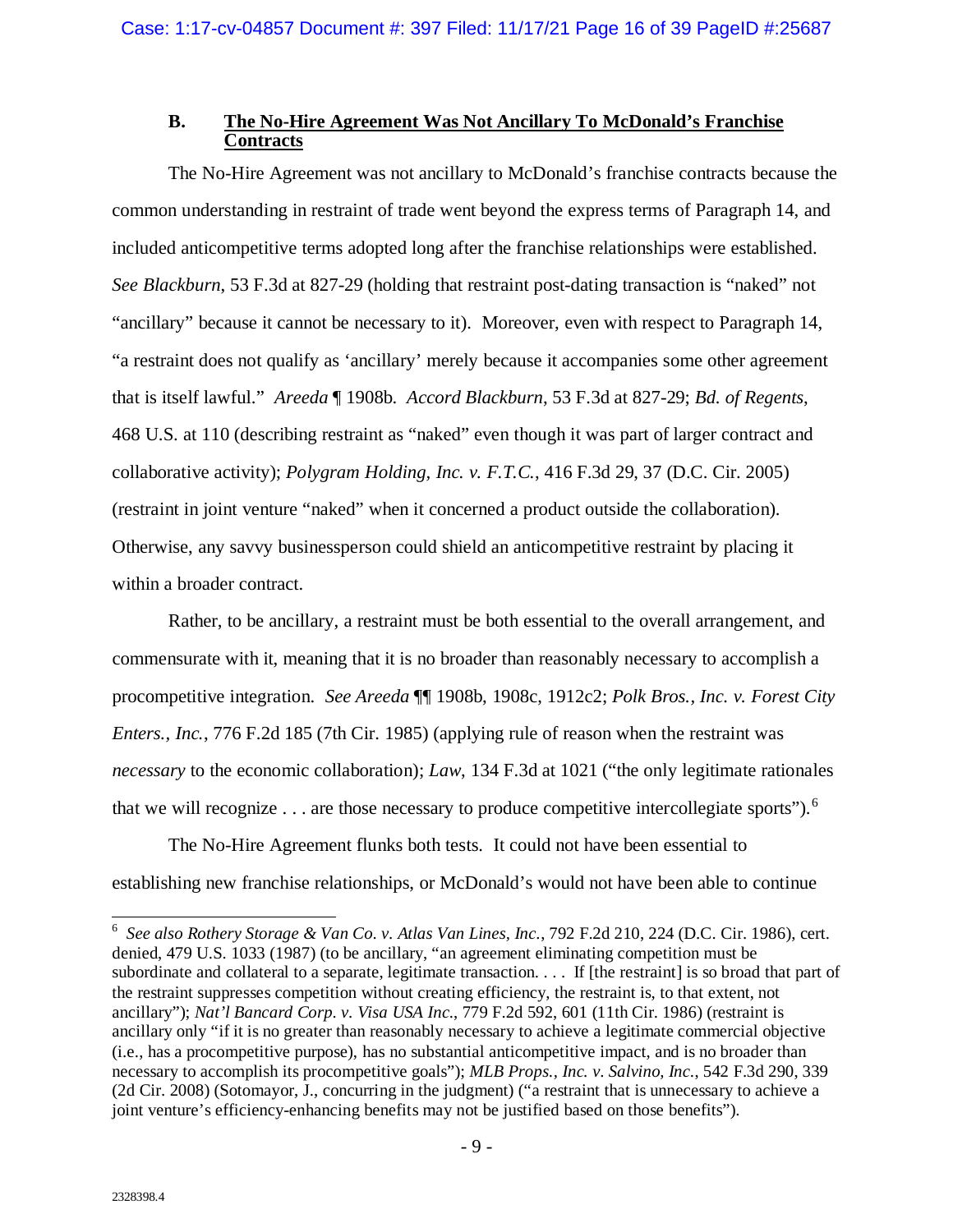#### Case: 1:17-cv-04857 Document #: 397 Filed: 11/17/21 Page 17 of 39 PageID #:25688

growing its franchise system after announcing it would stop enforcing the No-Hire Agreement. SMF ¶ 50. And it can hardly be "essential" to McDonald's franchise system—that is, "an inherent feature of the joint venture," *Areeda* ¶ 1908b—given that McDonald's and each franchisee emphasize that franchisees' employment relationships are outside the scope of their collaboration, and that McDonald's has no right to control the terms and conditions of employment for franchisees' workers. SMF ¶ 3. *Accord Polygram*, 416 F.3d at 37 (agreement to stop marketing albums that were not part of joint collaboration was "naked," not ancillary). Indeed, the Washington Attorney General confirmed that one-third of the franchise systems it investigated never had such restraints at all—and *over 200 other franchisors*, like McDonald's, voluntarily removed them after the investigation. SMF  $\P$  24-25. Suppressing worker mobility was unnecessary to McDonald's franchise system.

Further, the No-Hire Agreement was wildly overbroad. It was not bound by time or geography. It applied for the entire duration of every employee's tenure, plus six months thereafter. *Blackburn*, 53 F.3d at 828 (holding market division not ancillary where "[t]here is no time limit"); *Areeda* ¶ 1908f ("No further inquiry into power or effects is necessary once the excessiveness of the restraint in relation to the underlying transaction is clear."). It was not limited to some reasonable time sufficient to recoup up-front training costs, and was not limited to the most highly-trained employees. It restrained those recently hired and those who worked for the same franchisee for over ten years. It applied regardless of whether a worker wanted to move to a franchisee five blocks away, or to one five states away, and regardless of whether the franchisee itself was new or old, along the side of the highway or in the heart of Chicago. This is precisely why Professor Hovenkamp, upon reviewing McDonald's No-Hire Agreement, observed that "a blanket prohibition on inter-franchisee hiring seems egregiously excessive and raises significant competitive concerns," including that "the real initiative for these franchise

 $-10-$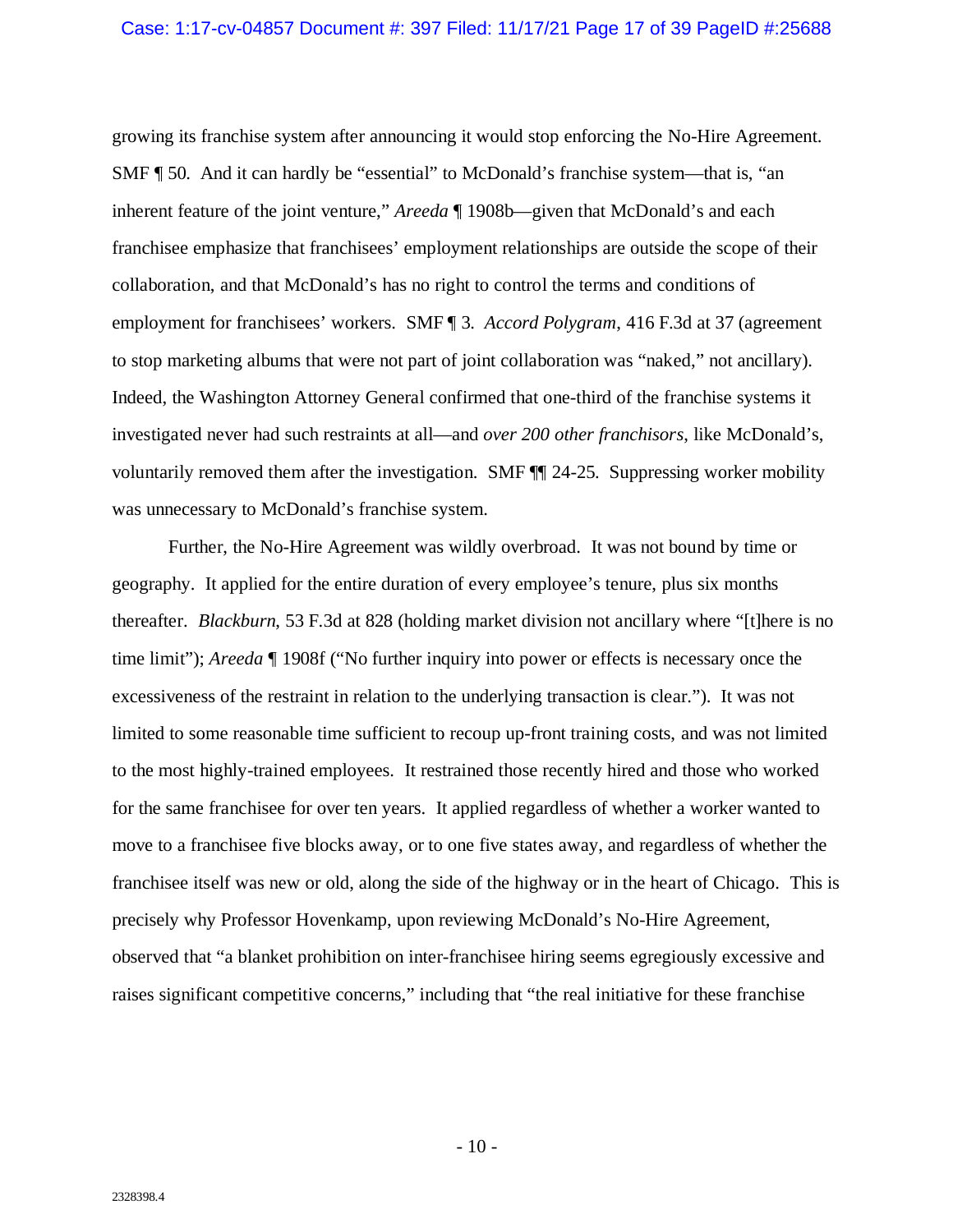wide agreements" is "cartel suppression of wages."<sup>[7](#page-17-0)</sup> This overbreadth alone precludes a holding that the No-Hire Agreement qualifies as ancillary. $8$ 

McDonald's contends that the Court should ignore all of this, and instead assess ancillarity by divining the subjective intent of Ray Kroc in 1955. Mot. at 7. But Plaintiffs do not challenge an agreement made in 1955, because no franchisee in business during the damages period (beginning June 2013) was bound by the terms of a 1955 agreement—the franchise agreements have terms of twenty years. The oldest relevant franchise contract would have been created or renewed no earlier than 1993. McDonald's makes no effort to support a finding of ancillarity as to that date or later. *See* Section II.D, *infra.* Indeed, nearly all of McDonald's franchisees employing workers during the class period did not even exist in 1955. McDonald's provides zero contemporaneous evidence of the purpose or effects of Paragraph 14, irrespective of the time period at issue. As to its purported justifications, McDonald's *required* that franchisees invest in training their employees, and cooperate with each other and with McDonald's in advertising and other efforts to promote the overall brand. SMF  $\P$  37-49. Indeed, failure to do so can result in being ineligible for renewal of the franchise. *Id*. ¶¶ 43-44. None of McDonald's training and cooperation requirements have changed since the No-Hire Agreement ended. *Id*. ¶¶ 37-49, 52. In any case, no version of Paragraph 14 ever disclosed other terms of the No-Hire Agreement, like McDonald's reciprocation in its market role as a horizontal competitor for franchisee workers, or the methods by which franchisees enforced and monitored compliance. SMF ¶¶ 6-7.

 <sup>7</sup> Hovenkamp, *supra* n[.3,](#page-12-1) at 12-13.

<span id="page-17-1"></span><span id="page-17-0"></span><sup>8</sup> *See*, *e.g.*, *Bd. of Regents*, 468 U.S. at 119 (condemning restraint that was "not even arguably tailored to serve such an interest"); *Eli Lilly & Co. v. Zenith Goldline Pharm., Inc.*, 172 F. Supp. 2d 1060, 1072 n.14 (S.D. Ind. 2001) (denying defendant's summary judgment argument that restraint was ancillary, holding, "[b]y limiting all cefaclor sales by Dobfar, the Lilly–Dobfar contract goes one step too far, thereby defeating Lilly's argument that the agreement was ancillary"); *Areeda* ¶ 1908f (Even when local restraints may be justified, "nothing would justify a *nationwide* restriction on competition. . . . That agreement should be treated as a naked restraint. No further inquiry into power or effects is necessary once the excessiveness of the restraint in relation to the underlying transaction is clear.") (emphasis in original).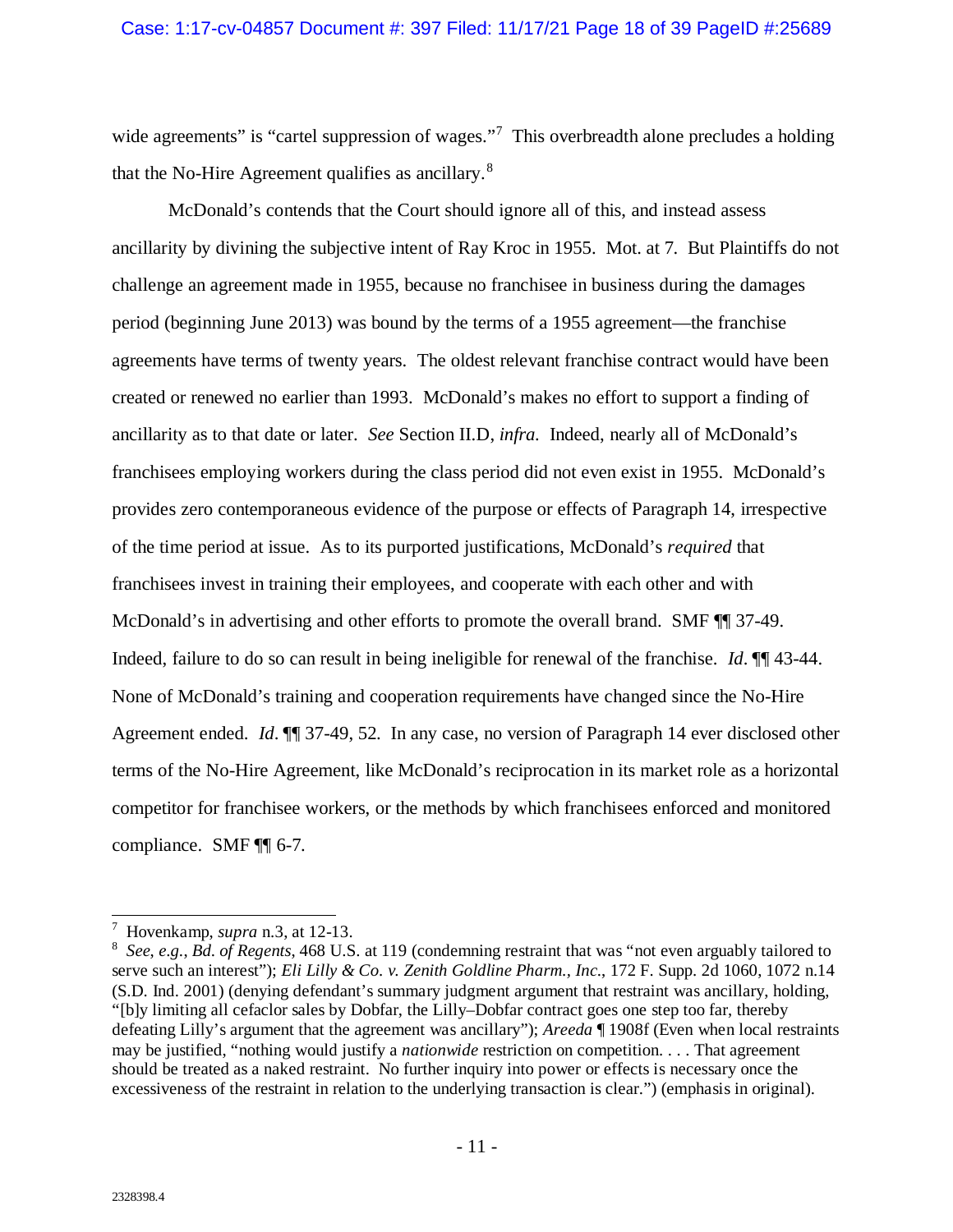#### Case: 1:17-cv-04857 Document #: 397 Filed: 11/17/21 Page 19 of 39 PageID #:25690

The No-Hire Agreement was not ancillary to McDonald's franchise system, and thus should be assessed as the naked restraint of trade it was.<sup>[9](#page-18-1)</sup>

## **C. Subjective Intentions Are Irrelevant and Inadmissible**

<span id="page-18-0"></span>McDonald's contends that Plaintiffs must have evidence that the conspirators subjectively intended for the No-Hire Agreement to suppress worker pay. Mot. at 6. This misstates the law. The express language of Paragraph 14 (to say nothing of other aspects of the No-Hire Agreement) sets forth a market allocation agreement, and agreements to divide markets are just as unlawful as agreements to directly fix wages. *Gen. Leaseways, Inc. v. Nat'l Truck Leasing Assn.*, 744 F.2d 588 592 (7th Cir. 1984) ("horizontal market division is illegal per se even if price fixing is not present") (citing *United States v. Topco Associates, Inc.*, 405 U.S. 596, 609 at n.9 (1972)). The "objectively measured and likely consequence of the restraint is more important than the defendants' actual states of mind. The purpose of the rule identifying naked restraints is to enable relatively expeditious assessments of restraints. As a general matter this is best accomplished by avoiding inquiries into the defendants' actual state of mind. Indeed, the defendants' state of mind is not even the determinative factor: a restraint might still be naked even though it is well intended." *Areeda* ¶ 1906c at 285 (citing *Bd. of Regents*, 468 U.S. 85, and *Nat'l Soc. of Prof. Eng'rs v. United States*, 435 U.S. 679 (1978)).

At trial, liability should be conclusively established upon a jury finding that McDonald's joined a market allocation agreement. There will be no additional requirement that, in doing so, McDonald's (or anyone else) subjectively intended for the market allocation agreement to suppress worker pay. *See*, *e.g.*, Model Instructions, at 36-40 (instructions for various kinds of market allocation agreements). Indeed, the jury should be instructed that subjective intent is irrelevant, and the Court should exclude such evidence at trial. *Id.* at 29 ("Good Intent Not a Defense: ... it is not a defense that defendant acted with good motives, thought its conduct was

<span id="page-18-1"></span>Contrary to McDonald's suggestion, *Pearse v. McDonald's Sys. of Ohio, Inc.*, 47 Ohio App. 2d 20 (1975), did not evaluate whether Paragraph 14 violated the antitrust laws, and did not consider other aspects of the No-Hire Agreement, like McDonald's reciprocation. *Pearse* does not establish Paragraph 14's lawfulness.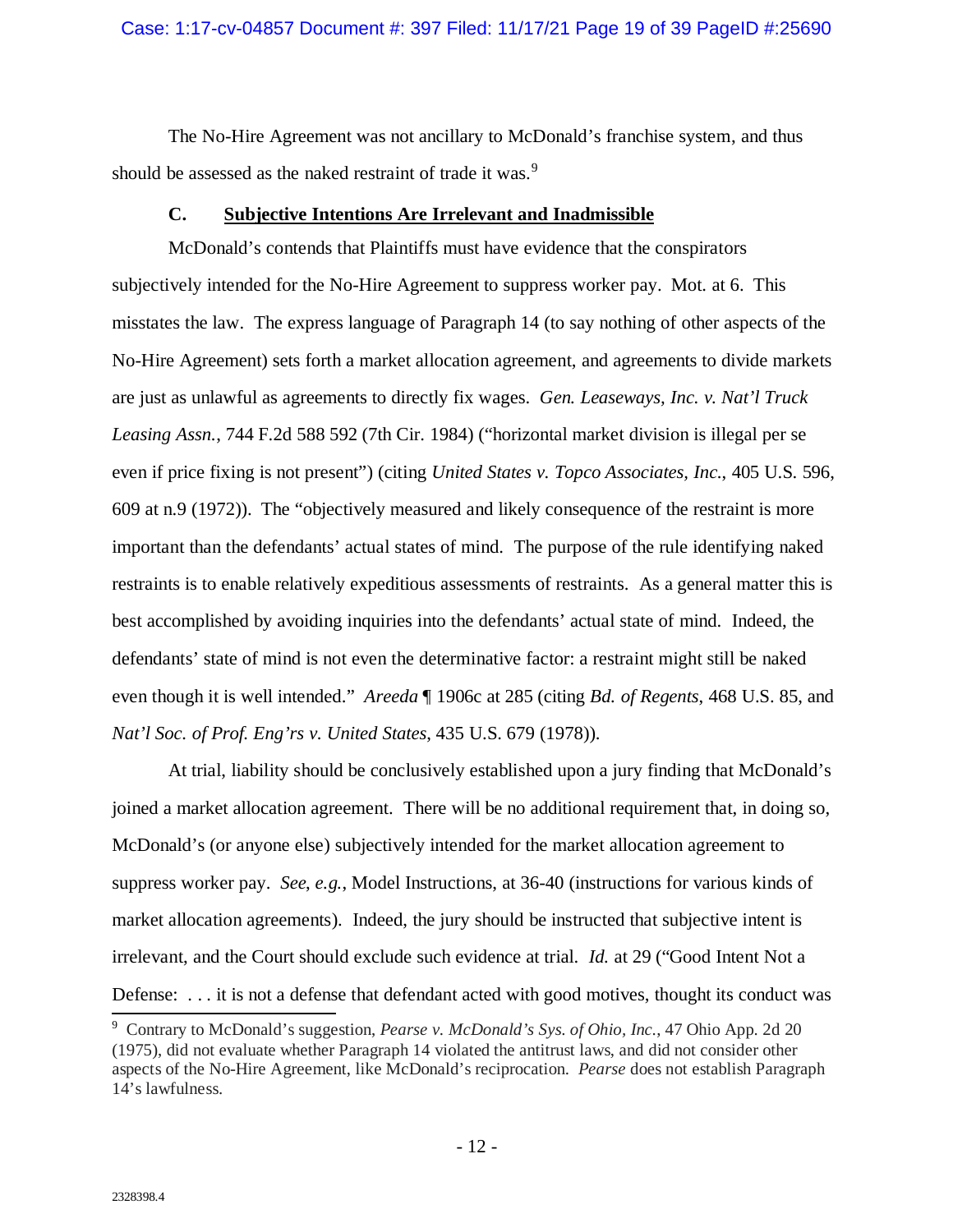#### Case: 1:17-cv-04857 Document #: 397 Filed: 11/17/21 Page 20 of 39 PageID #:25691

legal, or that the conduct may have had some good results.") (collecting authority). This has long been black letter antitrust law, and McDonald's cites no case to the contrary.<sup>[10](#page-19-2)</sup>

## <span id="page-19-1"></span><span id="page-19-0"></span>**II. Plaintiffs Satisfy Their Burden Under Any Appropriate Version of the Rule of Reason, While McDonald's Cannot**

#### **A. Plaintiffs Are Not Precluded From Proving Their Sherman Act Claim**

McDonald's contends that Plaintiffs have "waived" their Sherman Act claim if the Court selects the rule of reason mode of analysis. Mot. at 5. To the contrary, while Plaintiffs properly pled their Sherman Act claim, it is McDonald's that never pled the (illegitimate and meritless) defenses it now asserts.

In their pleadings, Plaintiffs were obligated to provide "a short and plain statement of the claim showing that the pleader is entitled to relief." Fed. R. Civ. P. 8(a)(2). Plaintiffs stated a claim for violations of Section 1 of the Sherman Act, and supported that claim with detailed factual allegations, explaining that they sought to recover suppressed pay caused by an unreasonable restraint of trade among owners of McDonald' restaurants to suppress competition for each other's employees. *Deslandes*, Dkt. 32; *Turner*, Dkt. 1. Plaintiffs explained how the No-Hire Agreement suppressed Class pay by providing McDonald's restaurant owners with illegitimate market power over their workers (*Deslandes*, Dkt. 32 ¶¶ 10, 11, 14, 23-38, 59-116; *Turner*, Dkt. 1  $\P$ [ 7-17, 27-42, 63-115), and explained that it was unlawful because it "was not reasonably necessary to, and did not add to the success of, any legitimate procompetitive benefit or joint venture, nor did it promote enterprise or productivity when it was adopted or any time since." *Turner*, Dkt. 1 ¶ 2. *See also Deslandes*, Dkt. 32 ¶¶ 23-38, 72-109; *Turner*, Dkt. 1 ¶¶ 7- 17, 27-42, 72-113.

The *per se* and rule of reason tests are not different legal claims, but rather different methods of evaluating the same legal claim under Section 1 of the Sherman Act. *See Always Towing & Recovery, Inc. v. City of Milwaukee*, 2 F.4th 695, 704 (7th Cir. 2021) (explaining "the

<span id="page-19-2"></span> $10$  Here, again, McDonald's authorities are inapposite because they concern not horizontal market divisions—where intent is irrelevant—but strictly vertical restraints. *See Miles Distributors, Inc. v. Specialty Constr. Brands, Inc.*, 476 F.3d 442 (7th Cir. 2007) (plaintiff failed to support vertical conspiracy claim); *Valley Liquors, Inc. v. Renfield Importers, Ltd.*, 822 F.2d 656 (7th Cir. 1987) (same).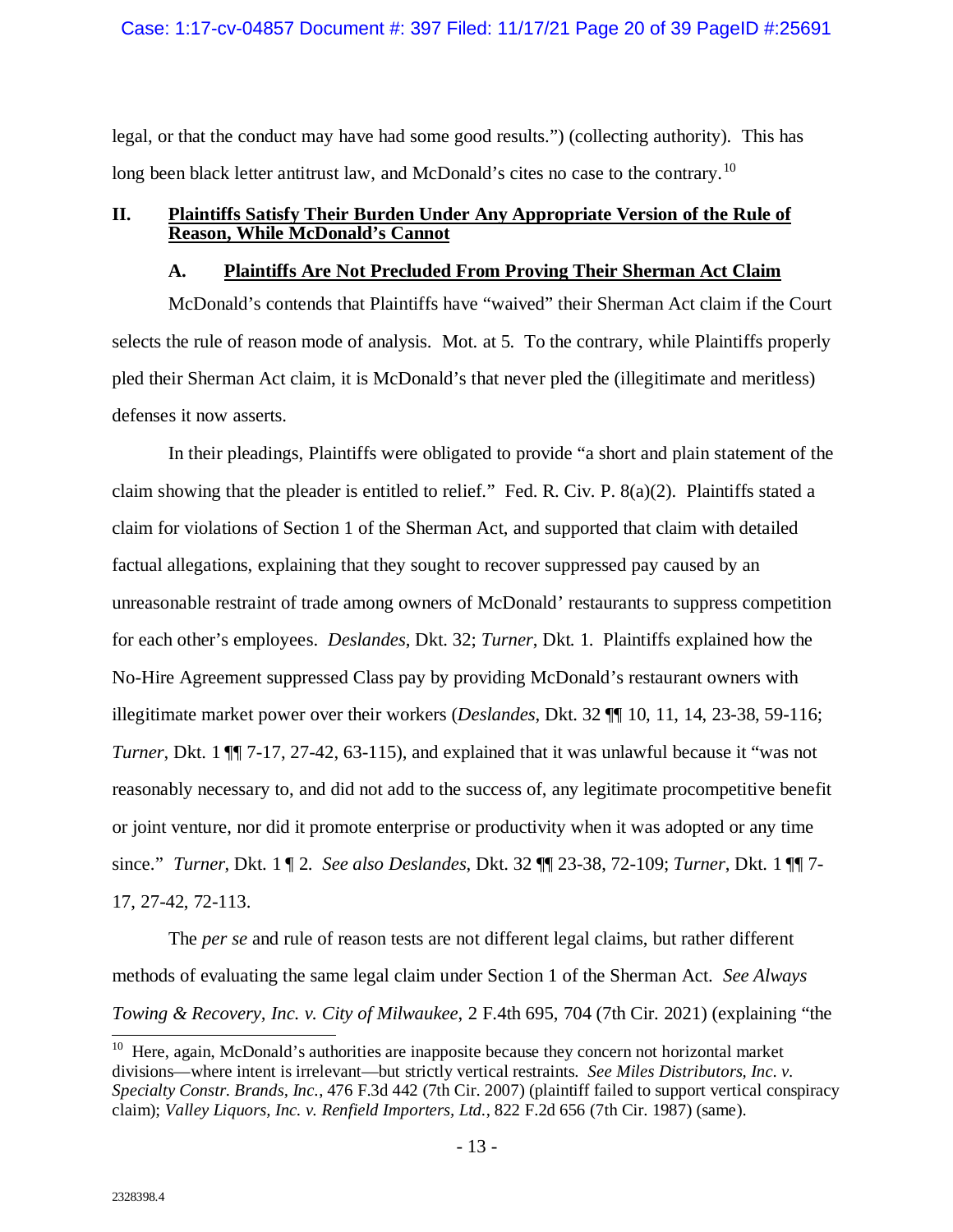per se, rule of reason, and quick look analyses" "are meant to answer the same question: whether or not the challenged restraint enhances competition") (quotations and citations omitted). "A plaintiff need not plead legal theories," and "when a plaintiff does plead legal theories, it can later alter those theories, and there is no burden on the plaintiff to justify altering its original theory" so long as the factual basis is consistent with the original complaint. *BRC Rubber & Plastics, Inc. v. Cont'l Carbon Co.*, 900 F.3d 529, 540-41 (7th Cir. 2018).

That is the case here, where the factual basis for Plaintiffs' Sherman Act claim is entirely consistent with their complaints, and simply reflects the evidentiary record already developed. There is no requirement that Plaintiffs amend their complaints to include the voluminous record,<sup>[11](#page-20-0)</sup> and doing so would serve no purpose, as the underlying Sherman Act claim has remained the same throughout. *See*, *e.g.*, *In re Processed Egg Prod. Antitrust Litig.*, 206 F. Supp. 3d 1033, 1051-53 (E.D. Pa. 2016) (permitting plaintiffs to pursue antitrust claims under the rule of reason though not alleged in complaint), *aff'd*, 962 F.3d 719 (3d Cir. 2020). Plaintiffs' antitrust claims should be considered on the merits.

If the pleadings have any preclusive effect relevant to the disposition of these motions, it should be to preclude McDonald's from asserting defenses that are wholly unpled in its answers. McDonald's was obligated to "state its defenses to each claim asserted against it," and to "affirmatively state any ... affirmative defense." Fed. R. Civ. P.  $8(b)(1)(A)$ ,  $8(c)(1)$ . McDonald's failed to do so. *Deslandes* Dkt. 69, *Turner* Dkt. 67. Unlike Plaintiffs, who provided detailed factual allegations in support of their antitrust claim that the No-Hire Agreement was an unreasonable restraint of trade, McDonald's pled *nothing* to support or even identify its defense that the No-Hire Agreement was ancillary to its franchise system or that it benefited competition. *Williams v. Lampe*, 399 F.3d 867, 870-71 (7th Cir. 2005) (failure to plead <sup>11</sup> Indeed, this was not even possible, because the Court's 30-day deadline for Plaintiff Deslandes to

<span id="page-20-0"></span>amend her complaint passed before discovery had even begun. No such deadline was imposed upon Plaintiff Turner. The Court never set a deadline in either case for Plaintiffs to otherwise amend their complaints. If the Court finds that the complaints should be amended to reflect the evidence already obtained in discovery, it should provide Plaintiffs an opportunity to do so before granting a motion for judgment on the pleadings. *See* Fed. R. Civ. 15(b); *Edwards v. City of Goldsboro*, 178 F.3d 231, 241-43 (4th Cir. 1999); *Ideal Steel Supply Corp. v. Anza*, 652 F.3d 310, 325 (2d Cir. 2011).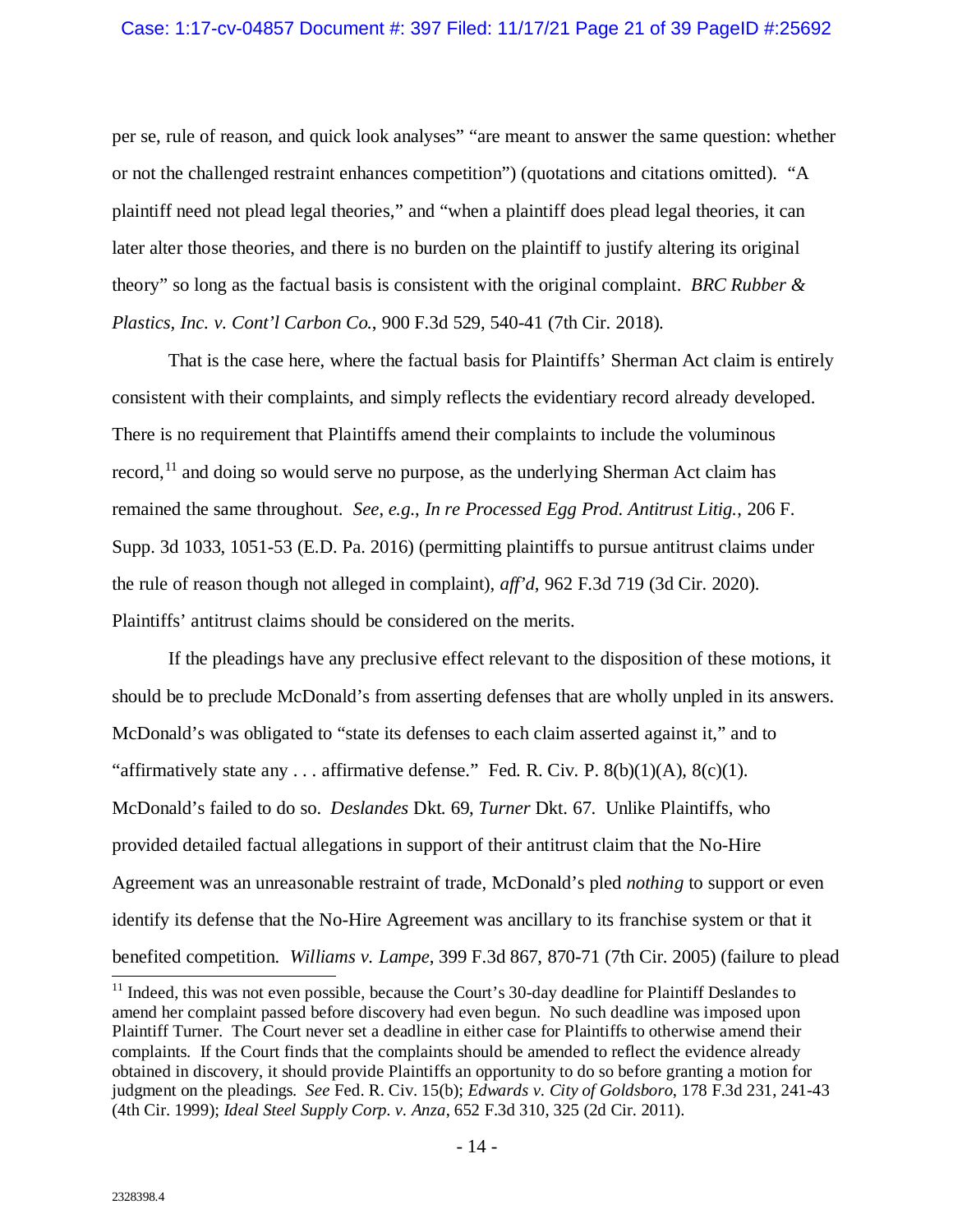affirmative defense in answer waives the defense unless leave to amend is granted); *Bd. of Regents*, 468 U.S. at 113 (procompetitive justifications are "an affirmative defense").

### **B. The No-Hire Agreement Is Presumptively Unreasonable**

<span id="page-21-0"></span>As explained above, the No-Hire Agreement should be conclusively condemned under the *per se* rule. In the alternative, the No-Hire Agreement should be presumptively unreasonable pursuant to an appropriately truncated version of the rule of reason.

As the Court previously observed, the manifestly anticompetitive character of the No-Hire Agreement should, at the very least, give rise to a rebuttable presumption of unreasonableness. Dkt. 53 at 8-16. As the lead author of the nation's primary antitrust treatise has explained, "broad limitations on inter-franchise transfer of employees [should] be regarded with suspicion," and purported justifications "should not be accepted without clear proof that they apply in a particular case," because even cursory examination of the restraint suggests that "the real initiative for . . . franchise wide agreements covering all types of employees is . . . cartel suppression of wages." Hovenkamp, *supra* n[.3,](#page-12-1) at 12-13. Plaintiffs satisfy their initial burden by showing that a horizontal market allocation agreement existed, and that McDonald's joined it. These are genuine disputes of material fact for the jury to resolve.

The burden then shifts to McDonald's to justify the restraint. To avoid condemnation under quick-look, McDonald's must show that the No-Hire Agreement was reasonably necessary (in other words, ancillary) to its franchise system. *See Areeda* ¶ 1908b. When the Supreme Court applied quick-look in *Board of Regents*, the challenged restraint was condemned as "naked" once the NCAA failed to show that the broadcasting restraint was reasonably necessary to the joint delivery of college football. 468 U.S. 85, 113-115. This requires a "plausible connection between the specific restriction and the essential character of the [main transaction]." *Gen. Leaseways*, 744 F.2d at 595 (condemning horizontal market allocation where "no reason has been suggested" why reciprocal truck *servicing* agreement required participants not to compete with each other in truck *leasing*: "The per se rule would collapse if every claim of economies from restricting competition, however implausible, could be used to move a

- 15 -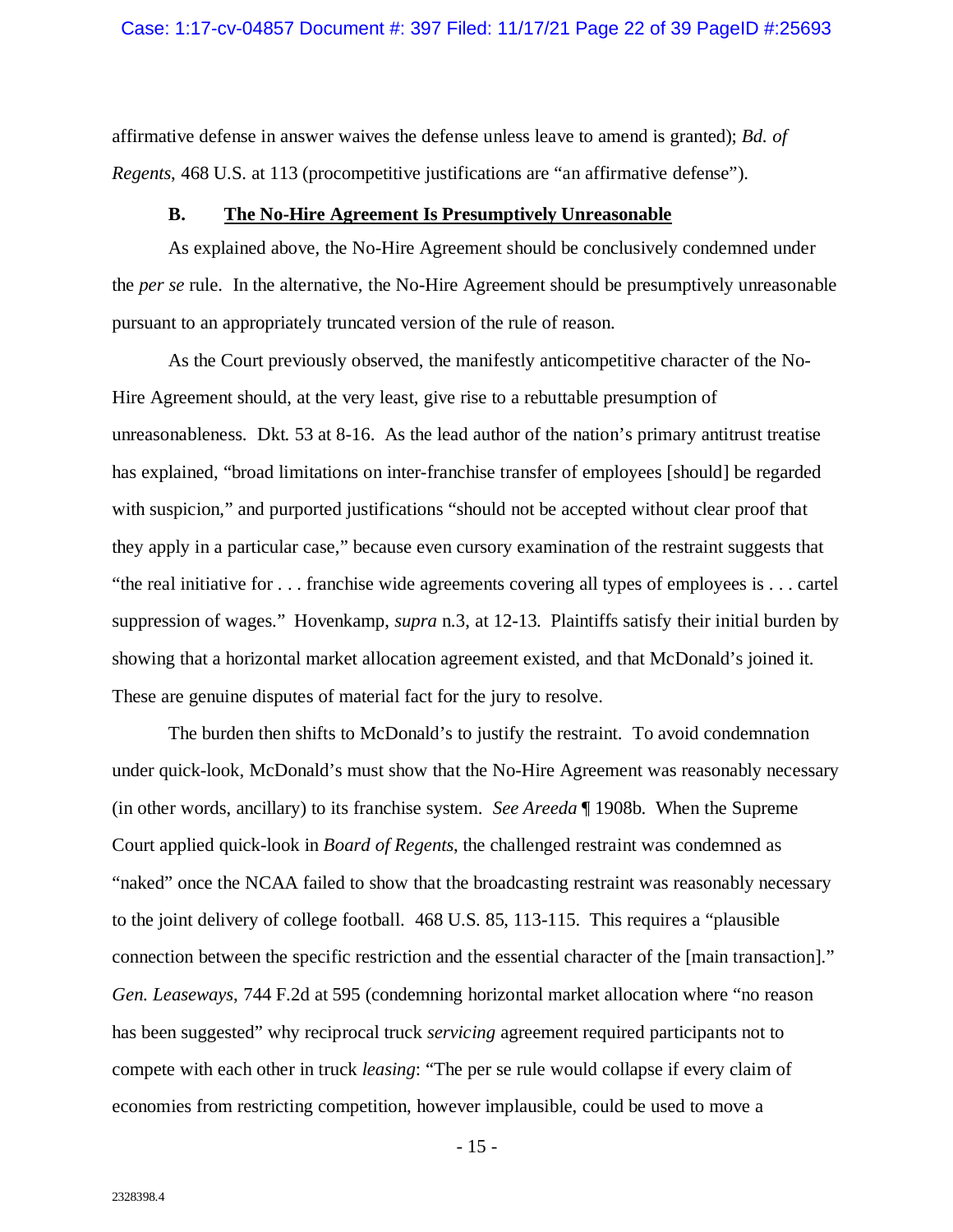#### Case: 1:17-cv-04857 Document #: 397 Filed: 11/17/21 Page 23 of 39 PageID #:25694

horizontal agreement not to compete from the per se to the Rule of Reason category."). *See also*  Section I.B, *supra*.

McDonald's burden, moreover, is to show "empirical evidence of procompetitive effects." *Cal. Dental Ass'n v. F.T.C.*, 526 U.S. 756, 775 n.12 (1999). McDonald's must do more than merely assert procompetitive justifications, it must prove they are sound and legitimate before any additional burden is placed on the Plaintiffs. *Chicago Pro.*, 961 F.2d at 672-76 (scrutinizing and rejecting claimed benefits such as controlling free-riding); *Law*, 134 F.3d at 1021 (applying quick-look, examining and rejecting procompetitive justifications, because none proved that the restraint was "necessary to produce competitive intercollegiate sports").

As explained herein, the No-Hire Agreement was unnecessary to McDonald's franchise system (and certainly so during the time period that matters, *i.e.*, decades after 1955), and McDonald's purported competitive benefits are meritless. At worst, whether the No-Hire Agreement was reasonably necessary to legitimate competitive benefits is a jury question.

### <span id="page-22-0"></span>**C. Plaintiffs Also Satisfy Their Burden Under More Demanding Versions of the Rule of Reason**

Even if the Court applies a more expansive version of the rule of reason, McDonald's motion should still be denied and Plaintiffs' cross-motion should still be granted.

Under the full rule of reason, the initial burden on Plaintiffs would include persuading the jury that the No-Hire Agreement substantially harmed competition. The rule of reason is not a "rote checklist," nor is it "an inflexible substitute for careful analysis." *Alston*, 141 S. Ct. at 2160. The "whole point" of the rule of reason "is to furnish 'an enquiry meet for the case, looking to the circumstances, details, and logic of a restraint[.]'" *Id.* (quoting *California Dental*, 526 U.S. at 781). "Since the purpose of the inquiries into market definition and market power is to determine whether an arrangement has the potential for genuine adverse effects on competition, proof of actual detrimental effects . . . can obviate the need for inquiry into market power, which is but a surrogate for detrimental effects." *Indiana Dentists*, 476 U.S. at 460-61 (quotation omitted). When "adverse effects are directly observable . . . [s]urrogates for those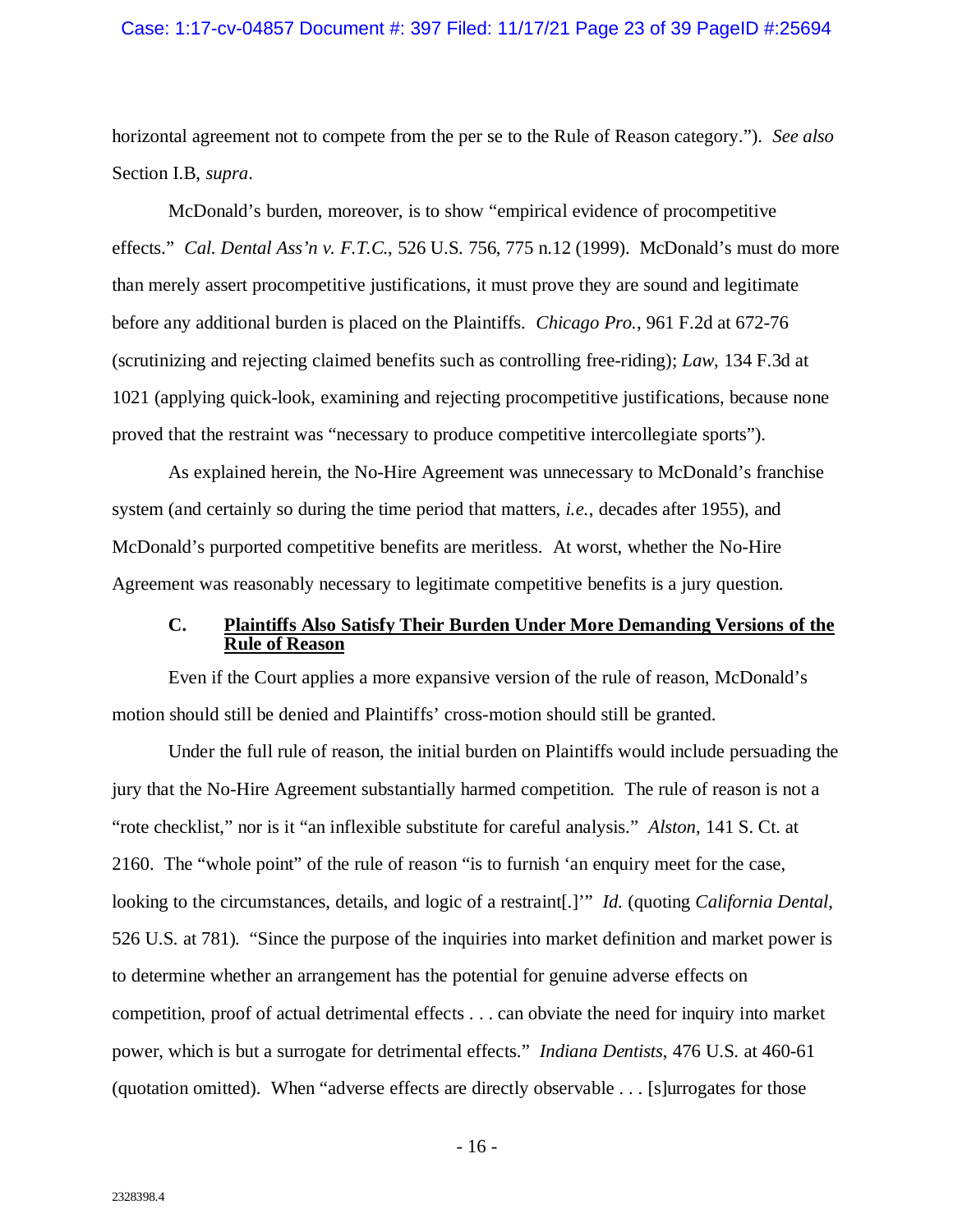effects are not needed." *Chicago Pro. Sports Ltd. P'ship v. Nat'l Basketball Ass'n*, 754 F. Supp. 1336, 1363 (N.D. Ill. 1991), *aff'd*, 961 F.2d 667 (7th Cir. 1992) ("Under the circumstances, market power is not a prerequisite to condemnation under the Rule of Reason.").<sup>[12](#page-23-0)</sup>

Here, Plaintiffs provide significant evidence of detrimental effects, by directly observing that the No-Hire Agreement suppressed worker pay nationwide. SMF ¶¶ 68-76. This is not only sufficient to satisfy Plaintiffs' burden under the rule of reason, it is *preferable* to indirect forms of proof that are only a "surrogate" for the direct evidence Plaintiffs provide. *Indiana Dentists*, 476 U.S. at 460–461. McDonald's cites to no case that requires indirect proof of market power despite direct proof of anticompetitive effects. To the contrary, the primary cases it relies on agree there is no such requirement. *See Minn. Ass'n of Nurse Anesthetists v. Unity Hosp.*, 208 F.3d 655, 662 (8th Cir. 2000) (agreeing that "actual adverse effects on competition" are an adequate substitute for market definition); *Menasha Corp. v. News Am. Mktg. In-Store, Inc.*, 354 F.3d 661, 664 (7th Cir. 2004) (evidence of the ability to affect prices would substantiate market power, but the plaintiffs, unlike here, "introduced no econometric evidence of any kind").

Further, Plaintiffs buttress their direct proof of detrimental effects with substantial economic scholarship showing that low-wage employers, including those in the fast food sector, possess market power over their employees. SMF ¶¶ 55-56. Plaintiffs' direct proof conforms with the expectations of leading labor economists, who predict that restraints like the No-Hire Agreement here would result in suppressed pay. *Id*. Plaintiffs also rely upon substantial record evidence, including contemporaneous business documents and witness testimony, all showing that the No-Hire Agreement allowed co-conspirators to set worker pay without having to worry

<span id="page-23-0"></span><sup>12</sup> *See also In re Sulfuric Acid Antitrust Litig.*, 703 F.3d 1004, 1007 (7th Cir. 2012) (rejecting the proposition that the rule of reason always requires proof of market power through market definition because "even if a challenged practice doesn't quite rise to the level of *per se* illegality, it may be close enough to shift [the burden] to the defendant"); *Law*, 134 F.3d at 1019 ("A plaintiff may establish anticompetitive effect . . . directly by showing actual anticompetitive effects, such as control over output or price"); *Orson, Inc. v. Miramax Film Corp.*, 79 F.3d 1358, 1367 (3d Cir. 1996) (same); *Levine v. Cent. Fla. Med. Affiliates, Inc.*, 72 F.3d 1538, 1551 (11th Cir. 1996) (same); *Cap. Imaging Assocs., P.C. v. Mohawk Valley Med. Assocs., Inc.*, 996 F.2d 537, 546 (2d Cir. 1993) (same).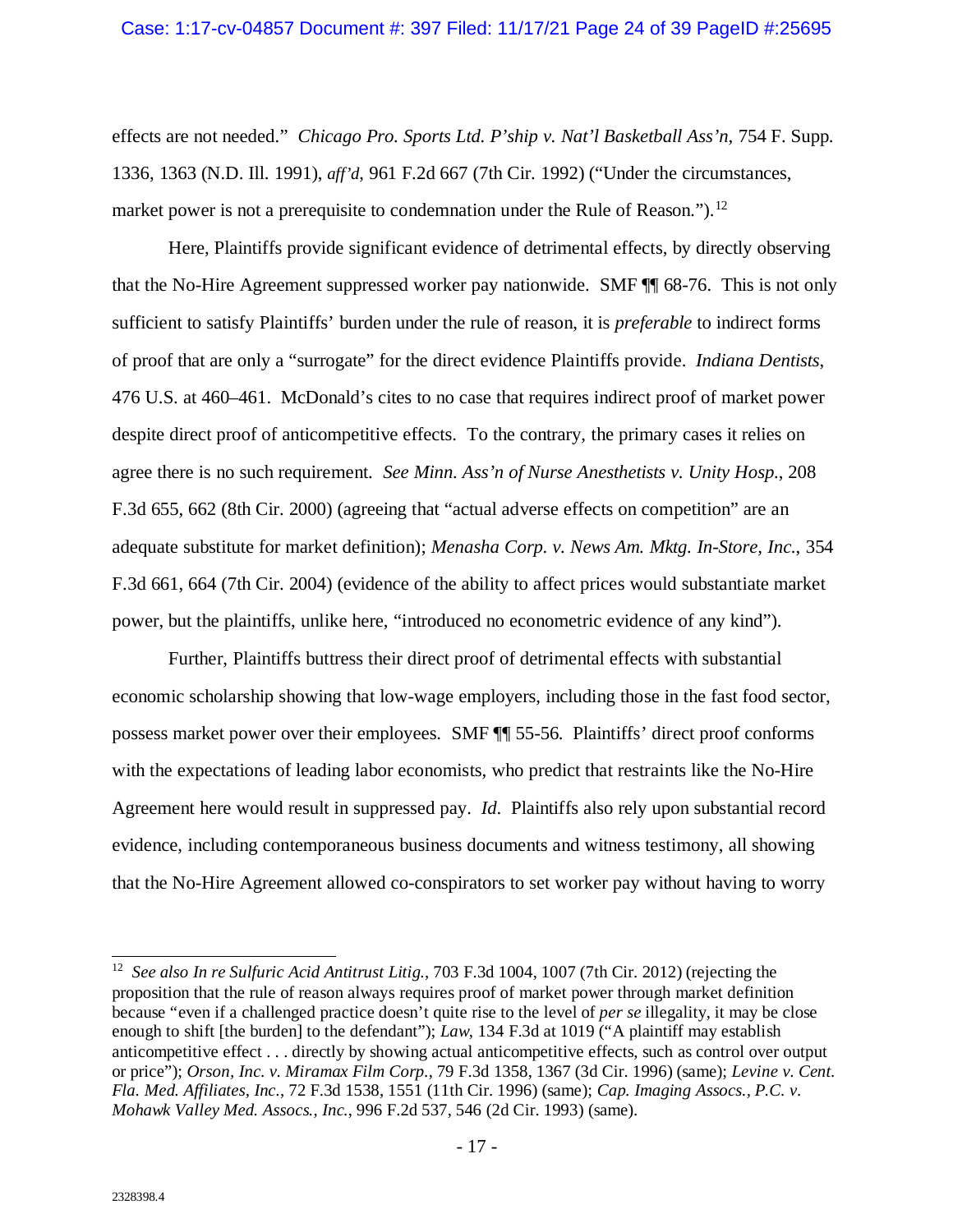#### Case: 1:17-cv-04857 Document #: 397 Filed: 11/17/21 Page 25 of 39 PageID #:25696

that other McDonald's employers (the only alternative employers who also value McDonald'sspecific skills, *see* SMF ¶¶ 57-67) might offer more for them. SMF ¶¶ 5-18.

Indeed, the evidence establishes that McDonald's had market power—its own purported justifications presume it. For instance, according to McDonald's Dr. Murphy, the No-Hire Agreement:

 SAMF ¶ 5. It is simply impossible for a restraint to have the market power to , but not have the power to suppress those employees' pay. This is particularly true since Dr. Murphy also admitted the common sense notion that McDonald's

*Id.*  $\parallel$  6. If, as McDonald's argues, potential employers outside of the McDonald's system provide sufficient competitive pressure to eliminate any anticompetitive effects of the No-Hire Agreement on worker pay, then the No-Hire Agreement could not have had a significant impact on employee retention either. The two are necessarily linked: McDonald's cannot assert the latter without admitting the former. Moreover, the No-Hire Agreement itself is an admission of market power. *See* Ioana Marinescu & Herbert J. Hovenkamp, *Anticompetitive Mergers in Labor Markets*, 94 Ind. L. J. 1031, 1035 (2019) ("The fact that the two firms found it profitable to enter into this agreement is a strong indicator that (1) the firms were competitors in this particular portion of the labor market and (2) that between the two of them they had enough market power to make the agreement profitable.").

Moreover, the jury could find that the No-Hire Agreement created market power in a cognizable market for McDonald's workers. McDonald's assumes that the relevant market must include non-McDonald's employers, but the possible existence of "a broader [employment] market . . . does not necessarily negative the existence of submarkets[.]" *U.S. v. Continental Can*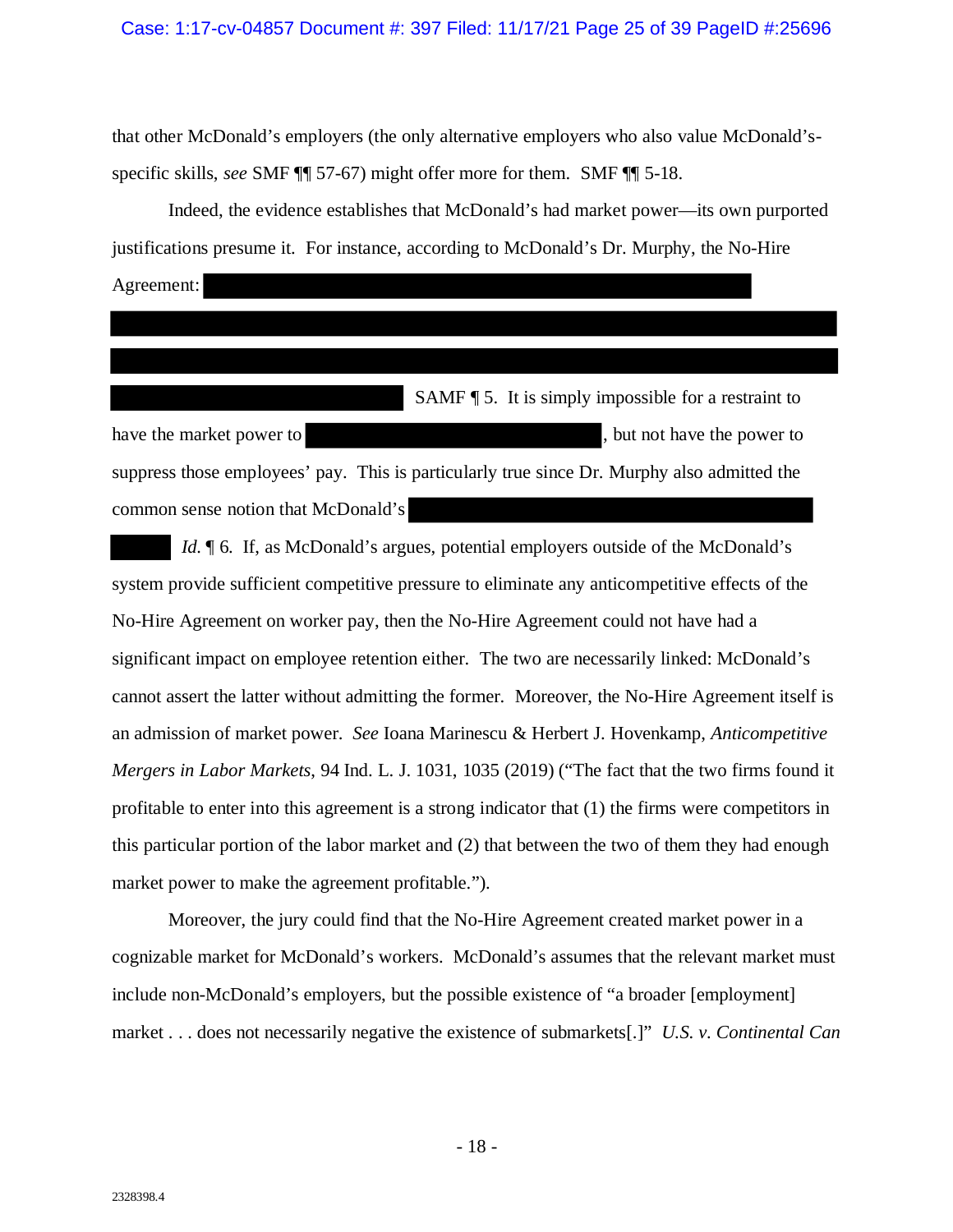*Co.*, 378 U.S. 441, 457-58 (1964). [13](#page-25-0) Here, a plethora of "practical indicia," *Photovest*, 606 F.2d at 712, would support a jury finding of a cognizable service market consisting of a discrete group of buyers (McDonald's franchisees and McOpCos) for the services of a discrete group of sellers (workers who have received McDonald's training), including: (1) proof that the No-Hire Agreement actually enabled McDonald's employers to hold down wages, *cf. Photovest*, 606 F.2d at 713 (ability to charge distinct prices supported finding of submarket); (2) record and economic evidence that workers with McDonald's-specific training have unique value to McDonald's employers, *see* SMF ¶¶ 57-67; *Photovest*, 606 F.2d at 712 (relevant factors include "the [service's] peculiar characteristics and uses" and "distinct customers"); and (3) the limited interchangeability of workers in the broader labor market given the high switching costs for both employers (*e.g.*, costs related to recruitment and job-specific training) and employees (*e.g.*, the costs associated with job search, loss of seniority, etc.), SMF ¶¶ 55-56.

To the extent McDonald's argues that McOpCo restaurants and franchisees also compete with employers outside of its franchise system, that does not preclude a finding of a cognizable market limited to independent employers operating McDonald's restaurants.<sup>14</sup> Even if the existence of other employers can set a *floor* on what McDonald's must pay workers, the No-Hire Agreement prevented wages from increasing further to prevent trained employees from leaving to join other McDonald's employers who value those specific skills and experiences. SMF ¶¶ 55-67. McDonald's also seeks to impose upon Plaintiffs a burden to define relevant geographic markets, while its own restraint made no such effort. If, as McDonald's contends, "relevant competition" occurred only within a "reasonable commuting distance," Mot. at 12,

<span id="page-25-0"></span> <sup>13</sup> *See also Photovest Corp. v. Fotomat Corp.*, 606 F.2d 704, 713-16 (7th Cir. 1979) (recognizing that drive-thru kiosk photo processing services, as opposed to in-store photo services, were cognizable submarket even though customers sometimes switched between them); *Beatrice Foods v. F.T.C.*, 540 F.2d 303, 308 (7th Cir. 1976) (holding that "the question is not whether [paint] brushers, rollers, aerosols, and sprayers constitute a market, but whether the [fact-finder] could properly find that brushers and rollers alone constitute a line of commerce").

<span id="page-25-1"></span><sup>&</sup>lt;sup>14</sup> *See Photovest*, 606 F.2d at 714 ("The law does not require an exclusive class of customers for each relevant submarket."); *Beatrice Foods*, 540 F.2d at 309 ("[T]he fact that [paint] aerosols and other spray equipment are interchangeable with brushes and rollers for some limited end uses does not negative the existence of a separate brush-and-roller market.").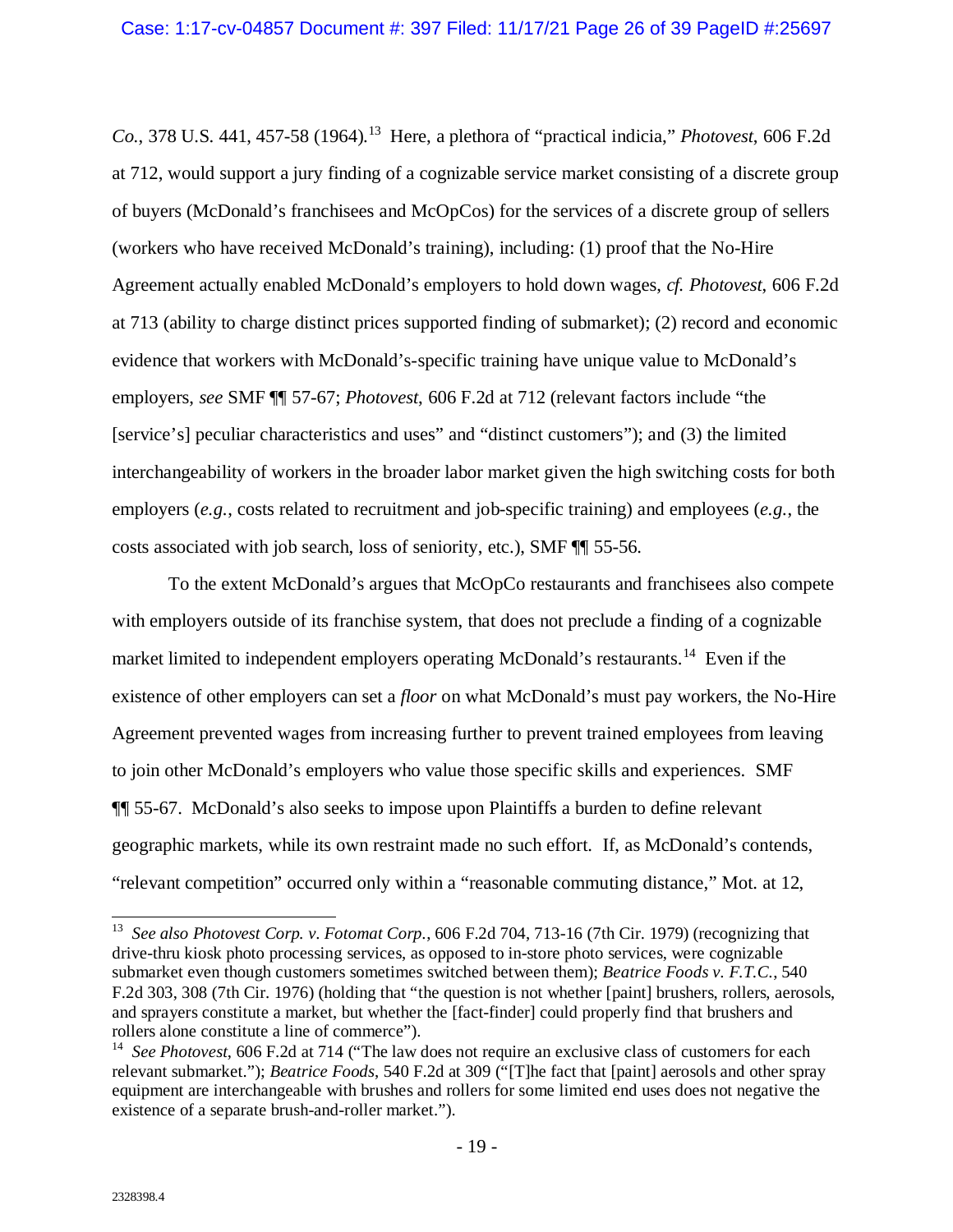then the No-Hire Agreement's nationwide scope must be condemned as a naked restraint without further analysis. *See Bd. of Regents*, 468 U.S. at 119 (condemning restraint that was "not even arguably tailored to serve such an interest"). Plaintiffs do not assume or in any way depend upon a single nationwide geographic market. That is a benefit of the direct proof of anticompetitive effects Plaintiffs provide. SMF ¶¶ 18, 55-56. At most, the parties' disagreement on this issue is a genuine dispute of fact regarding the proper market definition, which would go to the jury if deemed necessary to Plaintiffs' burden. *Fishman v. Estate of Wirtz*, 807 F.2d 520, 531 (7th Cir. 1986) ("[c]laims analyzed under the Rule of Reason require the trier of fact to delineate the 'relevant market'"); *Republic Tobacco Co. v. N. Atl. Trading Co*., 381 F.3d 717, 725 (7th Cir. 2004). The cases cited by McDonald's are inapposite and do not hold to the contrary.[15](#page-26-1)

## **D. McDonald's Cannot Satisfy Its Burden to Justify the No-Hire Agreement**

<span id="page-26-0"></span>McDonald's purported justifications cannot satisfy its burden, regardless of the level of scrutiny applied to them. The Court need go no further than observe that the No-Hire Agreement was not ancillary to the purported competitive benefits McDonald's asserts. *See* Section I.B, *supra*. No reasonable jury could conclude that the No-Hire Agreement was "reasonably necessary" to achieve McDonald's asserted justifications, much less that these "benefits" could

<span id="page-26-1"></span> <sup>15</sup> *See*, *e.g.*, *Menasha Corp.*, 354 F.3d at 664 (nothing could "lead a reasonable person to think that the leading supplier of one form of coupon has the power to drive up price, given the plethora of substitutes" for promotional prices, including "signs and placards, end caps . . . ,sales, coupons distributed at the checkout counter [and] by mail or newspaper"); *Valley Liquor*, 822 F.2d at 667 (agreeing that "special market conditions or other compelling evidence of market power" can substitute for market share; in any case, distilled spirits and wines are economically interchangeable in a way that trained workers are not); *Sheridan v. Marathon Petroleum Co. LLC*, 530 F.3d 590, 595 (7th Cir. 2008) (holding gasoline cannot be divided into submarkets by brand because it is a commodity, but here, human beings are not commodities, workers with McDonald's-specific skills are not perfect substitutes for workers without, and independently-owned restaurants are different "brands" in the labor market); *Blue Cross & Blue Shield United of Wisc. v. Marshfield Clinic*, 65 F.3d 1406, 1409 (7th Cir. 1995) (acknowledging that a jury's finding regarding a market definition must be accepted "if there is a reasonable basis . . . in the evidence," such as a "distinctive . . . assemblage of skills"); *A.A. Poultry Farms, Inc. v. Rose Acre Farms, Inc.*, 881 F.2d 1396, 1403 (7th Cir. 1989) (involved a commodity product, eggs, but workers are not commodities); *Madison 92nd St. Assocs., LLC v. Courtyard Mgmt. Corp.*, 624 Fed. App'x 23, 28 (2d Cir. 2015) (challenge to purely vertical agreements, and no allegation of significant firm-specific skills or training); *DSM Desotech, Inc. v. 3D Sys. Corp.*, 2013 WL 389003, at \*11 (N.D. Ill. Jan. 31, 2013) (finding "there is no genuine dispute that other technologies are alternatives to stereolithography"); *Int'l Tel. & Tel. Corp. v. Gen. Tel. & Elec. Corp.*, 518 F.2d 913, 933-34 (9th Cir. 1975) (submarket cannot be based on nothing more than different customer identities when the product is otherwise identical).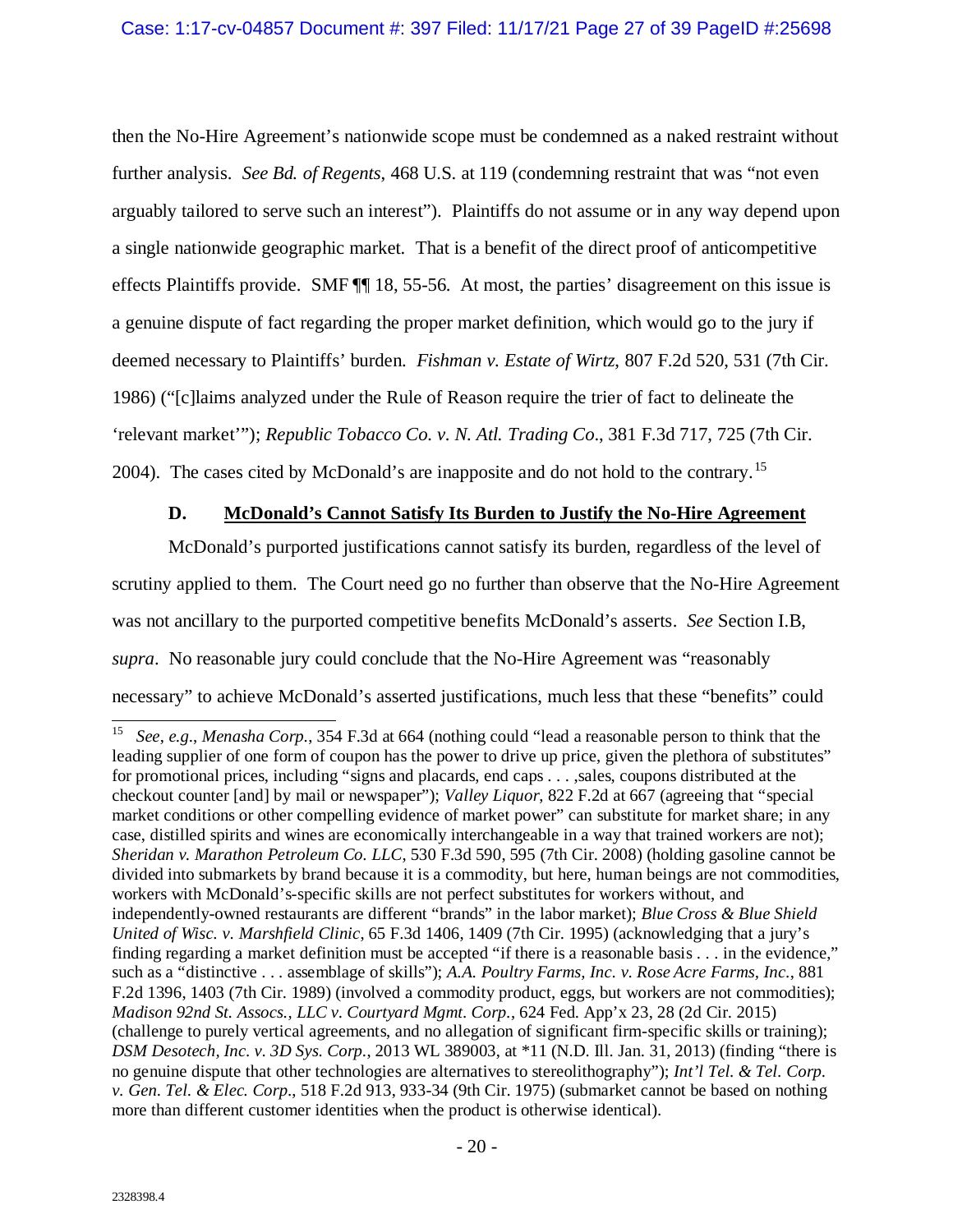not have been "readily achieved by other, reasonably available means that create substantially less harm to competition[.]" Model Instructions, at 8 (collecting cases). Further, the "benefits" McDonald's asserts should be rejected as invalid and unsupported.

## **1. Any Claimed Competitive Benefits Must Be Supported by Admissible Evidence, Not Speculation About Subjective Beliefs**

<span id="page-27-0"></span>McDonald's cannot introduce admissible evidence to support its argument that the No-Hire Agreement enhanced competition. *Law*, 134 F.3d at 1019. In its interrogatory responses, McDonald's marshaled four justifications for the No-Hire Agreement, arguing that it: (1) encouraged franchisees

| ; (2) prevented franchisees from |
|----------------------------------|
|                                  |
| $(3)$ "                          |
|                                  |
| and $(4)$                        |
| SMF $\P$ 27. The                 |

interrogatories were verified by James Kramer, its former VP of Franchising. *Id*. ¶ 28.

However, Mr. Kramer's testimony is not admissible. He began working for McDonald's in 1973, decades after the first no-hire provisions appeared in McDonald's franchise agreements, and he testified that

| t. SMF $\parallel$ 29. He testified that his understanding of why Paragraph 14 existed |                |
|----------------------------------------------------------------------------------------|----------------|
|                                                                                        |                |
| . <i>Id.</i> $\P$ 29-30. Not only did Mr. Kramer                                       |                |
|                                                                                        |                |
|                                                                                        | Id. He did not |
| Id.                                                                                    |                |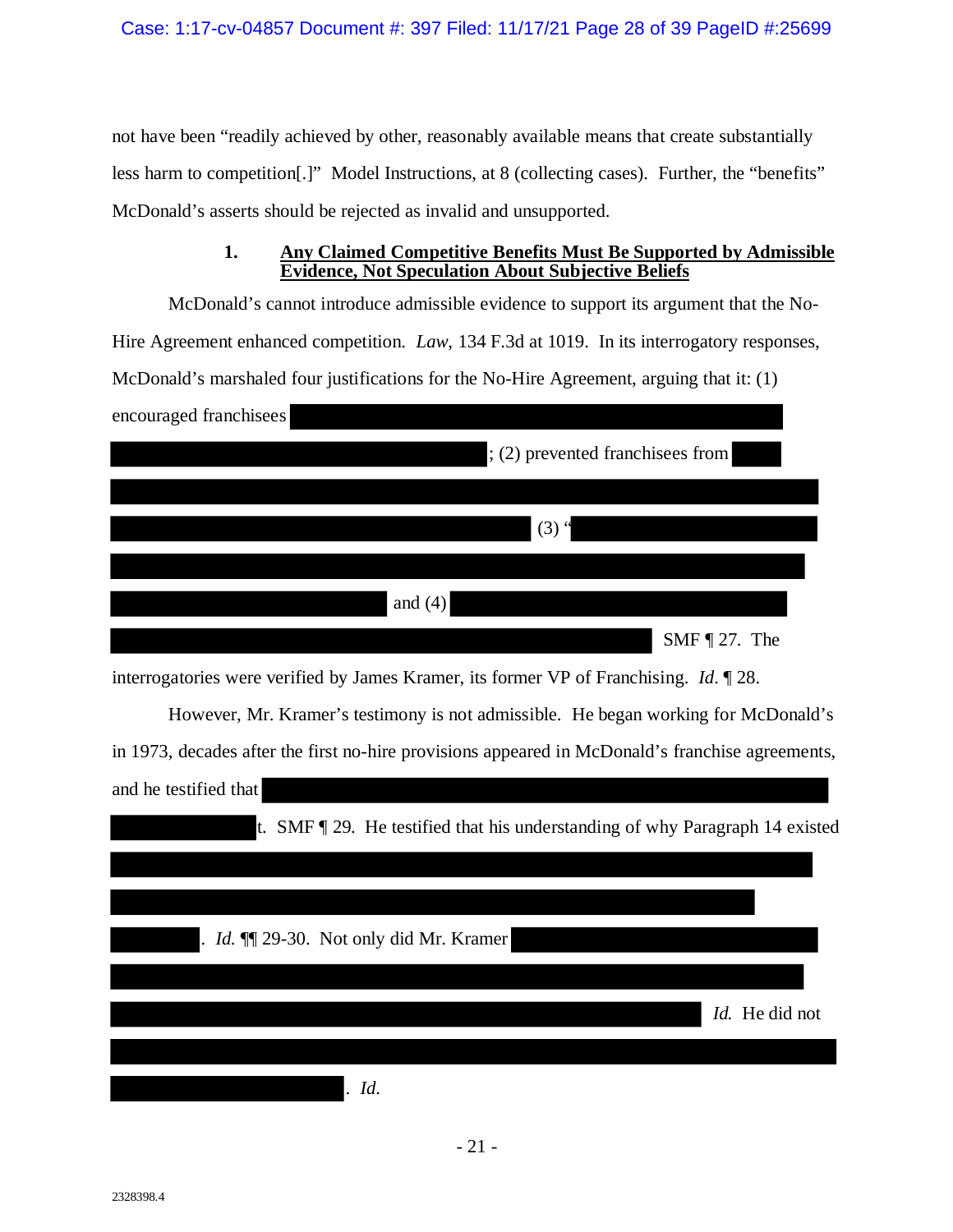Thus, Mr. Kramer's testimony about the purpose of the No-Hire Agreement is entirely speculative and lacks foundation, and should be stricken. *See Payne v. Pauley*, 337 F.3d 767, 772 (7th Cir. 2003) (testimony "must be grounded in observation or other first-hand personal experience," not "flights of fancy, speculations, hunches, intuitions, or rumors").<sup>[16](#page-28-0)</sup> Mr. Kramer's vague and unspecific references to his "experience" do not constitute a sound foundation either. *See United States v. Scott*, 901 F.3d 842, 844-45 (7th Cir. 2018) (emphasizing that "a detail-free assertion of 'training and experience'" does not provide adequate foundation).

. SMF ¶¶ 31-32. McDonald's has not identified *any* contemporaneous evidence in support of these *post hoc*, litigation-driven defenses.

McDonald's expert testimony on this matter is similarly based on *hypothetical* reasons for why McDonald's adopted Paragraph 14 in connection with the No-Hire Agreement. For example, although Dr. McCrary claims that a version of Paragraph 14 was included in the very first McDonald's franchise agreement, he cites no contemporaneous evidence concerning its purpose. Instead, Dr. McCrary focuses on the procompetitive benefits of "intrabrand restraints that focused on quality and standardization," such as "the look of the store, the neon sign, and the parking lot; employee appearance, product appearance . . . ; advertising and marketing . . . , product and service quality, operations," and so on. SMF Ex. 31, ¶ 67. The No-Hire Agreement, however, does not concern any of these issues—or even an "intrabrand" restraint. Dkt. 53 at 15 ("In the employment market, the various McDonald's stores are competing brands."). Dr. McCrary cites zero evidence about its purpose, relying instead on Mr. Kramer's testimony, which is speculative at best or the product of coaching at worst. He also cites testimony from

<span id="page-28-0"></span> $\overline{a}$ 16 *See also Luster v. Ill. Dept. of Corrections*, 652 F.3d 726, 731 (7th Cir. 2011) (interrogatory response insufficient to defeat summary judgment where there was no "admissible foundation from which to conclude that" testifying party "possessed personal knowledge about the [matter]"); Fed. R. Evid. 602; *cf.*  Fed. R. Civ. P. 56(e) ("affidavits shall be made on personal knowledge").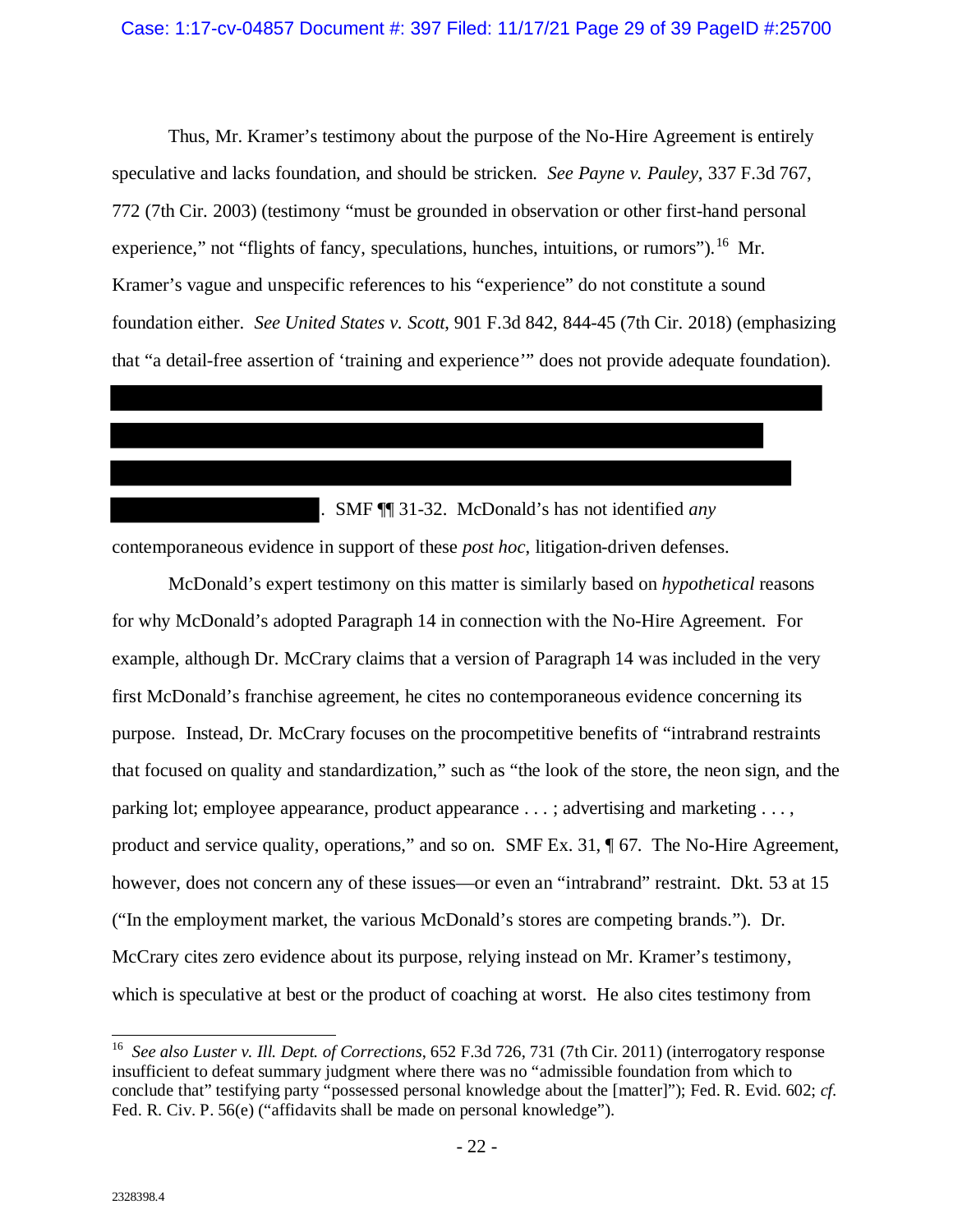#### Case: 1:17-cv-04857 Document #: 397 Filed: 11/17/21 Page 30 of 39 PageID #:25701

McDonald's Franchise Relations Officer and Ombudsman, Robert Valdez, claiming that franchisees were concerned about protecting their investments, *see* SMF Ex. 31 at 65 ¶ 130c, however, Mr. Valdez's testimony is about

SMF ¶

#### 17.

McDonald's cites no contemporaneous evidence of the reasons for Paragraph 14's adoption, relying exclusively on *post hoc* and speculative hypotheses. And McDonald's does not even attempt to justify other aspects of the No-Hire Agreement, like McDonald's covert reciprocation.

### **2. The Free-Riding Justification Is Invalid**

<span id="page-29-0"></span>McDonald's asserts that the No-Hire Agreement helped prevent "free-riding" in the form of Franchisee A benefiting from the training efforts of Franchisee B by hiring a trained employee away from the latter. However, this is not a valid invocation of the free-riding defense.

First, a ride is not "free" if Franchisee A has to pay for it. *Chicago Pro*, 961 F.2d at 675 ("What gives this the name *free*-riding is the lack of charge."); *Gen. Leaseways*, 744 F.2d at 593- 94 (free-riding defense rejected in market division scheme between truck leasing companies party to reciprocal repair agreements, where they reimbursed one another for repairs); *see also Toys R Us, Inc. v. F.T.C.*, 221 F.3d 928, 933 (7th Cir. 2000). Here, Franchisee A hires Franchisee B's worker by *paying a higher wage*. It is only economical for Franchisee A to do so if the value of the worker's labor (*i.e.*, value of the worker's output) exceeds or is equal to the cost (*i.e.*, the wage). Importantly, Franchisee B can prevent the threat of free-riding by *paying the worker the competitive wage*. Thus, market competition itself limits the threat of what McDonald's calls free-riding, just as it does for every employer who invests in training their employees. *See* Herbert J. Hovenkamp, The Rule of Reason, 70 Fla. L. Rev. 81, 111 (2018) ("[I]n order for anticompetitive free riding to occur, the free rider must be able to take advantage of someone else's investment in such a way that the other firm is not capable of pricing it out of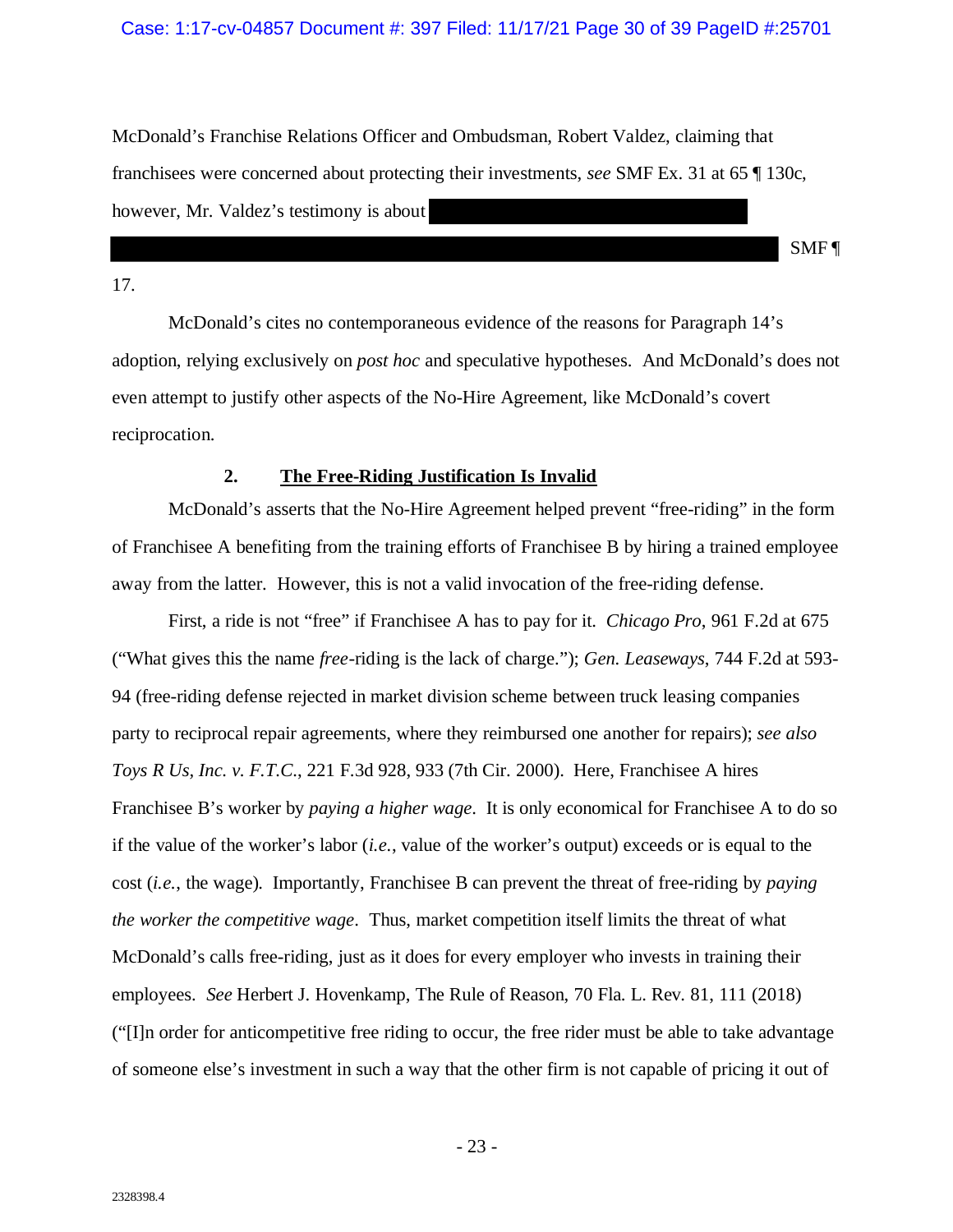the market."). This contrasts with situations where a restraint is necessary because there are no other effective ways to counter-act free-riding.<sup>[17](#page-30-1)</sup>

Second, "[t]he 'free-riding' to be eliminated by the [No-Hire Agreement is] nothing more than the competition of [employers] that [was] not part of the joint undertaking" between franchisees and McDonald's. *Polygram*, 416 F.3d at 38. It is undisputed that McDonald's and its franchisees disavow *any* joint undertaking in the employment market. SMF ¶ 3. Franchisees are responsible for making their own employment decisions, and McDonald's disavows any right to control the terms of its franchisees' employment relationships. *Id*. This places employment issues outside of the scope of their economic collaboration, and therefore invalidates any freeriding justification to restrain the labor market. *Alston,* 141 S. Ct. at 2157 ("the ability of McDonald's franchises to coordinate the release of a new hamburger does not imply their ability to agree on wages for counter workers") (quoting *Chicago Pro. Sports Ltd. P'ship v. Nat'l Basketball Ass'n*, 95 F.3d 593, 600 (7th Cir. 1996)).

### **3. A Desire to Retain Employees by Depriving Them of Competitive Wages Is Not a Legitimate Defense**

<span id="page-30-0"></span>

| McDonald's admits that the No-Hire Agreement                                    |
|---------------------------------------------------------------------------------|
| but contends it was justified because it                                        |
| and purportedly                                                                 |
| SMF $\P$ 27 & Ex. 61.                                                           |
| There is no record ovidence to support this essention $A_0 M r$ . Known to this |

There is no record evidence to support this assertion. As Mr. Kramer testified,

SMF ¶

36. Even if they were true, "a proffered efficiency cannot arise from anticompetitive effects."

*United States v. Anthem, Inc.*, 855 F3d 345, 369 (D.C. Cir. 2017) (Miller, J., concurring) (citing

*id.*, at 377-78 (Kavanaugh, J., dissenting)); *see also* C. Scott Hemphill & Nancy L. Rose,

<span id="page-30-1"></span><sup>&</sup>lt;sup>17</sup> *See Leegin*, 551 U.S. at 890-91 (explaining that retailers who invest in showrooms cannot recover those costs if a customer learns about the product there, but then purchases from a discounting retailer who does not invest in such services; and a manufacturer-imposed restraint on retail price competition can mitigate such free-riding); *Chicago Pro.*, 961 F.2d at 675 (explaining same); *Gen. Leaseways*, 744 F.2d at 593 (free-riding only exists where services are "'given away' by a seller who could recover his cost only by selling the product to the consumer who used the information").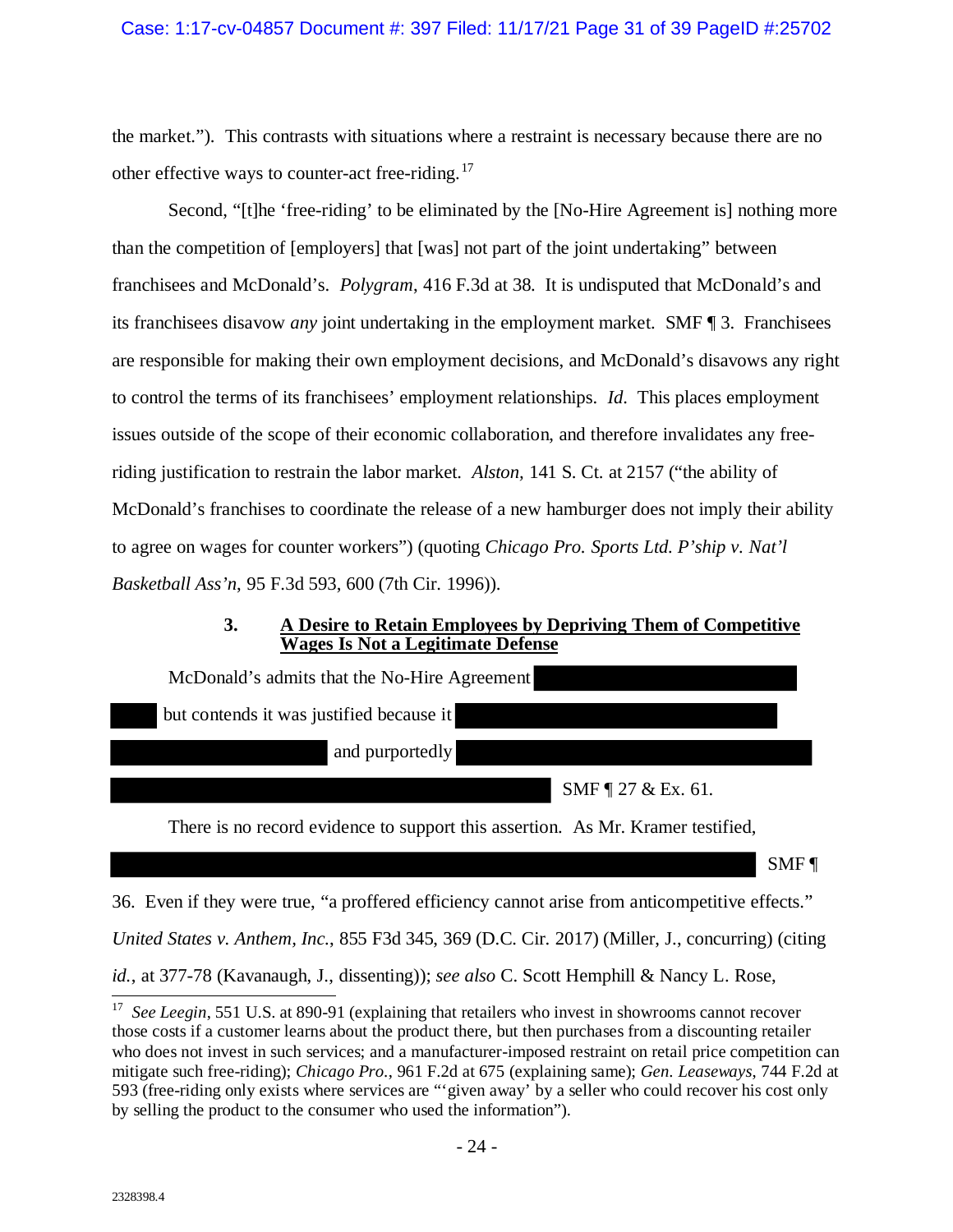*Mergers that Harm Sellers*, 127 Yale L.J. 2078, 2082 (2018) ("[S]avings achieved through the exercise of increased classical monopsony power . . . are premised on a reduction in competition" and "are not cognizable efficiencies."). Moreover, there is no requirement that such cost savings be used for any efficiency-enhancing ends, as opposed to simply raising profits.

To the extent McDonald's claims the No-Hire Agreement reduced labor costs, that is an acknowledgment that it was anticompetitive and suppressed wages. "[C]ost-cutting by itself is not a valid procompetitive justification. If it were, any group of competing buyers could agree on maximum prices. Lower prices cannot justify a cartel's control of prices charged by suppliers, because the cartel ultimately robs the suppliers of the normal fruits of their enterprises." *Law*, 134 F.3d at 1022; *see also Socony-Vacuum*, 310 U.S. at 220-21 (pointing to the "evils of price [competition]" is "no legal justification" for a restraint); Areeda ¶ 1504. Indeed, this objective is actually counter-productive: by suppressing labor costs and mobility within the McDonald's system, McDonald's reduced the incentive for workers to perform well.<sup>18</sup>

#### **4. The No-Hire Agreement Was Completely Unnecessary**

<span id="page-31-0"></span>Even if theoretically viable in some circumstances, McDonald's procompetitive justifications fail here because they could be vindicated without the No-Hire Agreement.

First, McDonald's has not identified any material effect on its business from abandoning the No-Hire Agreement, even though more than four years have passed since. McDonald's announced it would no longer enforce the No-Hire Agreement in 2017 in response to Department of Justice and FTC guidance condemning no-poach agreements, and then agreed with the Washington Attorney General to remove Paragraph 14 from its franchise agreements going forward. SMF ¶¶ 19, 23. Yet there is no evidence this hurt its ability to attract new franchisees, maintain franchisee relationships, induce franchisee investment in training or other initiatives, or

<span id="page-31-1"></span><sup>&</sup>lt;sup>18</sup> *See Sup. Ct. Trial Lawyers*, 493 U.S. at 423 ("The Sherman Act reflects a legislative judgment that ultimately competition will produce . . . better goods and services."); *cf. Law*, 134 F.3d at 1022 (noting "coaches have less incentive to improve their performance if their salaries are capped").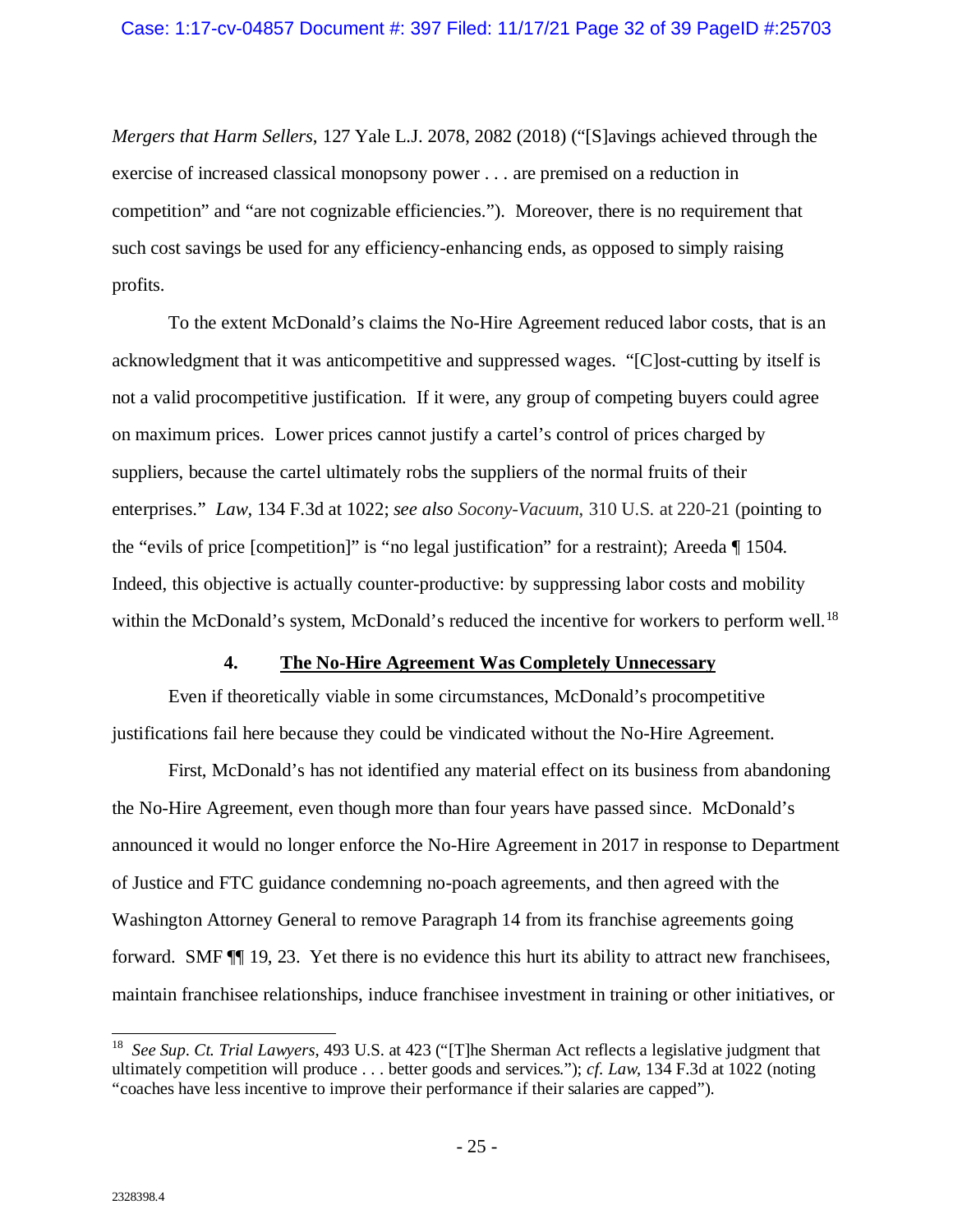train workers. To the contrary, McDonald's reports that its franchisees are having record success, *id*. ¶¶ 50-51, and no McDonald's witness identified a detrimental effect on its operations.[19](#page-32-0) McDonald's admission that, after eliminating the No-Hire Agreement, franchisees "have never been in a better financial position," SMF ¶¶ 50-51, vindicates the fundamental premise of the Sherman Act: "the belief that market forces yield the best allocation of the Nation's resources." *Alston*, 141 S. Ct. at 2147 (quoting *Board of Regents*, 468 U.S. at 104, n.27). Indeed, the Washington Attorney General concluded its efforts resulted in *hundreds* of franchise chains abandoning similar restraints without adverse effect on their franchise models. SMF ¶¶ 24-25.

Second, separate and apart from the No-Hire Agreement, franchisees are required by McDonald's to train their employees. SMF  $\P$  37-44. This makes sense: it is impossible to perform a McDonald's job without McDonald's-specific training. None of McDonald's training requirements have changed since McDonald's removed Paragraph 14 and stopped enforcing the No-Hire Agreement. *Id*. ¶ 45. This is consistent with franchisees' strong economic incentive to train their employees, even without the No-Hire Agreement. Why would a franchisee invest its capital to join the McDonald's system, but then fail to undertake the employee training necessary to turn a sustainable profit on that investment? Employers do not need labor market allocation schemes to have a sufficient "incentive" to train their employees.

Third, to the extent McDonald's asserts that the lack of a No-Hire Agreement would frustrate efforts to promote on-the-job training and collaboration between franchisees, the record shows the contrary. For example, McDonald's National Franchising Standards

SMF ¶ 46.

").

And the franchise agreements required franchisees to expend a fixed percentage of sales on

#### <span id="page-32-0"></span><u>.</u> 19 *See*, *e.g.*, SMF ¶ 52 (Lowery Dep.) ("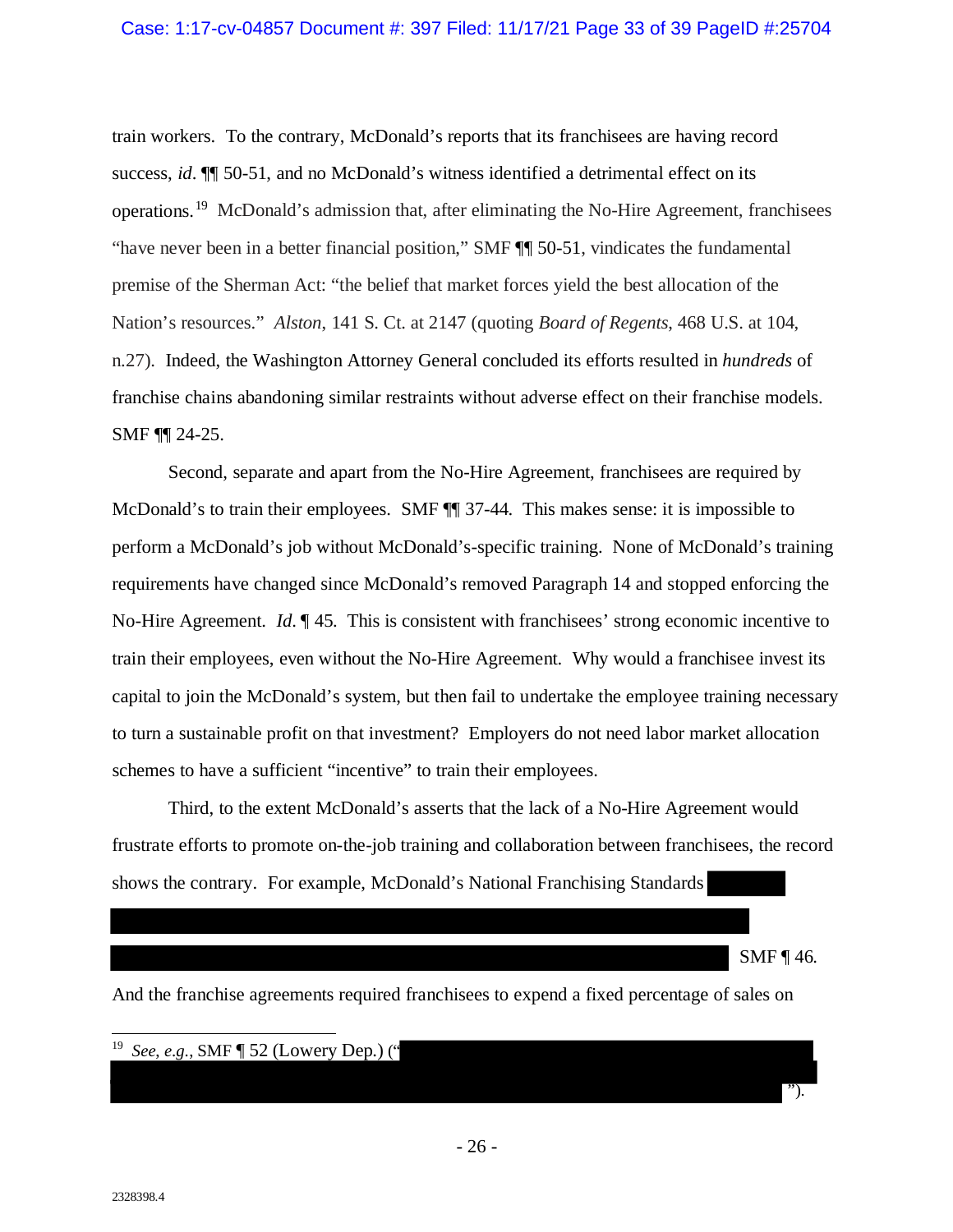advertising of the overall brand. *Id*. ¶ 48. Finally, McDonald's acknowledges that franchisees compete for customers without undermining cooperation for joint marketing efforts. *Id*. ¶ 4. In any case, that franchisees may have good reason to collaborate on marketing initiatives and food sales, does not mean they may collude to the detriment of their workers. *Alston,* 141 S. Ct. at 2157 ("the ability of McDonald's franchises to coordinate the release of a new hamburger does not imply their ability to agree on wages for counter workers") (quoting *Chicago Pro.*, 95 F. 3d at 600).

#### **5. McDonald's May Not Offset Admitted Harm in the Labor Market with Speculative Benefits in the Consumer Market**

<span id="page-33-0"></span>McDonald's argues that suppressing worker mobility and thereby wages somehow results in better experiences for McDonald's customers. As an initial matter, it points to no evidence other than the *ipse dixit* of its own expert, Dr. McCrary, who also cites no record evidence for his speculation. But even assuming McDonald's could point to competent evidence to support this *non sequitur*, "[p]rocompetitive justifications for [a restraint] must apply to the same market in which the restraint is found, not to some other market." *Law v. Nat'l Collegiate Athletic Ass'n*, 902 F. Supp. 1394, 1406 (D. Kan. 1995), *aff'd,* 134 F.3d 1010 (10th Cir. 1998). [20](#page-33-1)

To hold otherwise would put courts and juries in the untenable position of resolving nonjusticiable questions that are political, not legal, in nature, about which group of buyers or sellers should be entitled to the benefits of competition. Here, that means to choose between allocating the fruits of competitive freedoms to McDonald's workers, McDonald's franchise owners, or potentially McDonald's customers. *See Maryland v. United States*, 460 U.S. 1001, 1106 (1983) ("Questions of policy are not submitted to judicial determination."); *U.S. v. Addyston Pipe &* 

<span id="page-33-1"></span> <sup>20</sup> *See also United States v. Topco Assoc., Inc.,* 405 U.S. 596, 611 (1972) ("If a decision is to be made to sacrifice competition in one portion of the economy for greater competition in another portion this . . . is a decision that must be made by Congress and not by private forces or by the courts."); *U.S. v. Philadelphia Nat'l Bank*, 374 U.S. 321, 370 (1963) (rejecting proposition that "anticompetitive effects in one market could be justified by procompetitive consequences in another"); *Sullivan v. National Football League,* 34 F.3d 1091, 1112 (1st Cir. 1994) (holding that it is "improper to validate a practice that is decidedly in restraint of trade simply because the practice produces some unrelated benefits to competition in another market"), *cert. denied,* 115 S.Ct. 1252 (1995).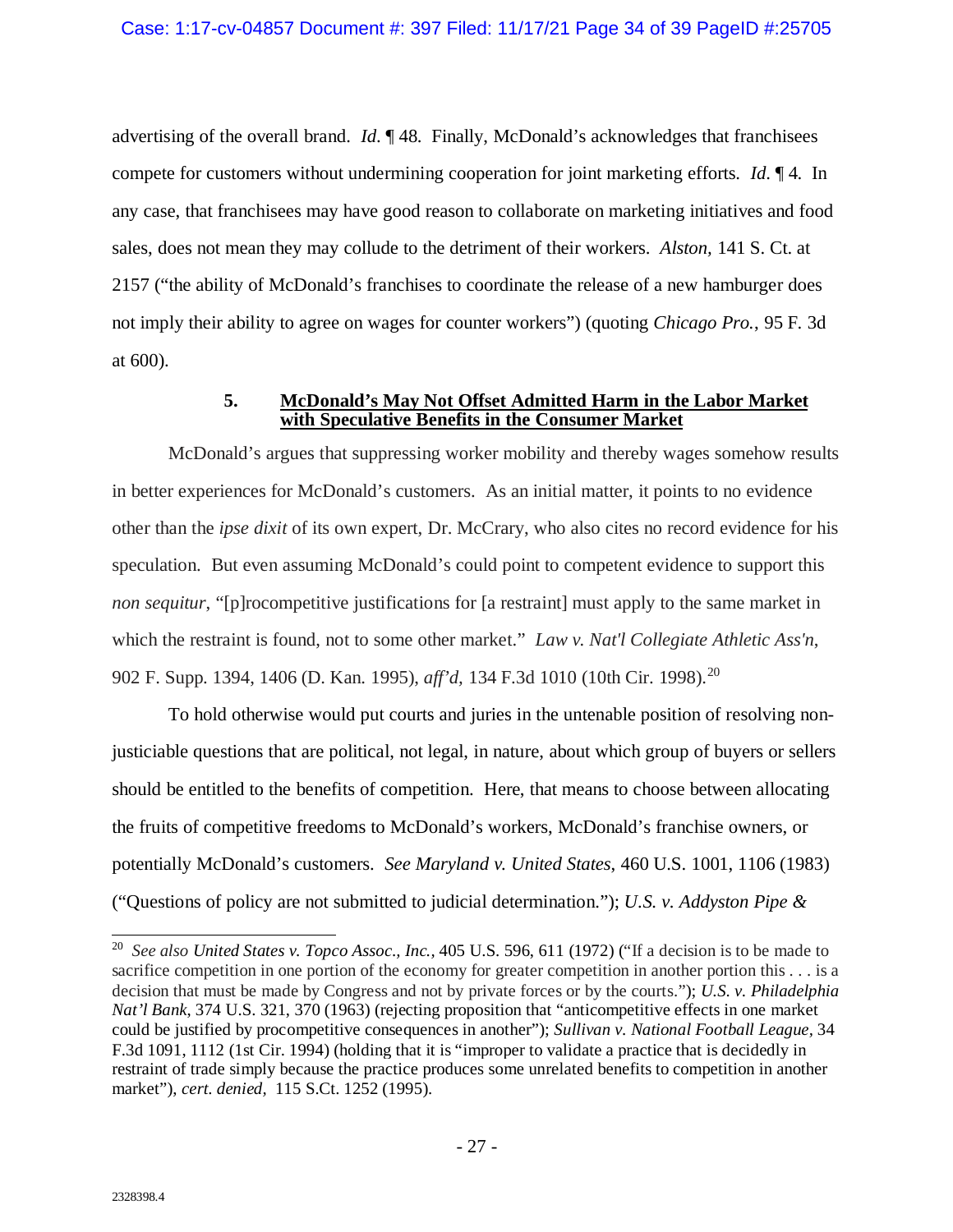*Steel Co.*, 85 F. 271, 284 (6th Cir. 1898) (Taft, J.) (warning courts should not "set sail on a sea of doubt" by asking "how much restraint of competition is in the public interest, and how much is not"). It would also contradict over a century of case law recognizing that antitrust laws protect persons on all sides of a market, $^{21}$  $^{21}$  $^{21}$  and refusing to justify restraints in one market with supposed benefits in another. $22$ 

## <span id="page-34-0"></span>**III. Plaintiffs' Claims Are Not Time Barred**

The Sherman Act's four-year statute of limitations "runs from the most recent injury caused by the defendants' activities rather than from the violation's inception." *Xechem, Inc. v. Bristol-Myers Squibb Co*., 372 F.3d 899, 902 (7th Cir. 2004) (citing *Zenith Radio Corp. v. Hazeltine Research, Inc*., 401 U.S. 321 (1971)); *Turner* Dkt. 64 at 7 ("'each time a plaintiff is injured by an act of the defendants a cause of action accrues to him to recover the damages caused by that act and . . . as to those damages the statute of limitations runs from the commission of the act.'" (quoting *Zenith Radio*, 401 U.S. at 338)). As the Court has noted, "in this case, each time plaintiff was paid a depressed wage for her labor, she was injured and the four-year statute of limitations for that injury began." *Id.* at  $8<sup>23</sup>$  $8<sup>23</sup>$  $8<sup>23</sup>$  Contrary to McDonald's arguments, the evidentiary record does nothing to change this analysis. It is undisputed that Ms. Turner worked at a McDonald's restaurant until September 2018, SAMF ¶ 9, well within the 4-

<span id="page-34-1"></span> <sup>21</sup> *See*, *e.g.*, *Anderson v. Shipowners' Ass'n of Pac. Coast*, 272 U.S. 359, 363 (1926) (holding agreement among different shipowners to regulate employment of seamen, including by fixing wages, unlawful, and that it "cannot be justified by the fact that the object . . . was to benefit [shipowners] in a way which might have been unobjectionable, in the absence of such restraint").

<span id="page-34-2"></span><sup>22</sup> *See*, *e.g.*, *Bd. of Regents*, 468 U.S. at 115 (rejecting attempt to limit competition for televised football games to shore up market for live games).

<span id="page-34-3"></span> $^{\overline{23}}$  McDonald's cases applying the continuing violation doctrine in the irrelevant Title VII context provide no basis for the court to reverse this ruling. Though McDonald's characterized these cases as establishing a rule when plaintiffs "had actual knowledge of the challenged restraint," Mot. at 15, the cases did not involve restraints at all. *See Tinner v. United Ins. Co. of Am.*, 308 F.3d 697, 707-08 (7th Cir. 2002) (considering whether discrete acts of discrimination constituted an ongoing pattern); *Filipovic v. K & R Exp. Sys., Inc.*, 176 F.3d 390 (7th Cir. 1999) (same). The doctrine of laches likewise does not apply in this context. *See Petrella v. Metro-Goldwyn-Mayer, Inc.*, 572 U.S. 663, 679 (2014) ("[W]e adhere to the position that, in face of a statute of limitations enacted by Congress, laches cannot be invoked to bar legal relief[.]"). McDonald's cites two cases to argue otherwise—*Tinner* and *Hot Wax, Inc. v. Turtle Wax, Inc.*, 191 F.3d 813 (7th Cir. 1999); neither involved the Sherman Act—with the former concerning false advertising and the latter negligence—and both pre-dated *Petrella*.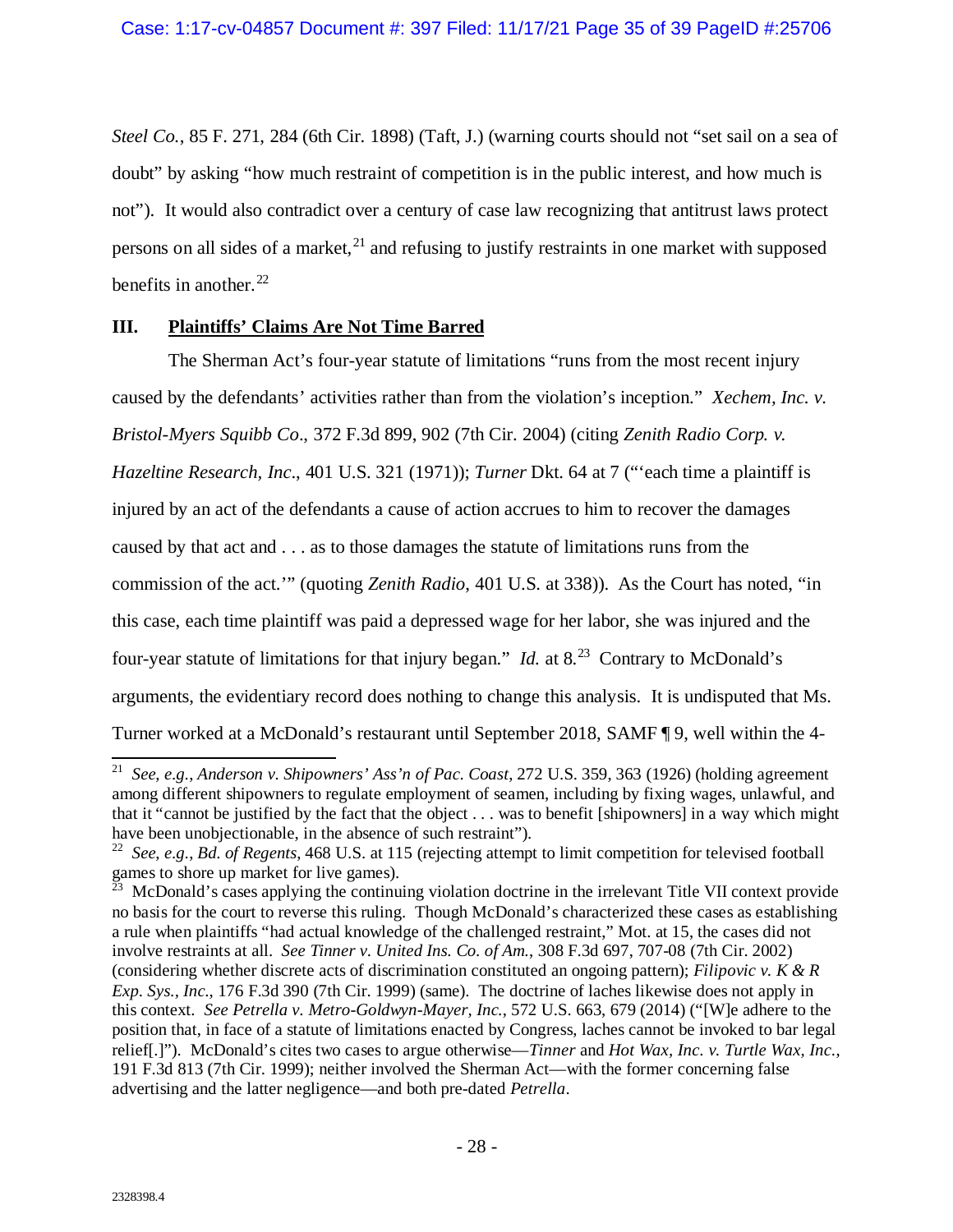years before she sued in August 2019 (even disregarding any tolling of her claim, *see* Deslandes Dkt. 372 at 27).<sup>[24](#page-35-0)</sup> It is likewise undisputed that Ms. Deslandes worked at a McDonald's restaurant through at least December 2015, well within the 4 years before she sued in 2017. SAMF ¶ 8.

Even aside from Plaintiffs' suppressed wages, McDonald's and franchisees engaged in countless other overt acts in furtherance of the No-Hire Agreement within the four years before Plaintiffs sued. McDonald's incorporated Paragraph 14 into each new (and renewing) franchise agreement until at least April 4, 2017. SMF ¶ 6. Employee "release" letters also represent overt acts in furtherance of the conspiracy. Although McDonald's coaxed franchisees dubiously to assert that they were "not aware of Paragraph 14" (McDonald's Facts ¶ 34 (Grant Groen), or that Paragraph 14 was not "relevant" to their hiring (McDonald's Facts ¶ 32 (Leonardo Lopez)), managers at the very restaurants that employed Plaintiffs requested and provided releases within four years before filing and as recently as January 2018. SAMF ¶ 11. Far from vindicating the No-Hire Agreement, these demonstrate adherence to, compliance with, and enforcement of it. All of this is on top of Plaintiffs' own well-recounted experiences within four years prior to filing. SAMF  $\P$  12 (Deslandes 2015 release request denied<sup>[25](#page-35-1)</sup> and Turner 2017 discussion about release request). Each of the above overt acts "start[ed] the statutory period running again, regardless of the plaintiff's knowledge of the alleged illegality at much earlier times." *Klehr v. A.O. Smith Corp.*, 521 U.S. 179, 189 (1997); *Turner* Dkt. 64 at 7 (quoting same).

Restraining employees through the overt act of requiring a release for mobility, moreover, was consistent with McDonald's policy, as evidenced by call logs generated in its

<span id="page-35-0"></span>Human Resource Consulting ("HRC") team call center. Those 2013-2018 call logs (relating to  $\frac{24 \text{ Ms}}{24 \text{ Ms}}$ . Turner's claim was timely even if her pay was no longer depressed at any time after the July 2018 AOD with the Washington AG, SMF ¶ 23, or even after McDonald's March 2017 internal announcement, *id.*  $\parallel$  19. This, however, is counter-factual, as Plaintiffs demonstrate that wages did not immediately reach equilibrium or return to competitive levels before (at least) December 2019. SMF ¶ 68 & SMF, Ex. 88 ¶ 56.

<span id="page-35-1"></span> $^{25}$  McDonald's argues (Mot. at 15) that Ms. Deslandes's release request was denied in 2013, but bases this on Ms. Deslandes's superseded EEOC charge letter. The corrected charge (ignored by McDonald's) asserts that the denial was in 2015, consistent with Ms. Deslandes's testimony. Plfs.' Resp. to McD's Statement of Facts, ¶ 62.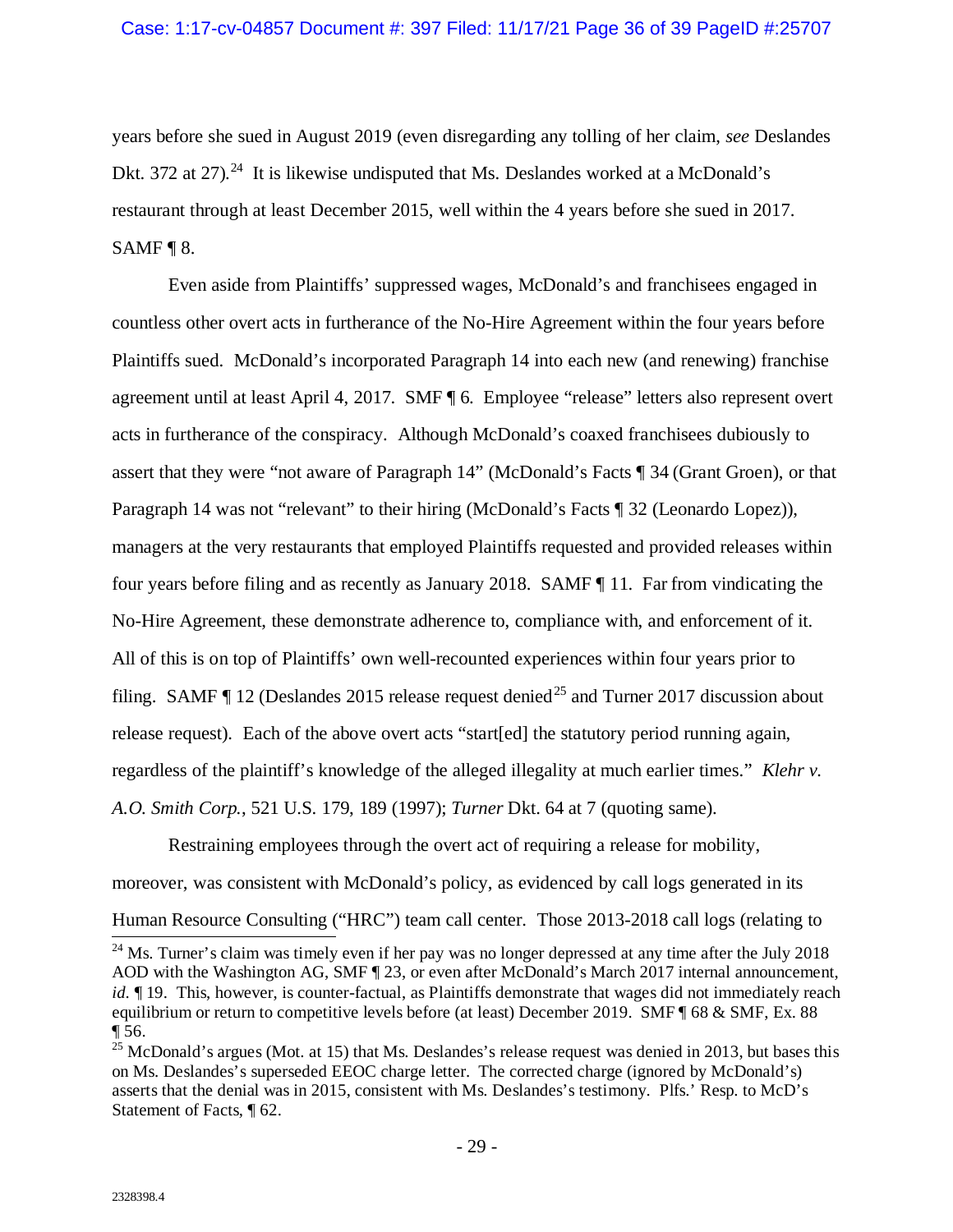both McOpCo and non-McOpCo restaurant employees) offer numerous examples of enforcement of the release requirement—both between franchisees and McOpCo restaurants, and franchisee-to-franchisee. SAMF ¶ 4 (540 call notes spanning 44 states, including from both Plaintiffs' states of work, referencing release requirement; 100 call notes evidencing instances where releases denied).

Because McDonald's and franchisees repeatedly "abided by, attempted to enforce, or otherwise reaffirmed the" No-Hire Agreement during the limitations period, and these "independent actions . . . caused Plaintiffs[] . . . new or accumulating injury," *In re Animation Workers Antitrust Litig.*, 87 F. Supp. 3d 1195, 1212 (N.D. Cal. 2015), McDonald's statute of limitations arguments fail.

## **CONCLUSION**

<span id="page-36-0"></span>For the aforementioned reasons, McDonald's motion should be denied and Plaintiffs' cross-motion should be granted.

Dated: November 16, 2021 Respectfully submitted,

*s/ Dean M. Harvey*

Dean M. Harvey\* Anne B. Shaver\* Lin Y. Chan\* Yaman Salahi\* **LIEFF CABRASER HEIMANN & BERNSTEIN, LLP** 275 Battery Street, 29th Floor San Francisco, California 94111-3339 Tel: (415) 956-1000 dharvey@lchb.com ashaver@lchb.com lchan@lchb.com ysalahi@lchb.com

Jessica A. Moldovan\* **LIEFF CABRASER HEIMANN & BERNSTEIN, LLP** 250 Hudson St., 8th Floor New York, NY 10013-1413 Tel: (212) 355-9500 jmoldovan@lchb.com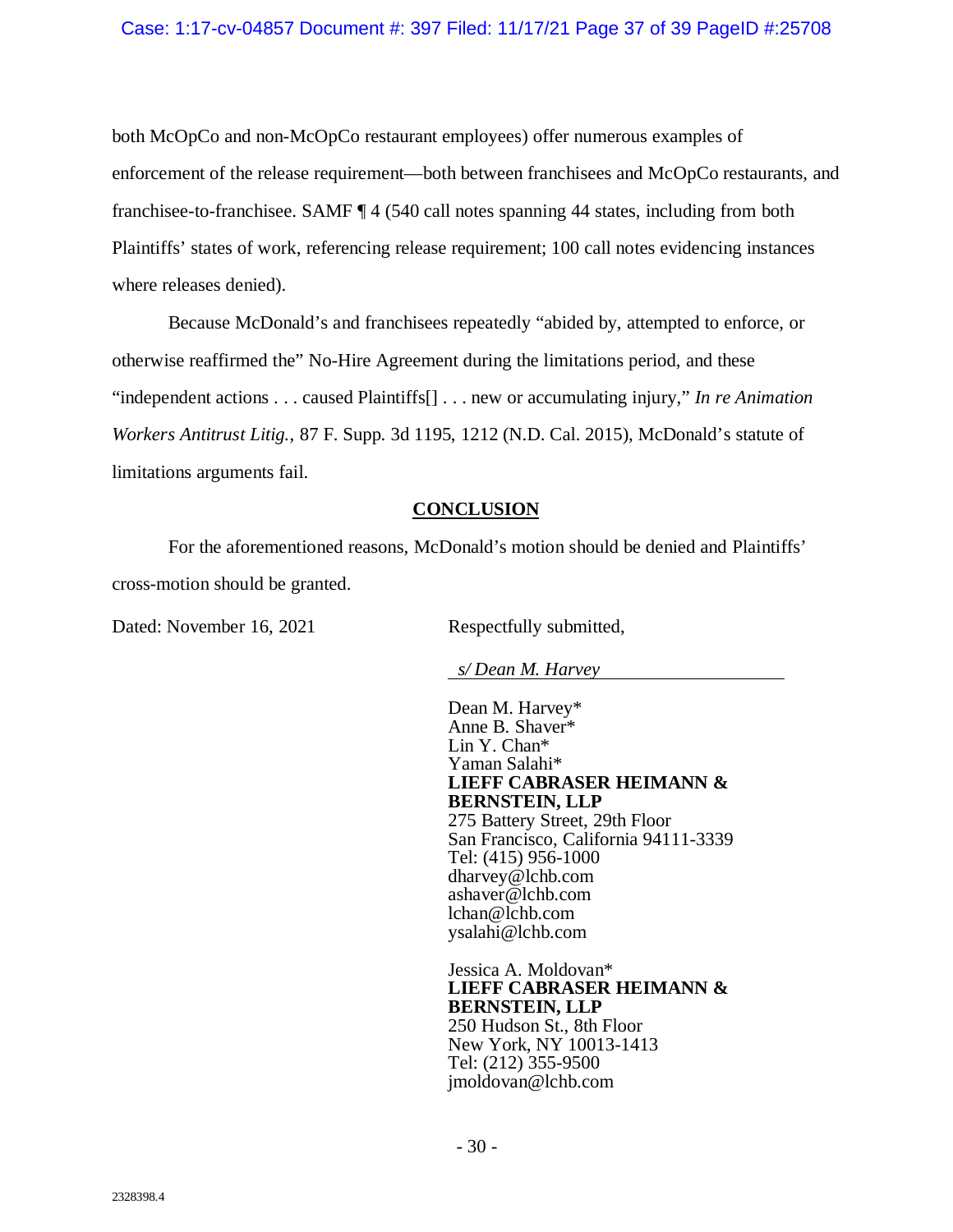Case: 1:17-cv-04857 Document #: 397 Filed: 11/17/21 Page 38 of 39 PageID #:25709

Derek Y. Brandt (#6228895) Leigh M. Perica (#6316856) Connor P. Lemire\* **MCCUNE WRIGHT AREVALO, LLP** 231 North Main Street, Suite 20 Edwardsville, Illinois 62025 Tel: (618) 307-6116 Fax: (618) 307-6161 dyb@mccunewright.com lmp@mccunewright.com

Richard D. McCune\* Michele M. Vercoski\* **MCCUNE WRIGHT AREVALO, LLP** 3281 East Guasti Road, Suite 100 Ontario, California 91761 Tel: (909) 557-1250 rdm@mccunewright.com mmv@mccunewright.com

*Attorneys for Individual and Representative Plaintiffs Leinani Deslandes and Stephanie Turner*

\* Admitted *pro hac vice*